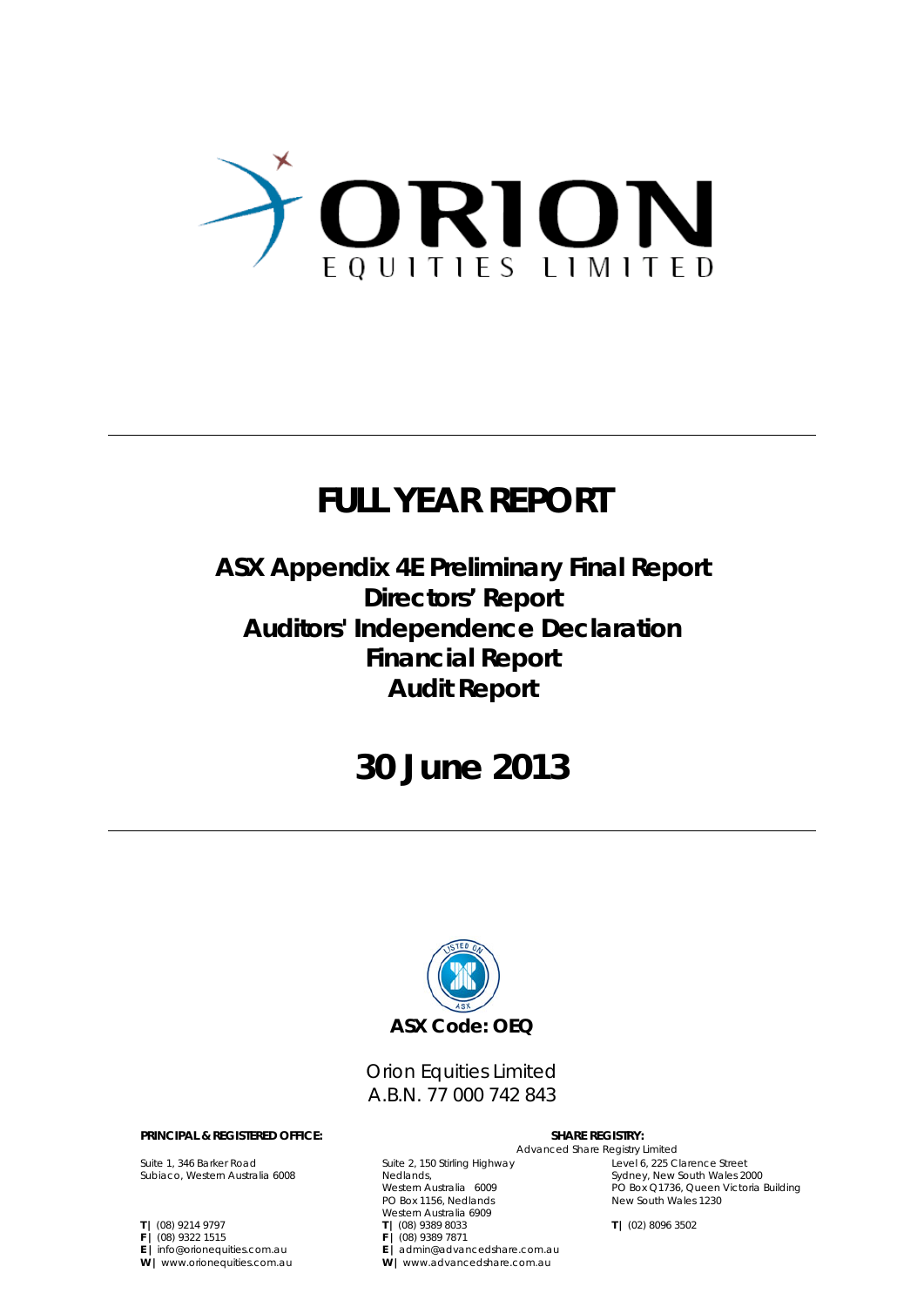| <b>ASX Appendix 4E</b><br>Preliminary Final Report<br><b>Results for Announcement</b><br>to the Market | $\overline{2}$ | <b>BOARD</b><br>Farooq k<br>Victor Ho<br>Yaqoob          |  |
|--------------------------------------------------------------------------------------------------------|----------------|----------------------------------------------------------|--|
| Directors' Report                                                                                      | 4              |                                                          |  |
| <b>Remuneration Report</b>                                                                             | 12             | <b>COMPAI</b><br>Victor Ho                               |  |
| Auditor's Independence Declaration                                                                     | 17             |                                                          |  |
| Consolidated Statement of<br>Profit or Loss and<br>Comprehensive Income                                | 18             | <b>PRINCIP</b><br>Suite 1, 3<br>Subiaco                  |  |
| Consolidated Statement of<br><b>Financial Position</b>                                                 | 19             | Telephor<br>Facsimile<br>Email:                          |  |
| Consolidated Statement of<br>Changes in Equity                                                         | 20             | Website:<br><b>STOCK E</b><br>Australia<br>Perth, W      |  |
| <b>Consolidated Statement of Cash Flows</b>                                                            | 21             |                                                          |  |
| Notes to Consolidated Financial<br><b>Statements</b>                                                   | 22             | <b>ASX COI</b>                                           |  |
| Directors' Declaration                                                                                 | 50             | <b>OEQ</b>                                               |  |
| Independent Audit Report                                                                               | 51             | <b>SHARE RI</b>                                          |  |
| Securities Information                                                                                 | 53             | Advanc<br>Suite 2, 1<br>Nedland<br>Telephor<br>Facsimile |  |
| www.orionequities.com.au                                                                               |                | Level 6, 2                                               |  |
| Visit our website for:<br><b>Latest News</b>                                                           |                | Sydney,<br>Telephor                                      |  |
| <b>Market Announcements</b><br><b>Financial Reports</b>                                                |                | Email:<br>Investor                                       |  |
| Register your email with us to<br>receive latest Company                                               |                |                                                          |  |
| announcements and releases                                                                             |                | <b>AUDITOR</b><br><b>BDO Aud</b><br>38 Statio<br>Subiaco |  |
| <b>EMAIL US NOW</b>                                                                                    |                | Telephor                                                 |  |

**info@orionequities.com.au biometrical comes and the vertices of vertices www.bdo.com.au au comes au comes au com** 

# **CONTENTS CORPORATE DIRECTORY**

# arooq Khan **Executive Chairman** The Tictor Ho **Executive Director** aqoob Khan Non-Executive Director **COMPANY SECRETARY**  *<u>Ictor</u>* Ho **PRINCIPAL & REGISTERED OFFICE**  uite 1, 346 Barker Road ubiaco, Western Australia 6008 elephone: (08) 9214 9797 Consolidated Statement of **19** Facsimile: (08) 9322 1515 mail: info@orionequities.com.au Website: www.orionequities.com.au **TOCK EXCHANGE Lustralian Securities Exchange** erth, Western Australia Statements **ASX CODE** OEQ Independent Audit Report **51 SHARE REGISTRY** Advanced Share Registry Services Securities Information **53** Suite 2, 150 Stirling Highway ledlands, Western Australia 6009 Telephone: (08) 9389 8033 Facsimile: (08) 9389 7871 evel 6, 225 Clarence Street **Visit our website for:** Sydney, New South Wales 2000 **Latest News** Telephone: (02) 8096 3502 **Financial Reports** Email: admin@advancedshare.com.au Investor Web: www.advancedshare.com.au BDO Audit (WA) Pty Ltd 8 Station Street ubiaco, Western Australia 6008 **EMAIL US NOW** Telephone: (08) 6382 4600

Facsimile: (08) 6382 4601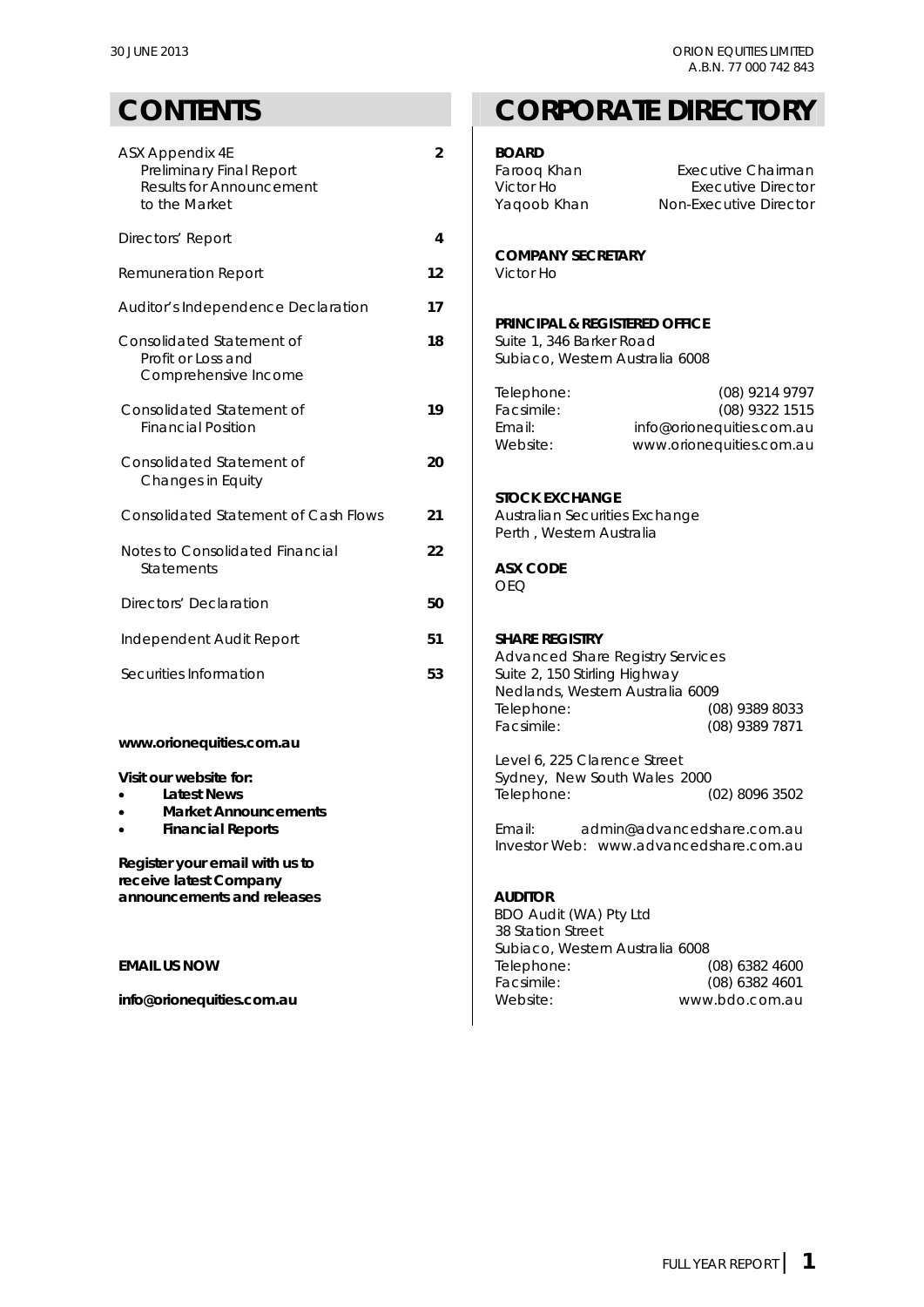# **Results for Announcement to the Market**

| <b>Current Reporting Period:</b> | Financial year ended 30 June 2013                                |
|----------------------------------|------------------------------------------------------------------|
|                                  | Previous Corresponding Period: Financial year ended 30 June 2012 |
| <b>Balance Date:</b>             | 30 June 2013                                                     |
| Company:                         | Orion Equities Limited (OEQ)                                     |
| <b>Consolidated Entity:</b>      | Orion and controlled entities                                    |

## **OVERVIEW OF RESULTS FOR ANNOUNCEMENT TO THE MARKET**

| <b>CONSOLIDATED ENTITY</b>                  | 2013<br>\$  | 2012<br>\$  | %<br>Change | Up/<br>Down |
|---------------------------------------------|-------------|-------------|-------------|-------------|
| Total revenues                              | 385.032     | 849.382     | 55%         | Down        |
| Total expenses                              | (3,440,167) | (5,802,549) | 41%         | Down        |
| Loss before tax                             | (3,055,135) | (4,953,167) | 38%         | Down        |
| Income tax expense                          | (57, 300)   | (24, 864)   | 130%        | Up          |
| Loss attributable to members of the Company | (3,112,435) | (4,978,031) | 37%         | Down        |
| Basic and diluted loss per share (cents)    | (17.47)     | (27.94)     | 37%         | Down        |
| Pre-tax NTA backing per share               | 0.517       | 0.695       | 26%         | Down        |
| Post-tax NTA backing per share              | 0.517       | 0.695       | 26%         | Down        |

## **BRIEF EXPLANATION OF RESULTS**

Revenues include:

- (1) \$270,967 revenue from olive grove operations (June 2012: \$767,427); and
- (2) \$44,438 rental revenue (June 2012: \$52,531).

Expenses include:

- (1) \$1,477,167 net loss on financial assets held at fair value through profit or loss (June 2012: \$2,648,619 loss);
- (2) \$630,290 personnel costs (including Directors' fees) (June 2012: \$610,270);
- (3) \$521,107 olive grove and oils operations (which does not include revaluation, depreciation and impairment expenses) (June 2012: \$1,274,715);
- (4) \$361,685 olive grove revaluation, depreciation and impairment expenses (June 2012: \$78,361); and
- (5) \$94,167 share of ASX-listed Bentley Capital Limited's (**BEL**) (Associate entity) net loss (June 2012: \$576,195 share of BEL's loss, net of dividends received from BEL of \$697,469).

The principal components of the \$1,477,167 net loss on financial assets held at fair value through profit or loss are:

- (a) \$1,118,284 unrealised loss on the Company's share investment in ASX-listed Strike Resources Limited (**SRK**) which decreased in value from \$0.110 to \$0.043 per share during the year;
- (b) \$98,717 realised gain on the sale of the Company's 6,332,744 shares in ASX-listed Alara Resources Limited (**AUQ**) (from cost) at an average price of \$0.25 per share (excluding brokerage); the Company notes that historically, it has realised a total of \$2.64 million gross proceeds from the sale of 9,332,744 AUQ shares with a cash cost base of \$0.67 million; and
- (c) \$447,018 reversal of previous years' unrealised gain on the Company's investment in AUQ on disposal of the same during the current year.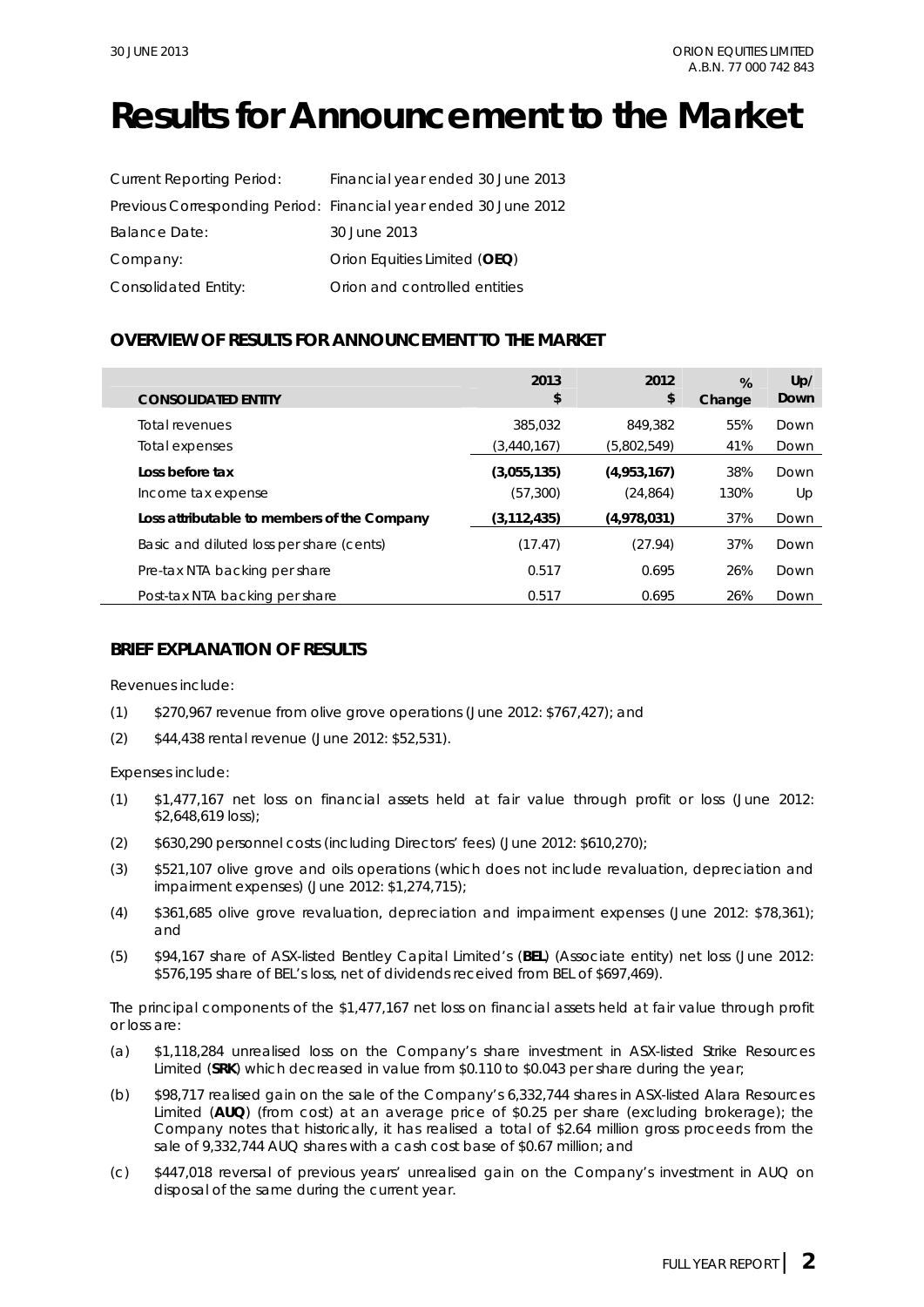# **Results for Announcement to the Market**

## **DIVIDENDS**

The Directors have not declared a dividend in respect of the financial year ended 30 June 2013.

# **ASSOCIATE ENTITY**

The Company has accounted for the following share investment at the Balance Date as an investment in an Associate entity (on an equity accounting basis):

(1) 27.97% interest in ASX-listed Bentley Capital Limited (ACN 008 108 218) (**BEL**) (30 June 2012: 27.97%).

## **CONTROLLED ENTITIES**

The Company did not gain or lose control over entities during the Current Reporting Period.

## **COMMENTARY ON RESULTS AND OTHER SIGNIFICANT INFORMATION**

Please refer to the attached Directors' Report and Financial Report for further information on a review of the Consolidated Entity's operations and the financial position and performance of the Consolidated Entity and Company for the year ended 30 June 2013.

## **ANNUAL GENERAL MEETING (AGM)**

Pursuant to the ASX Listing Rules, the Company gives notice that its 2013 AGM is expected to be held in Perth, Western Australia on Friday, 29 November 2013.

For and on behalf of the Directors,

Date: 30 August 2013

**Victor Ho Executive Director and Company Secretary** 

Telephone: (08) 9214 9797 Email: cosec@orionequities.com.au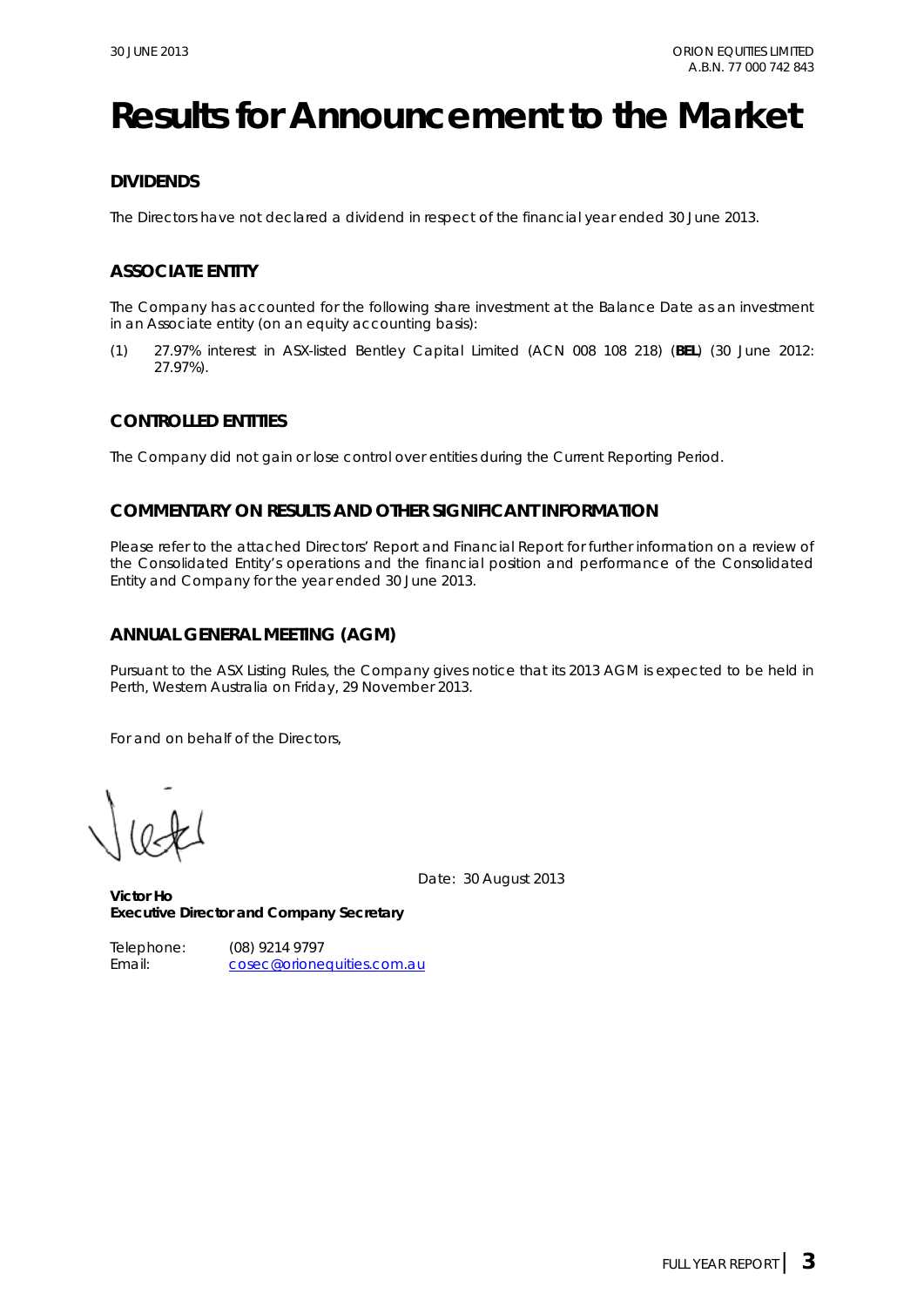The Directors present their report on Orion Equities Limited (**Company** or **OEQ**) and its controlled entities (the **Consolidated Entity** or **Orion**) for the year ended 30 June 2013 (**Balance Date**).

Orion Equities Limited is a public company limited by shares that was incorporated in New South Wales and has been listed on the Australian Securities Exchange (**ASX**) since November 1970 (ASX Code: OEQ).

# **PRINCIPAL ACTIVITIES**

The principal activities of the Consolidated Entity during the financial year were the management of its investments, including investments in listed and unlisted securities, real estate held for development and resale, an olive grove and ultra-premium 'Dandaragan Estate' olive oil operation.

## **NET TANGIBLE ASSET BACKING (NTA)**

| 2013<br>\$ | 2012<br>\$ |
|------------|------------|
| 9,213,682  | 12,382,503 |
| 0.517      | 0.695      |
|            |            |
| 9.213.682  | 12,382,503 |
| 0.517      | 0.695      |
| 17,814,389 | 17,814,389 |
|            |            |

## **FINANCIAL POSITION**

| <b>Consolidated Entity</b>                             | 2013<br>\$  | 2012<br>\$  |
|--------------------------------------------------------|-------------|-------------|
| Cash                                                   | 1,695,628   | 365,031     |
| Financial assets at fair value through profit and loss | 720,085     | 3,821,383   |
| Investments in listed Associate entity                 | 4,079,810   | 4,584,254   |
| Inventory                                              | 1,630,622   | 1,917,595   |
| Receivables                                            | 73,414      | 292,915     |
| Intangibles                                            | 650,433     | 727,746     |
| Other assets                                           | 1,211,055   | 1,686,035   |
| Deferred tax asset                                     | 94,688      | 352,085     |
| <b>Total Assets</b>                                    | 10,155,735  | 13,747,044  |
| Other payables and liabilities                         | (196, 932)  | (284, 710)  |
| Deferred tax liability                                 | (94,688)    | (352,085)   |
| <b>Net Assets</b>                                      | 9,864,115   | 13,110,249  |
| Issued capital                                         | 19,374,007  | 19,374,007  |
| Reserves                                               | 227,806     | 361,505     |
| <b>Accumulated Losses</b>                              | (9,737,698) | (6,625,263) |
| <b>Total Equity</b>                                    | 9,864,115   | 13,110,249  |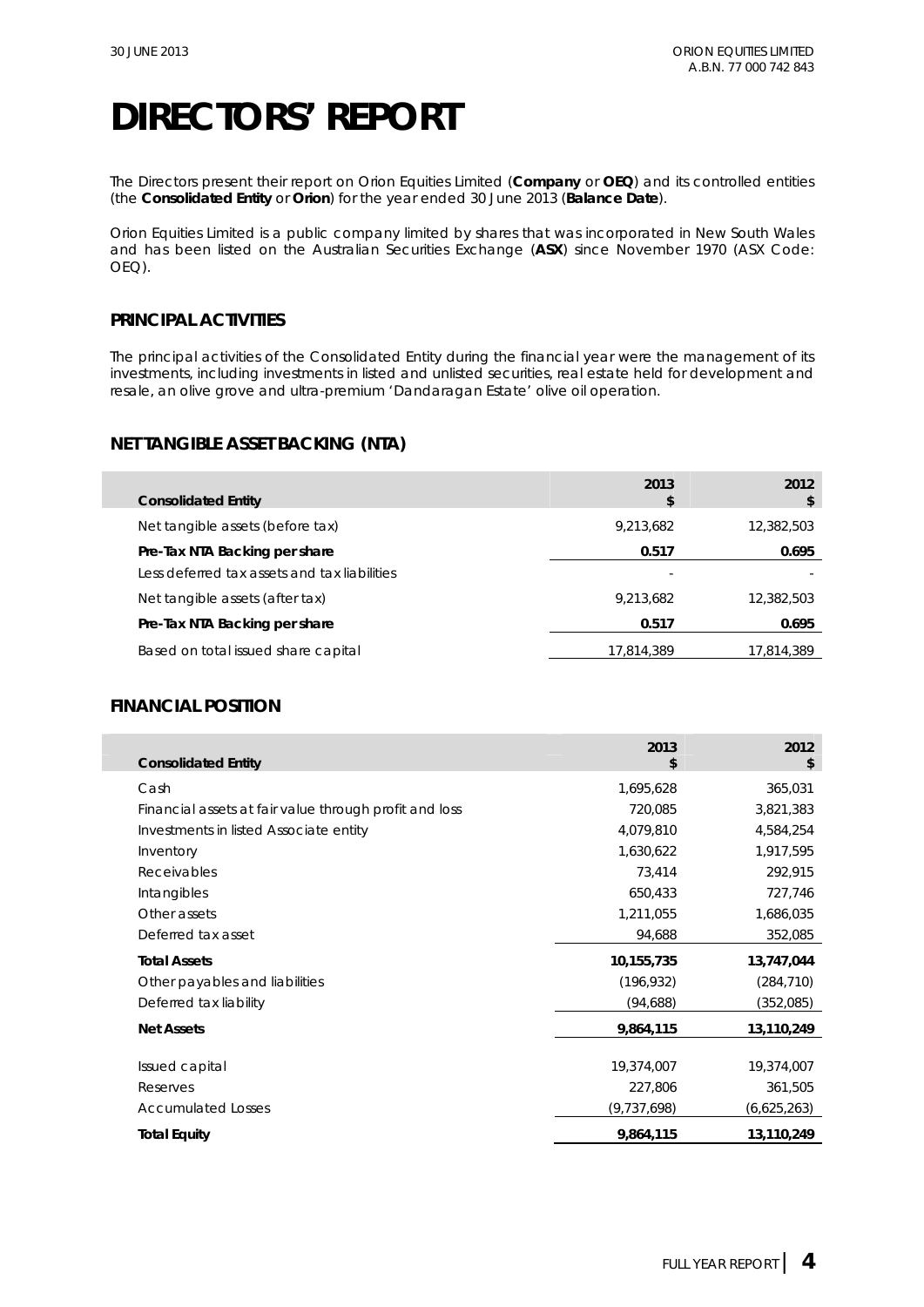## **OPERATING RESULTS**

| <b>Consolidated Entity</b>                  | 2013<br>\$    | 2012<br>\$  |
|---------------------------------------------|---------------|-------------|
| Total revenues                              | 385,032       | 849,382     |
| Total expenses                              | (3,440,167)   | (5,802,549) |
| Loss before tax                             | (3,055,135)   | (4,953,167) |
| Income tax expense                          | (57, 300)     | (24, 864)   |
| Loss attributable to members of the Company | (3, 112, 435) | (4,978,031) |

Revenues include:

- (1) \$270,967 revenue from olive grove operations (June 2012: \$767,427); and
- (2) \$44,438 rental revenue (June 2012: \$52,531).

Expenses include:

- (1) \$1,477,167 net loss on financial assets held at fair value through profit or loss (June 2012: \$2,648,619 loss);
- (2) \$630,290 personnel costs (including Directors' fees) (June 2012: \$610,270);
- (3) \$521,107 olive grove and oils operations (which does not include revaluation, depreciation and impairment expenses) (June 2012: \$1,274,715);
- (4) \$361,685 olive grove revaluation, depreciation and impairment expenses (June 2012: \$78,361); and
- (5) \$94,167 share of ASX-listed Bentley Capital Limited's (**BEL**) (Associate entity) net loss (June 2012: \$576,195 share of BEL's loss, net of dividends received from BEL of \$697,469).

The principal components of the \$1,477,167 net loss on financial assets held at fair value through profit or loss are:

- (a) \$1,118,284 unrealised loss on the Company's share investment in ASX-listed Strike Resources Limited (**SRK**) which decreased in value from \$0.110 to \$0.043 per share during the year;
- (b) \$98,717 realised gain on the sale of the Company's 6,332,744 shares in ASX-listed Alara Resources Limited (**AUQ**) (from cost) at an average price of \$0.25 per share (excluding brokerage); the Company notes that historically, it has realised a total of \$2.64 million gross proceeds from the sale of 9,332,744 AUQ shares with a cash cost base of \$0.67 million; and
- (c) \$447,018 reversal of previous years' unrealised gain on the Company's investment in AUQ on disposal of the same during the current year.

## **LOSS PER SHARE**

| <b>Consolidated Entity</b>                                                                                                               | 2013       | 2012       |
|------------------------------------------------------------------------------------------------------------------------------------------|------------|------------|
| Basic and diluted loss per share (cents)                                                                                                 | (17.47)    | (27.94)    |
| Weighted average number of ordinary shares<br>outstanding during the year used in the calculation of<br>basic and diluted loss per share | 17.814.389 | 17,814,389 |

## **DIVIDENDS**

The Directors have not declared a dividend in respect of the financial year ended 30 June 2013.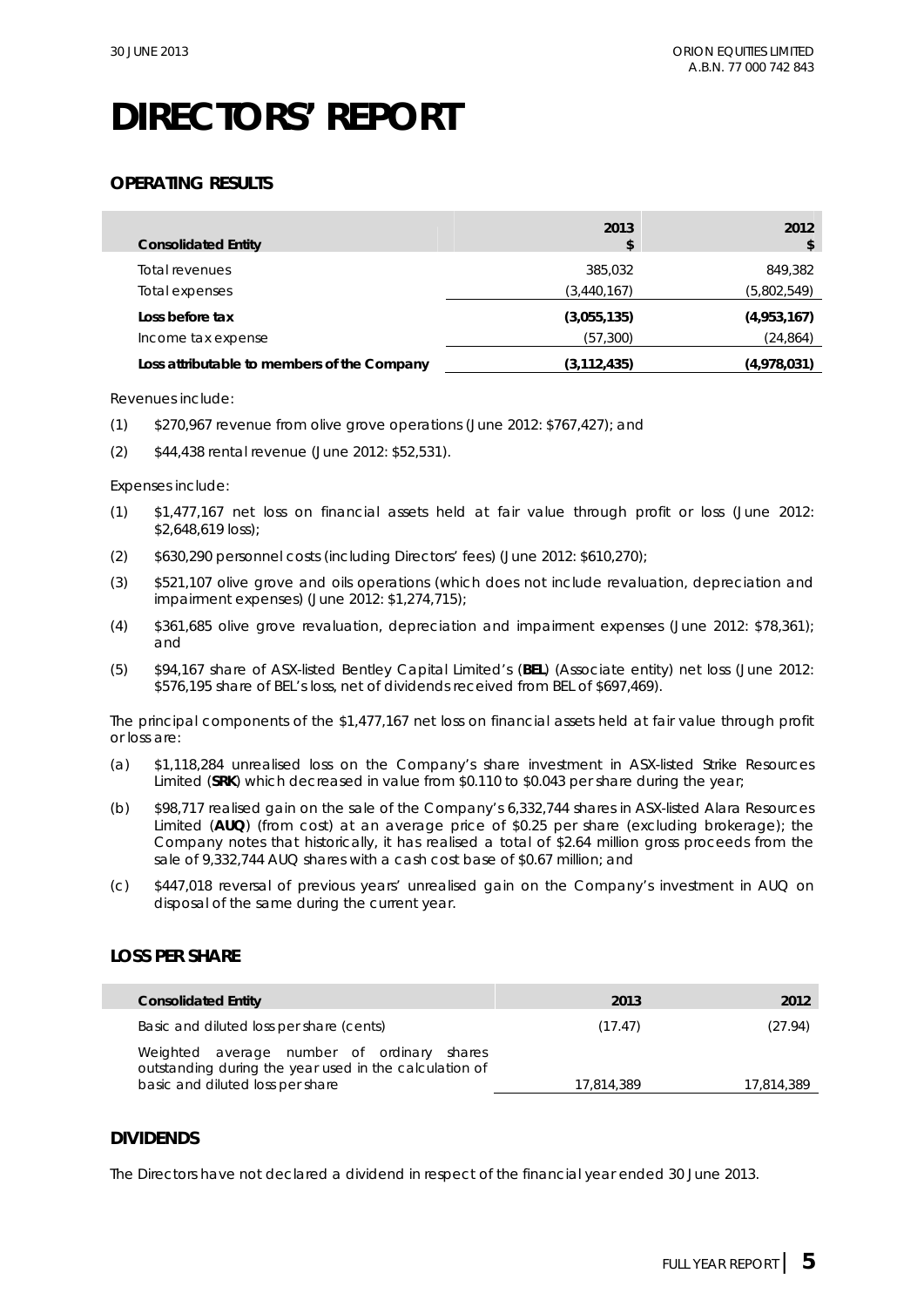## **CAPITAL MANAGEMENT**

### **Securities on Issue**

At the Balance Date and the date of this report, the Company had 17,814,389 shares on issue (30 June 2012: 17,814,389). The Company does not have any other securities on issue at the date of this report.

### **Intention to Conduct On-Market Share Buy-Back**

On 5 August 2013, the Company announced its intention to conduct an on-market share buyback of up to 1,600,000 shares (Buy-Back).<sup>1</sup> This represents ~9% of the pre Buy-Back and ~10% of the post Buy-Back total voting shares of the Company.

In accordance with ASX Listing Rule 7.33, the Company will not pay any more than 5% above the average of the market price for the Company's shares over the last 5 days on which sales in the shares were recorded prior to the Buy-Back occurring.

The Buy-Back will continue until the earlier of the acquisition of the Buy-Back shares and 31 July 2014, subject to the Company exercising its right to suspend or terminate the Buy-Back, or amend its terms, at any time.

Further, the Company only intends to buy back shares each month between the trading day after the Company announces its monthly updated NTA backing (usually on or about the 14th of the month) and the last trading day of that calendar month (subject otherwise to the Company's Share Trading Policy).

The Company intends the Buy-Back to commence on the second trading day following the release of its NTA backing result for the month ending 31 August 2013, expected to be released on or about Friday, 13 September and hence the Buy-Back is intended to commence from on or about Tuesday, 17 September 2013.

## **REVIEW OF OPERATIONS**

### **(a) Portfolio Details as at 30 June 2013**

### **Asset Weighting**

|                                                                        |       | % of Net Assets |      |
|------------------------------------------------------------------------|-------|-----------------|------|
|                                                                        |       | 2013            | 2012 |
| Australian equities                                                    |       | 49%             | 64%  |
| Agribusiness <sup>2</sup>                                              |       | 19%             | 20%  |
| Property held for development and resale                               |       | 15%             | 13%  |
| Net tax liabilities (current year and deferred tax assets/liabilities) |       |                 |      |
| Net cash/other assets and provisions                                   |       | 17%             | 3%   |
|                                                                        | TOTAL | 100%            | 100% |

-

<sup>1</sup> Refer to ASX Appendix 3C - Announcement of Buy-Back dated 5 August 2013

<sup>&</sup>lt;sup>2</sup> Agribusiness net assets include olive grove land, olive trees, water licence, buildings, plant and equipment and inventory (bulk and packaged oils)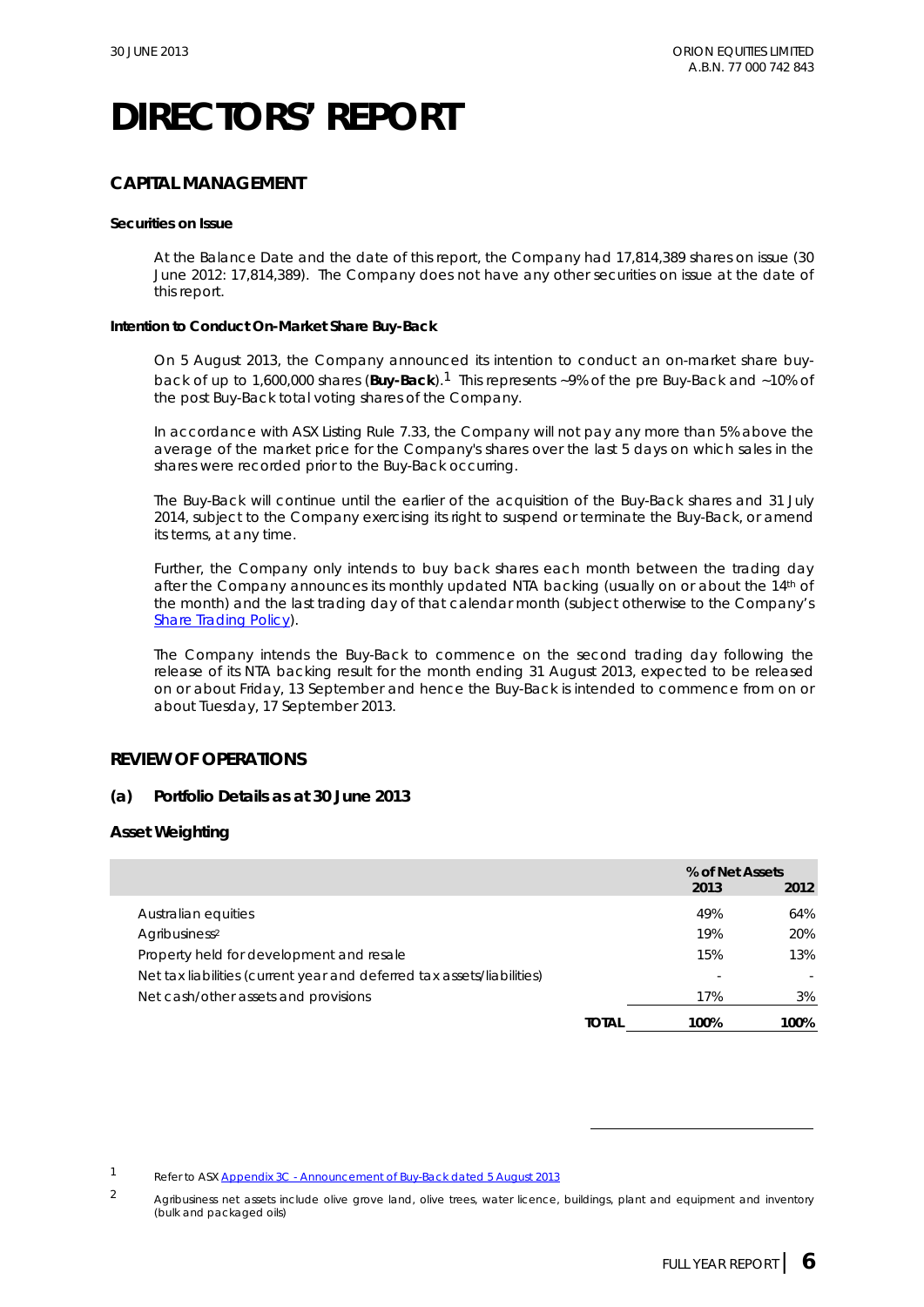|                                | <b>Fair Value</b> | %               | <b>ASX</b> |                                  |
|--------------------------------|-------------------|-----------------|------------|----------------------------------|
| <b>Equities</b>                | $\sin$            | Net Assets Code |            | <b>Industry Sector Exposures</b> |
| <b>Bentley Capital Limited</b> | 2.97              | 30.15%          | <b>BEL</b> | Diversified Financials           |
| Strike Resources Limited       | 0.72              | 7.28%           | <b>SRK</b> | <b>Materials</b>                 |
| <b>TOTAL</b>                   | 3.69              | 37.43%          |            |                                  |

### **Major Holdings in Securities Portfolio**

### **(b) Bentley Capital Limited (ASX Code: BEL)**

Bentley Capital Limited (**Bentley**) is a listed investment company with a current exposure to Australian equities. Orion Executive Chairman, Farooq Khan, is the Chairman of the Board of Bentley. Former Orion Director, William Johnson is a Director of Bentley.

Orion holds 27.97% (20,513,783 shares) of Bentley's issued ordinary share capital with Queste Communications Ltd (the controlling company of Orion) holding 2.37% (1,740,625 shares) of Bentley's issued ordinary share capital (30 June 2012: Orion held 20,513,783 shares (27.97%) and Queste held 1,740,625 shares (2.40%)).

Bentley's asset weighting as at 30 June 2013 was 71.50% Australian equities (30 June 2012: 75.59%), 1.72% intangible assets and resource projects (30 June 2012: 0.30%) and 26.78% net cash/other assets (30 June 2012: 24.12%).

Bentley had net assets of \$18.27 million as at 30 June 2013 (30 June 2012: \$20.07 million) and incurred an after-tax net loss of \$0.34 million for the financial year (30 June 2012: \$2.03 million net loss).

Bentley has also returned \$1.467 million (via two capital returns of one cent per share each) during the financial year (2012: \$2.468 million via fully franked dividends totalling 3.4 cents per share and \$4.406 million via capital returns totalling 6 cents per share).

Orion received a total of \$0.410 million from these capital distributions during the financial year (June 2012: \$0.697 million fully franked dividend and \$1.231 million capital returns).

On 30 August 2013, Bentley announced its intention to seek shareholder approval (at the upcoming 2013 AGM) to undertake a one cent per share return of capital. Subject to receipt of Bentley shareholder approval, Orion's entitlement under the return of capital is expected to be \$205,138.

The Company notes that capital distributions from Bentley are not regarded as revenues/income; the carrying value of the Company's investment in Bentley is reduced by the value of the capital returned by Bentley.

### **(c) Strike Resources Limited (ASX Code: SRK)**

Strike Resources Limited (**Strike**) is a resources company with iron ore exploration and development projects in Peru.

Former Executive Director, William Johnson was appointed Managing Director of Strike on 25 March 2013.

The Company holds 16,690,802 shares in Strike, being 11.48% of Strike's issued ordinary share capital (30 June 2012: 16,690,802 shares and 11.71%).

The value of Orion's holdings in Strike declined by \$1.12 million during the course of the financial year, from \$1.84 million (at \$0.110 per share as at 30 June 2012) to \$0.72 million (at \$0.043 per share as at 30 June 2013).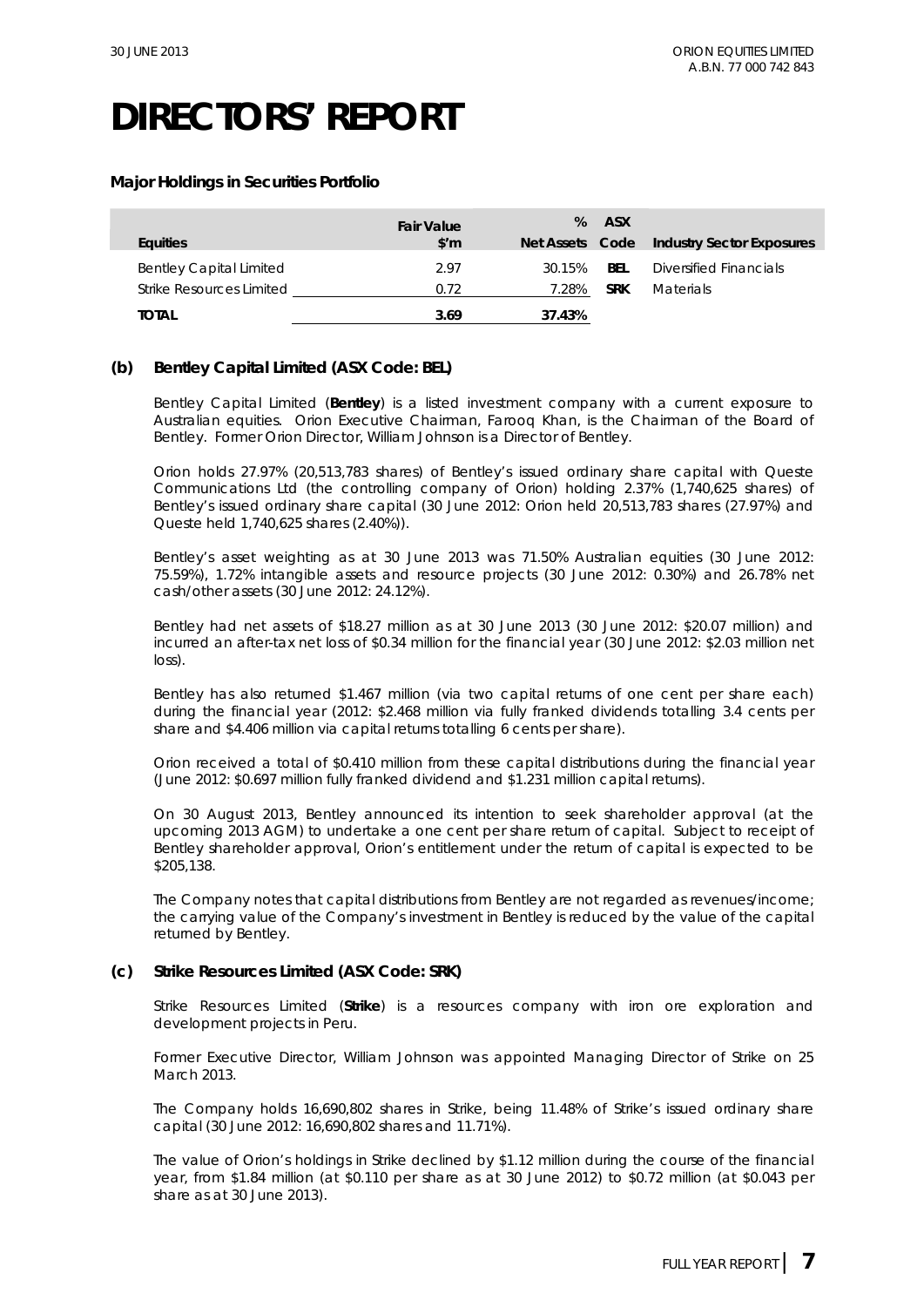The Strike share price has appreciated to \$0.070 as at 29 August 2013, generating an unrealised gain of \$0.451 million subsequent to the 30 June 2013 Balance Date.

Historically, the shareholding in Strike has predominantly been earned through the sale of various mining assets to Strike. These assets were acquired and funded to the point of sale to Strike at a cost of approximately \$1.25 million. They were subsequently on-sold to Strike in tranches for a total consideration of \$19 million comprising 11,166,667 Strike shares and 3.5 million unlisted Strike options (with exercise prices of \$0.178 and \$0.278 per option, which were converted into shares in February 2011 at a cost of \$0.79 million). Orion has also acquired 2,024,135 additional Strike shares on-market and via the conversion of listed options at \$0.20 each.

## **(d) Alara Resources Limited (ASX Code: AUQ)**

Alara Resources Limited (**Alara**) is a minerals exploration and development company with precious and base metals projects currently in Saudi Arabia and Oman. Orion Chairman, Farooq Khan, resigned as an Alara Director on 31 August 2012. Former Orion Director, William Johnson is a Director of Alara (who has announced his intention to retire at the end of September 2013).

In September 2012, the Company sold its 6,332,744 shareholding in Alara at an average price of \$0.25 per share (excluding brokerage), realising gross proceeds of \$1.58 million.

Historically, the shareholding in Alara was acquired through the sale of Orion's 25% interest in various uranium tenements to Alara in conjunction with Strike (which held the balance of 75% in the same). These assets were acquired and funded to the point of sale to Strike previously at a cost of approximately \$0.05 million. Orion's residual 25% interest was free-carried by Strike thereafter. Orion's interests in these mining tenements were subsequently on-sold to Alara for vendor shares in the initial public offering (**IPO**) of Alara for a non-cash consideration of \$1,562,500 comprising 6,250,000 Alara shares. Orion also acquired 3,082,744 additional Alara shares via the Alara IPO, on-market purchases and an in-specie distribution from Strike at a total cash cost of \$0.67 million.

## **(e) Agribusiness**

The Company owns the ultra-premium 'Dandaragan Estate' extra virgin olive oil business and a 143 hectare commercial olive grove located in Gingin, Western Australian (approximately 100 kilometres North of Perth) producing olive oil from approximately 64,500, 14 year old olive tree plantings.

A summary of results for the olive grove operations during the 2013 financial year is as follows:

- (i) Gross revenues were \$270,967 (2012: \$767,427);
- (ii) Olive grove operation expenses were \$521,107 (which does not include revaluation, depreciation and impairment expenses) (2012: \$1,274,715);
- (iii) Net revaluation, depreciation and impairment expenses were \$361,685 (2012: \$78,361); and
- (iv) Inventory bulk oils of \$57,717 reflects the cost of harvesting and processing during the 2012 season (June 2012: \$206,320).

The carrying values of the olive grove property (\$759,918) (2012: \$999,901) and water licence (\$575,437) (2012: \$627,750) are based on an independent valuation of the assets undertaken for the 30 June 2013 accounts. The carrying value of the olive trees (\$65,500 representing approximately one dollar per tree) (2012: \$65,500) is based on the Directors' assessment of their value for the 30 June 2013 accounts.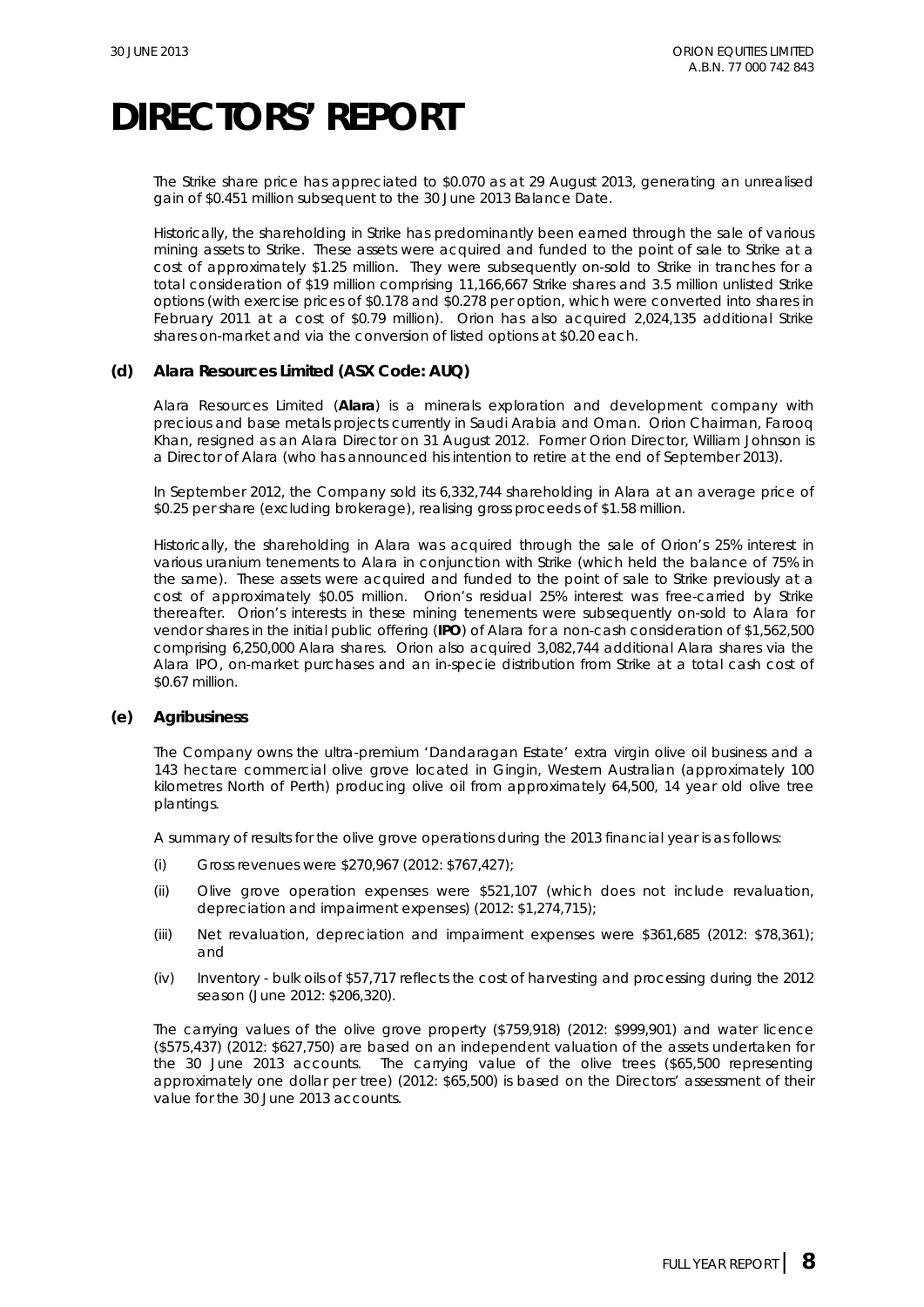## **(f) Other Property Assets**

The Company owns a property located in Mandurah, Western Australia, which was originally acquired as a multi-unit development site. In 2009/2010 the Company sought development approval for the subdivision of the property into 4 survey-strata title lots. This application was rejected by the Western Australian Planning Commission. Subsequently the Company undertook a sale process of the property by way of public auction, with such auction failing to attract any bids. The Company has since renovated and rented out the 3 bedroom, 2.5 bathroom, singlelevel house.

The carrying value of \$1,490,000 (2012: \$1,640,000) is based on an independent valuation of the property undertaken for the 30 June 2013 accounts.

## **SIGNIFICANT CHANGES IN THE STATE OF AFFAIRS**

There were no significant changes in the state of affairs of the Consolidated Entity that occurred during the financial year not otherwise disclosed in this Directors' Report or the financial statements.

## **FUTURE DEVELOPMENTS**

The Consolidated Entity intends to continue its investment activities in future years. The results of these investment activities depend upon the performance of the underlying companies and securities in which the Consolidated Entity invests. The investments' performances depend on many economic factors and also industry and company specific issues. In the opinion of the Directors, it is not possible or appropriate to make a prediction on the future course of markets, the performance of the Consolidated Entity's investments or the forecast of the likely results of the Consolidated Entity's activities.

## **ENVIRONMENTAL REGULATION**

The Consolidated Entity notes the reporting requirements of both the *Energy Efficiency Opportunities Act 2006* (**EEOA**) and the *National Greenhouse and Energy Reporting Act 2007* (**NGERA**).The *Energy Efficiency Opportunities Act 2006* requires affected companies to assess their energy usage, including the identification, investigation and evaluation of energy saving opportunities, and to report publicly on the assessments undertaken, including what action the company intends to take as a result. The *National Greenhouse and Energy Reporting Act 2007* requires affected companies to report their annual greenhouse gas emissions and energy use.

The Consolidated Entity has determined that it does not operate a recognised facility requiring registration and reporting under the NGERA and, in any event, it would fall under the threshold of greenhouse gas emissions required for registration and reporting. Similarly, the Consolidated Entity's energy consumption would fall under the threshold required for registration and reporting under the EEOA.

The Consolidated Entity notes that it is not directly subject to the *Clean Energy Act 2011 (Cth)*.

The Consolidated Entity is not otherwise subject to any particular or significant environmental regulation under either Commonwealth or State legislation. To the extent that any environmental regulations may have an incidental impact on the Consolidated Entity's operations, the Directors are not aware of any breach by the Consolidated Entity of those regulations.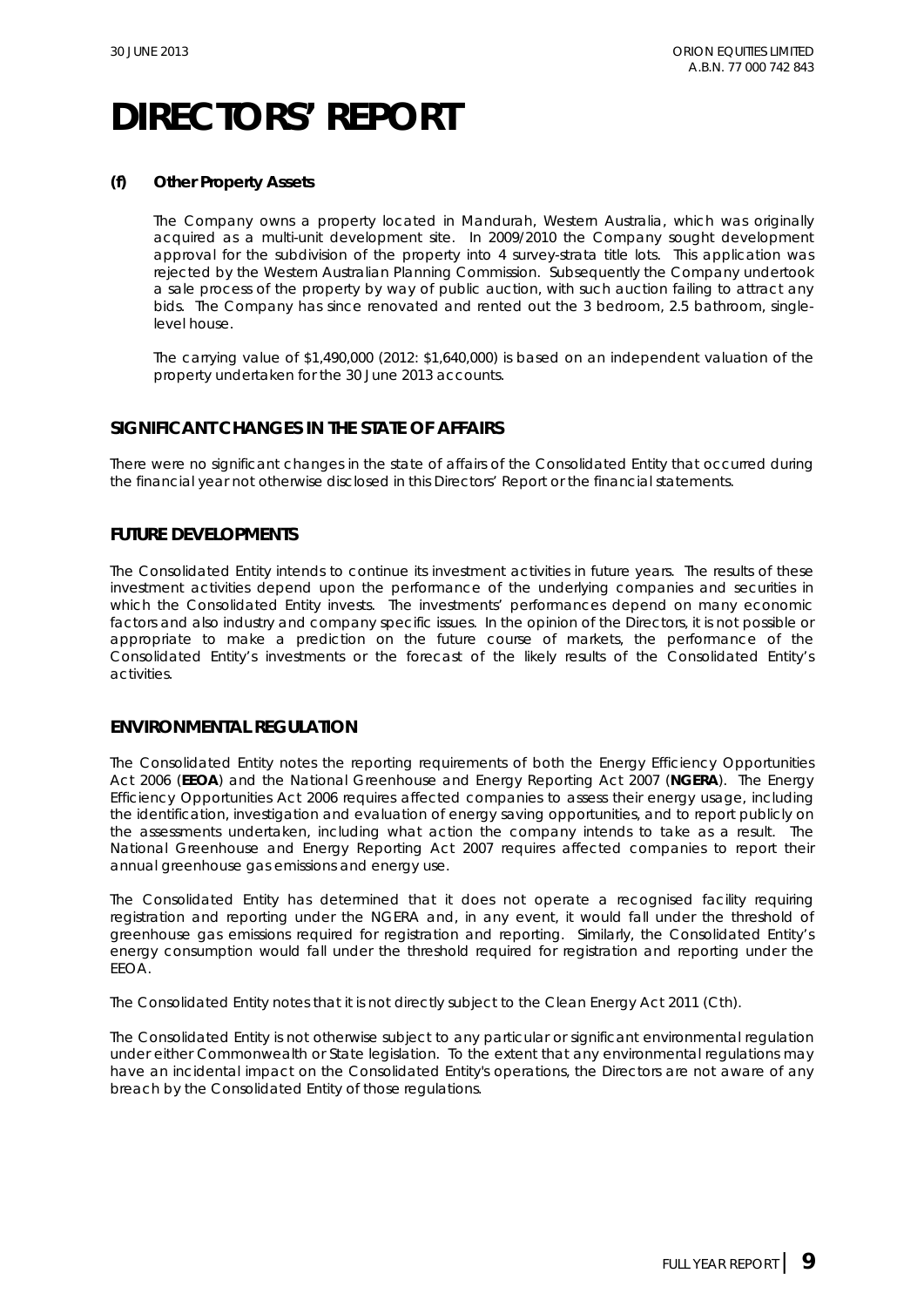# **BOARD OF DIRECTORS**

Information concerning Directors in office during or since the financial year:

| Faroog Khan                                                         | <b>Executive Chairman</b>                                                                                                                                                                                                                                                                                                                                                                                                                                                                                                             |
|---------------------------------------------------------------------|---------------------------------------------------------------------------------------------------------------------------------------------------------------------------------------------------------------------------------------------------------------------------------------------------------------------------------------------------------------------------------------------------------------------------------------------------------------------------------------------------------------------------------------|
| Appointed                                                           | 23 October 2006                                                                                                                                                                                                                                                                                                                                                                                                                                                                                                                       |
| <i><u><b>Oualifications</b></u></i>                                 | BJuris, LLB (Western Australia)                                                                                                                                                                                                                                                                                                                                                                                                                                                                                                       |
| Experience                                                          | Mr Khan is a qualified lawyer having previously practised principally in the field<br>of corporate law. Mr Khan has extensive experience in the securities industry,<br>capital markets and the executive management of ASX-listed companies. In<br>particular, Mr Khan has guided the establishment and growth of a number of<br>public listed companies in the investment, mining and financial services<br>sectors. He has considerable experience in the fields of capital raisings,<br>mergers and acquisitions and investments. |
| Relevant interest in<br>shares                                      | 2,000 shares                                                                                                                                                                                                                                                                                                                                                                                                                                                                                                                          |
| <b>Special Responsibilities</b>                                     | Chairman of the Board and the Investment Committee                                                                                                                                                                                                                                                                                                                                                                                                                                                                                    |
| Other current<br>directorships in listed<br>entities                | (1)<br>Executive<br>Chairman<br>Managing<br><b>Director</b><br>Queste<br>and<br><b>of</b><br>Communications Ltd (QUE) (since 10 March 1998)<br>Executive Chairman of Bentley Capital Limited (BEL) (director since 2<br>(2)<br>December 2003)                                                                                                                                                                                                                                                                                         |
| Former directorships in<br>other listed entities in<br>past 3 years | (1)<br>Alara Resources Limited (AUQ) (18 May 2007 to 31 August 2012)<br>Yellow Brick Road Holdings Limited (YBR) (27 April 2006 to 18 March<br>(2)<br>2011)<br>(3)<br>Strike Resources Limited (SRK) (3 September 1999 to 3 February 2011)                                                                                                                                                                                                                                                                                            |

| Victor P. H. Ho                                                     | <b>Executive Director and Company Secretary</b>                                                                                                                                                                                                                                                                                                                                                                                                                                                                                                        |
|---------------------------------------------------------------------|--------------------------------------------------------------------------------------------------------------------------------------------------------------------------------------------------------------------------------------------------------------------------------------------------------------------------------------------------------------------------------------------------------------------------------------------------------------------------------------------------------------------------------------------------------|
| Appointed                                                           | Executive Director since 4 July 2003; Company Secretary since 2 August 2000                                                                                                                                                                                                                                                                                                                                                                                                                                                                            |
| <i><b>Oualifications</b></i>                                        | BCom, LLB (Western Australia)                                                                                                                                                                                                                                                                                                                                                                                                                                                                                                                          |
| Experience                                                          | Mr Ho has been in company secretarial/executive roles with a number of<br>public listed companies since 2000. Previously, Mr Ho had 9 years' experience<br>in the taxation profession with the Australian Tax Office and in a specialist tax<br>law firm. Mr Ho has extensive experience in the structuring and execution of<br>corporate<br>transactions,<br>capital<br>commercial<br>and<br>raisings,<br>capital<br>management matters, public company administration, corporations' law and<br>stock exchange compliance and shareholder relations. |
| Relevant interest in<br>shares                                      | <b>None</b>                                                                                                                                                                                                                                                                                                                                                                                                                                                                                                                                            |
| <b>Special Responsibilities</b>                                     | Member of Investment Committee                                                                                                                                                                                                                                                                                                                                                                                                                                                                                                                         |
| Other positions held in<br>listed entities                          | Executive Director and Company Secretary of:<br>Queste Communications Ltd (QUE) (Director since 3 April 2013;<br>(1)<br>Company Secretary since 30 August 2000)                                                                                                                                                                                                                                                                                                                                                                                        |
|                                                                     | Company Secretary of:<br>(2)<br>Bentley Capital Limited (BEL) (since 5 February 2004)<br>(3)<br>Alara Resources Limited (AUQ) (since 4 April 2007)                                                                                                                                                                                                                                                                                                                                                                                                     |
| Former directorships in<br>other listed entities in<br>past 3 years | <b>None</b>                                                                                                                                                                                                                                                                                                                                                                                                                                                                                                                                            |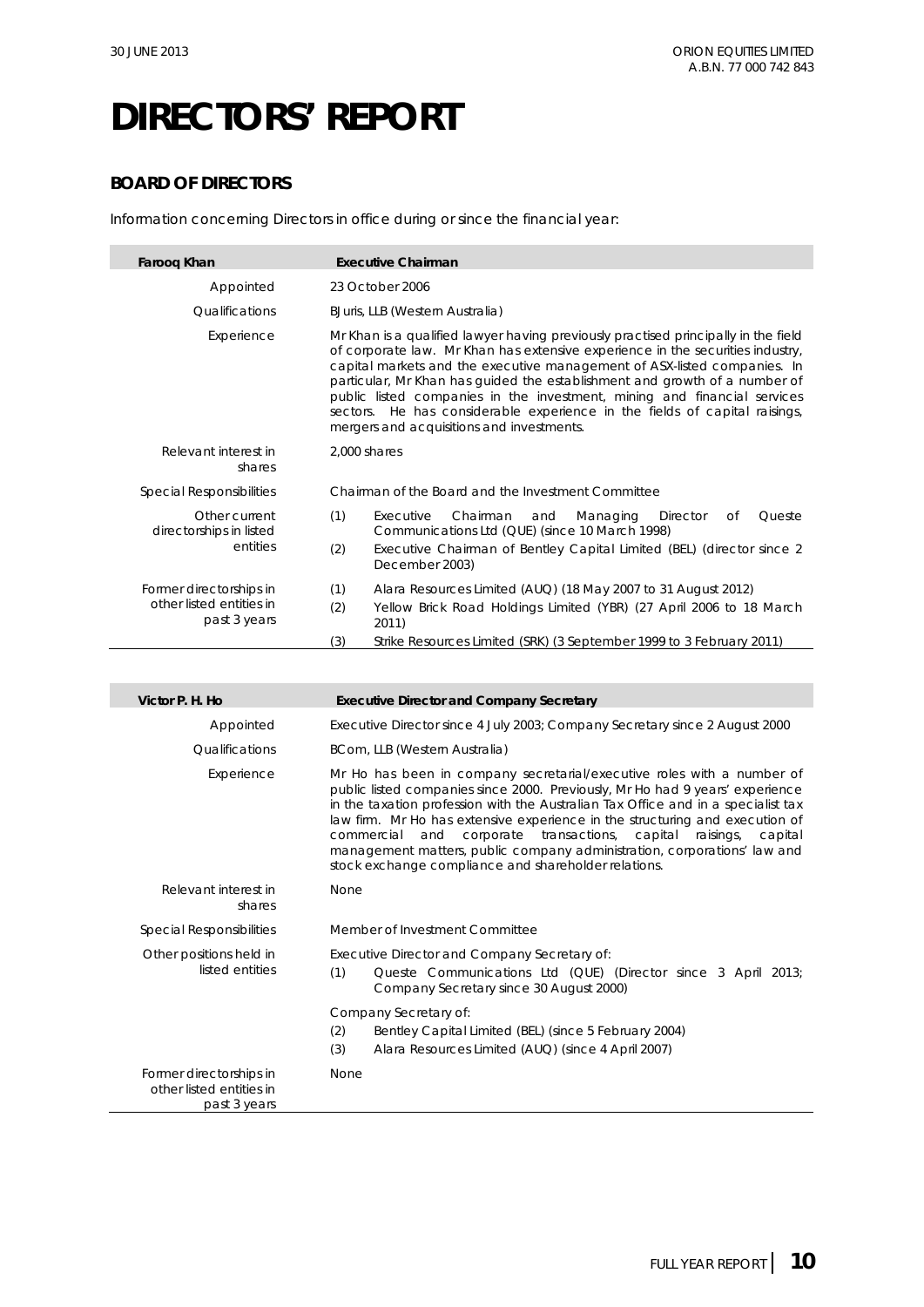| Yaqoob Khan                                                      | <b>Non-Executive Director</b>                                                                                                                                                                                                                                                                                                                                                                                                                    |
|------------------------------------------------------------------|--------------------------------------------------------------------------------------------------------------------------------------------------------------------------------------------------------------------------------------------------------------------------------------------------------------------------------------------------------------------------------------------------------------------------------------------------|
| Appointed                                                        | 5 November 1999                                                                                                                                                                                                                                                                                                                                                                                                                                  |
| <i><u><b>Oualifications</b></u></i>                              | (Western Australia), Master of Science<br>Industrial<br>BCom -<br>in<br>Administration (Carnegie Mellon)                                                                                                                                                                                                                                                                                                                                         |
| Experience                                                       | Mr Khan holds a Masters degree in Business and has worked as a<br>senior executive responsible for product marketing, costing systems<br>and production management. Mr Khan has been involved in the<br>structuring and ASX listing of a number of public companies and in<br>subsequent executive management. Mr Khan brings considerable<br>international experience in corporate finance and the strategic<br>analysis of listed investments. |
| Relevant interest in shares                                      | None                                                                                                                                                                                                                                                                                                                                                                                                                                             |
| <b>Special Responsibilities</b>                                  | None                                                                                                                                                                                                                                                                                                                                                                                                                                             |
| Other current directorships in<br>listed entities                | Non-Executive Director of Queste Communications Ltd (QUE) (since<br>10 March 1998)                                                                                                                                                                                                                                                                                                                                                               |
| Former directorships in other<br>listed entities in past 3 years | None                                                                                                                                                                                                                                                                                                                                                                                                                                             |

### **Former Director**

Mr William Johnson resigned as a Director on 3 May 2013. Mr Johnson was appointed Executive Director on 28 February 2003 (also a member of the Investment Committee) and transitioned to Non-Executive Director on 25 March 2013 upon his appointment as Managing Director of ASX listed Strike Resources Limited (SRK). He has since relocated to Lima, Peru to oversee the development of Strike's flagship Peruvian Apurimac and Cuzco Iron Ore Projects.

The Company is a major shareholder in Strike with 16,690,802 shares (11.48%).

The Board would like to record its appreciation of Mr Johnson's valuable contribution to the Company over the last 10 years across a diverse range of business and investment opportunities and corporate transactions and wishes him well in his endeavours with Strike. As a major shareholder in Strike, the Company looks forward to the creation of significant value for all Strike shareholders under his stewardship.

## **DIRECTORS' MEETINGS**

The following table sets out the numbers of meetings of the Company's Directors held during the financial year (including Directors' circulatory resolutions), and the numbers of meetings attended by each Director of the Company:

| Name of Director | <b>Meetings Attended</b> | <b>Maximum Possible Meetings</b> |
|------------------|--------------------------|----------------------------------|
| Faroog Khan      |                          |                                  |
| Victor Ho        |                          |                                  |
| Yagoob Khan      |                          |                                  |
| William Johnson  |                          | Ω                                |

### **Board Committees**

During the financial year and as at the date of this Directors' Report, the Company did not have separate designated Audit or Remuneration Committees. In the opinion of the Directors, in view of the size of the Board and nature and scale of the Consolidated Entity's activities, matters typically dealt with by an Audit or Remuneration Committee are dealt with by the full Board.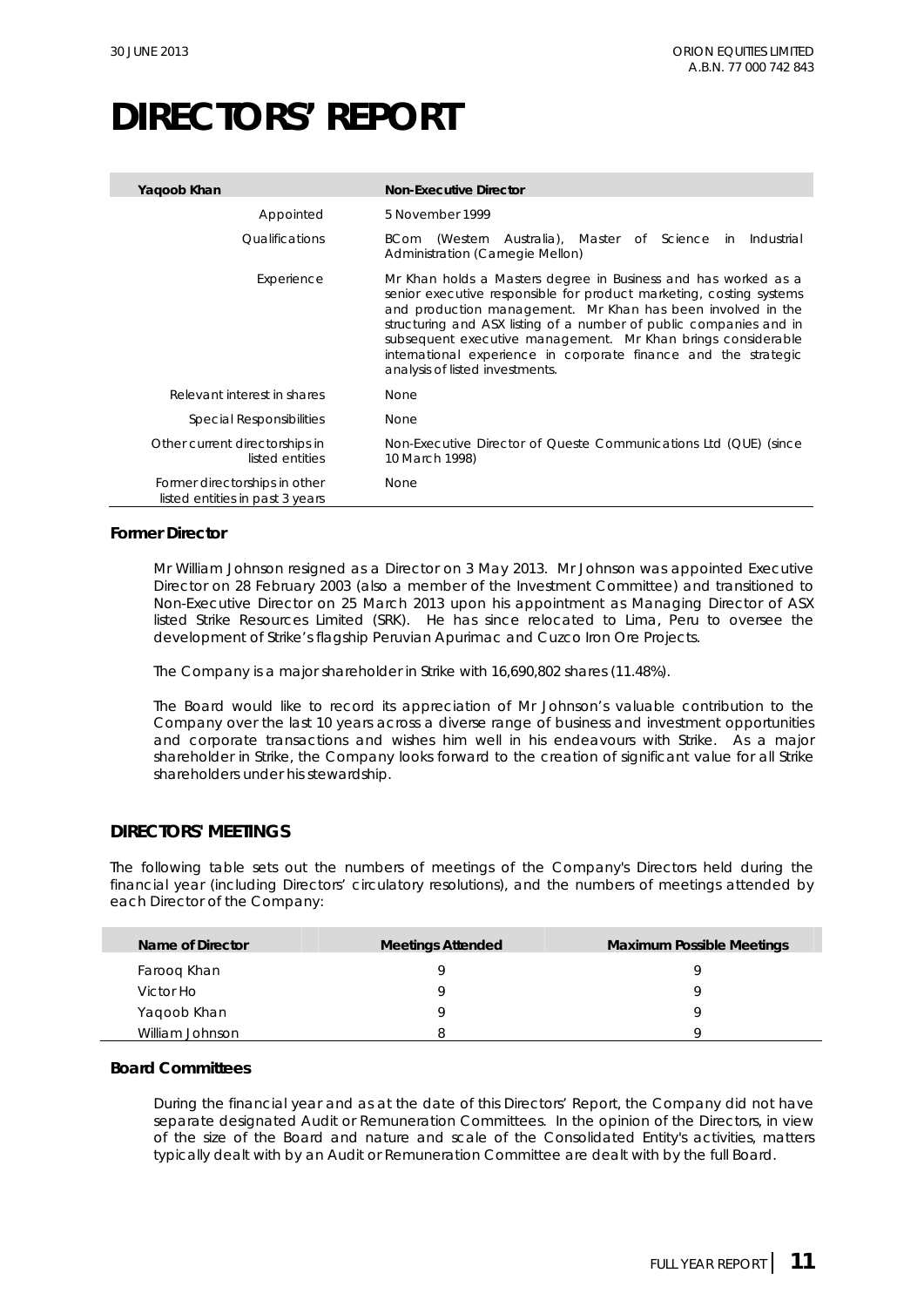# **REMUNERATION REPORT**

This report details the nature and amount of remuneration for each Director and Company Executive (being a company secretary or senior manager) (**Key Management Personnel**) of the Consolidated Entity.

The information provided under headings (1) to (4) below has been audited as required under section 308(3)(c) of the *Corporations Act 2001*.

## **(1) Remuneration Policy**

The Board determines the remuneration structure of all Key Management Personnel having regard to the Consolidated Entity's nature, scale and scope of operations and other relevant factors, including the frequency of Board meetings, length of service, particular experience and qualifications, market practice (including available data concerning remuneration paid by other listed companies in particular companies of comparable size and nature), the duties and accountability of Key Management Personnel and the objective of maintaining a balanced Board which has appropriate expertise and experience, at a reasonable cost to the Company.

**Fixed Cash Short-Term Employment Benefits:** The Key Management Personnel of the Company are paid a fixed amount per annum plus applicable employer superannuation contributions. The Non-Executive Directors of the Company are paid a maximum aggregate base remuneration fixed by the Company at a shareholders meeting, to be divided as the Board determines appropriate.

The Board has determined current Key Management Personnel remuneration during the year as follows:

- (a) Mr Farooq Khan (Executive Chairman) a base salary of \$272,500 per annum inclusive of employer superannuation contributions (9% of base salary during the financial year);
- (b) Mr Victor Ho (Executive Director and Company Secretary) a base salary of \$81,750 per annum inclusive of employer superannuation contributions;
- (c) Mr Yaqoob Khan (Non-Executive Director) a base fee of \$25,000 per annum; and
- (d) Mr William Johnson (who retired as Director on 3 May 2013) as Executive Director, a base salary of \$49,050 per annum inclusive of employer superannuation contributions and as Non-Executive Director (from 25 March 2013) a base fee of \$25,000 per annum plus employer superannuation contributions.

Messrs Farooq Khan's and Victor Ho's annual base salaries described above have increased from 1 July 2013 to reflect the increase in the employer superannuation contribution rate from 9% to 9.25% for the 2013/2014 financial year.

Key Management Personnel can also opt to "salary sacrifice" their cash fees/salary and have them paid wholly or partly as further employer superannuation contributions or benefits exempt from fringe benefits tax.

**Special Exertions and Reimbursements:** Pursuant to the Company's Constitution, each Director is entitled to receive:

- (a) Payment for the performance of extra services or the making of special exertions at the request of the Board and for the purposes of the Company.
- (b) Reimbursement of all reasonable expenses (including travelling and accommodation expenses) incurred by a Director for the purpose of attending meetings of the Company or the Board, on the business of the Company, or in carrying out duties as a Director.

**Long Term Benefits:** Key Management Personnel have no right to termination payments save for payment of accrued annual leave and long service leave (other than Non-Executive Directors).

**Equity Based Benefits:** The Company does not presently have any equity (shares or options) based remuneration arrangements for any personnel pursuant to any executive or employee share or option plan or otherwise.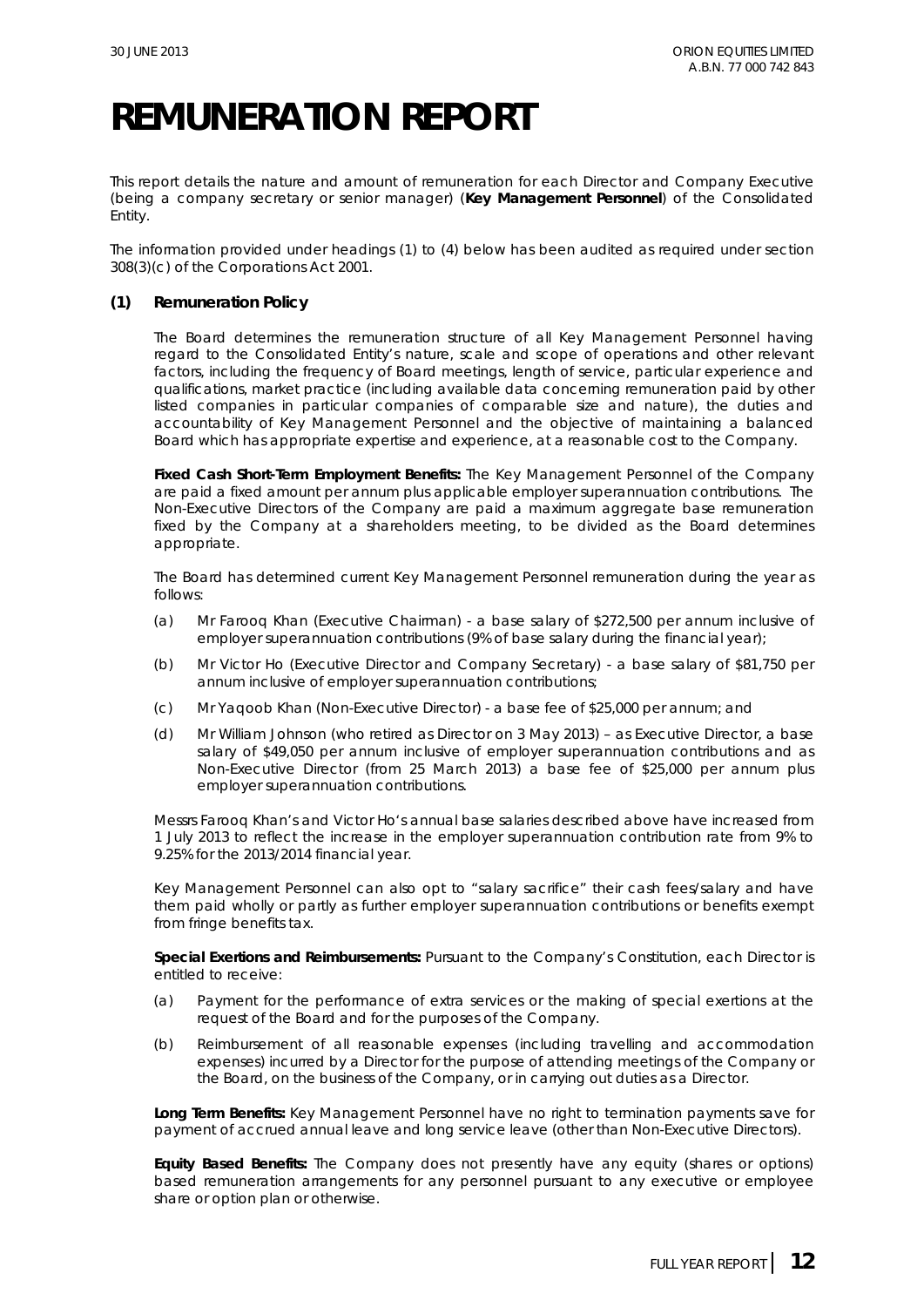# **REMUNERATION REPORT**

**Post-Employment Benefits:** The Company does not presently provide retirement benefits to Key Management Personnel.

**Performance Related Benefits/Variable Remuneration:** The Company does not presently provide short- or long-term incentive/performance based benefits related to the Company's performance to Key Management Personnel, including payment of cash bonuses. The current remuneration of Key Management Personnel is fixed, is not dependent on the satisfaction of a performance condition and is unrelated to the Company's performance.

**Service Agreements:** The Company does not presently have formal service agreements or employment contracts with any Key Management Personnel.

**Financial Performance of Company:** There is no relationship between the Company's current remuneration policy and the Company's performance.

The Board does not believe that it is appropriate at this time to implement an equity-based benefit scheme or a performance related/variable component to Key Management Personnel remuneration or remuneration generally linked to the Company's performance but reserves the right to implement these remuneration measures if appropriate in the future (subject to prior shareholder approval where applicable).

In considering the Company's performance and its effects on shareholder wealth, Directors have had regard to the data set out below for the latest financial year and the previous four financial years.

|                                         | 2013        | 2012                     | 2011                     | 2010    | 2009         |
|-----------------------------------------|-------------|--------------------------|--------------------------|---------|--------------|
| Profit/(Loss) Before Income Tax (\$)    | (3,055,135) | (4,953,167)              | (2,676,008)              | 418.966 | (16,186,791) |
| Basic Earnings/(Loss) per Share (cents) | (17.47)     | (27.94)                  | (15.50)                  | 6.30    | (68.0)       |
| Dividends Paid (\$)                     |             | $\overline{\phantom{a}}$ | $\overline{\phantom{a}}$ | -       | 89,072       |
| Closing Bid Share Price at 30 June (\$) | 0.190       | 0.210                    | 0.300                    | 0.380   | 0.435        |

## **(2) Details of Remuneration of Key Management Personnel**

Details of the nature and amount of each element of remuneration of each Key Management Personnel paid or payable by the Company during the financial year are as follows:

| 2013<br>Key<br>Management      | Performance<br>related   | <b>Short-term Benefits</b><br>Cash, salary<br>and<br>commissions | Non-cash<br>benefit      | Post-<br>Employment<br><b>Benefits</b><br>Superannuation | Other<br>Long-term<br><b>Benefits</b><br>Long<br>service<br>leave | Equity<br><b>Based</b><br><b>Shares</b><br>and<br><b>Options</b> |             |
|--------------------------------|--------------------------|------------------------------------------------------------------|--------------------------|----------------------------------------------------------|-------------------------------------------------------------------|------------------------------------------------------------------|-------------|
| Personnel                      | %                        | \$                                                               | \$                       | \$                                                       | \$                                                                | \$                                                               | Total<br>\$ |
| <b>Executive Directors:</b>    |                          |                                                                  |                          |                                                          |                                                                   |                                                                  |             |
| Faroog Khan                    |                          | 229,106                                                          |                          | 16,470                                                   | 26,924                                                            | $\overline{\phantom{a}}$                                         | 272,500     |
| Victor Ho                      | $\overline{\phantom{a}}$ | 75,000                                                           | $\overline{\phantom{a}}$ | 6.750                                                    |                                                                   | ۰                                                                | 81.750      |
| William Johnson*               | $\overline{\phantom{a}}$ | 39,580                                                           |                          | 3.535                                                    | 41.998                                                            | ۰                                                                | 85.113      |
| <b>Non-Executive Director:</b> |                          |                                                                  |                          |                                                          |                                                                   |                                                                  |             |
| Yagoob Khan                    |                          | 25,000                                                           |                          |                                                          |                                                                   |                                                                  | 25,000      |

William Johnson transitioned from Executive Director to Non-Executive Director on 25 March 2013 and resigned as a Director on 3 May 2013.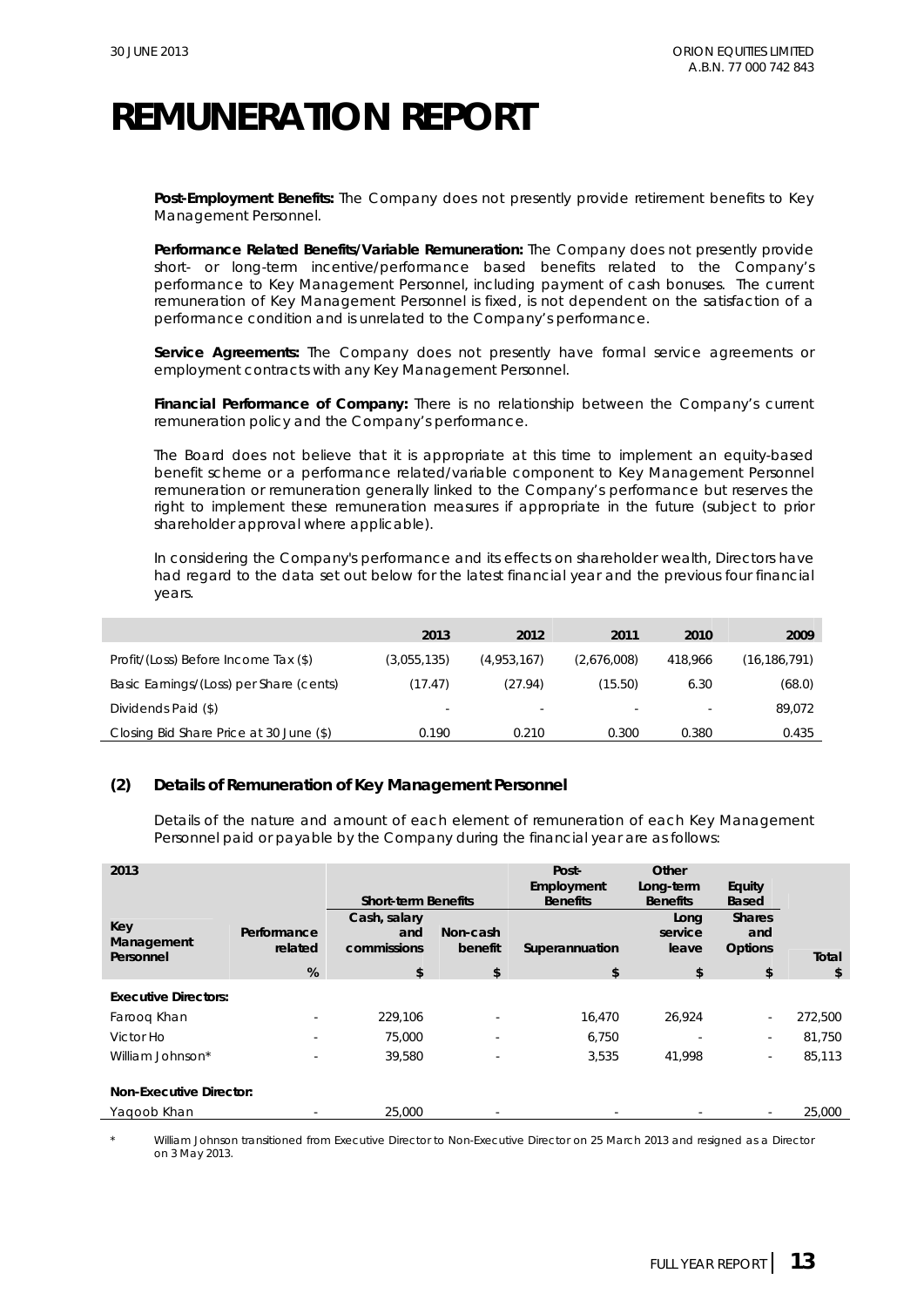# **REMUNERATION REPORT**

| 2012                           |                          | <b>Short-term Benefits</b>         |                          | Post-<br>Employment<br><b>Benefits</b> | Other<br>Long-term<br><b>Benefits</b> | Equity<br><b>Based</b>                 |         |
|--------------------------------|--------------------------|------------------------------------|--------------------------|----------------------------------------|---------------------------------------|----------------------------------------|---------|
| Key<br>Management<br>Personnel | Performance<br>related   | Cash, salary<br>and<br>commissions | Non-cash<br>benefit      | Superannuation                         | Long<br>service<br>leave              | <b>Shares</b><br>and<br><b>Options</b> | Total   |
|                                | %                        | \$                                 | \$                       | \$                                     | \$                                    | \$                                     | \$      |
| <b>Executive Directors:</b>    |                          |                                    |                          |                                        |                                       |                                        |         |
| Faroog Khan                    |                          | 225,000                            | $\overline{\phantom{a}}$ | 22,500                                 | 25,000                                | $\sim$                                 | 272,500 |
| Victor Ho                      | $\overline{\phantom{a}}$ | 75,000                             | ٠                        | 6,750                                  | ٠                                     | $\sim$                                 | 81.750  |
| William Johnson                | $\overline{\phantom{a}}$ | 45,120                             | ٠                        | 4,061                                  | $\overline{\phantom{0}}$              | $\overline{\phantom{a}}$               | 49,181  |
|                                |                          |                                    |                          |                                        |                                       |                                        |         |
| <b>Non-Executive Director:</b> |                          |                                    |                          |                                        |                                       |                                        |         |
| Yagoob Khan                    | $\overline{\phantom{a}}$ | 25,000                             | $\overline{\phantom{a}}$ |                                        |                                       | $\overline{\phantom{a}}$               | 25,000  |

Victor Ho is also Company Secretary of the Company.

## **(3) Other Benefits Provided to Key Management Personnel**

No Key Management Personnel has during or since the end of the 30 June 2013 financial year, received or become entitled to receive a benefit, other than a remuneration benefit as disclosed above, by reason of a contract made by the Company or a related entity with the Director or with a firm of which he is a member, or with a Company in which he has a substantial interest.

## **(4) Voting and Comments on Remuneration Report at 2012 AGM**

At the Company's most recent (2012) AGM, a resolution to adopt the prior year (2012) Remuneration Report was put to the vote and 77.9% of "yes" votes were cast by shareholders for adoption of the Remuneration Report. No comments were made on the Remuneration Report that was considered at the AGM.

This concludes the audited remuneration report.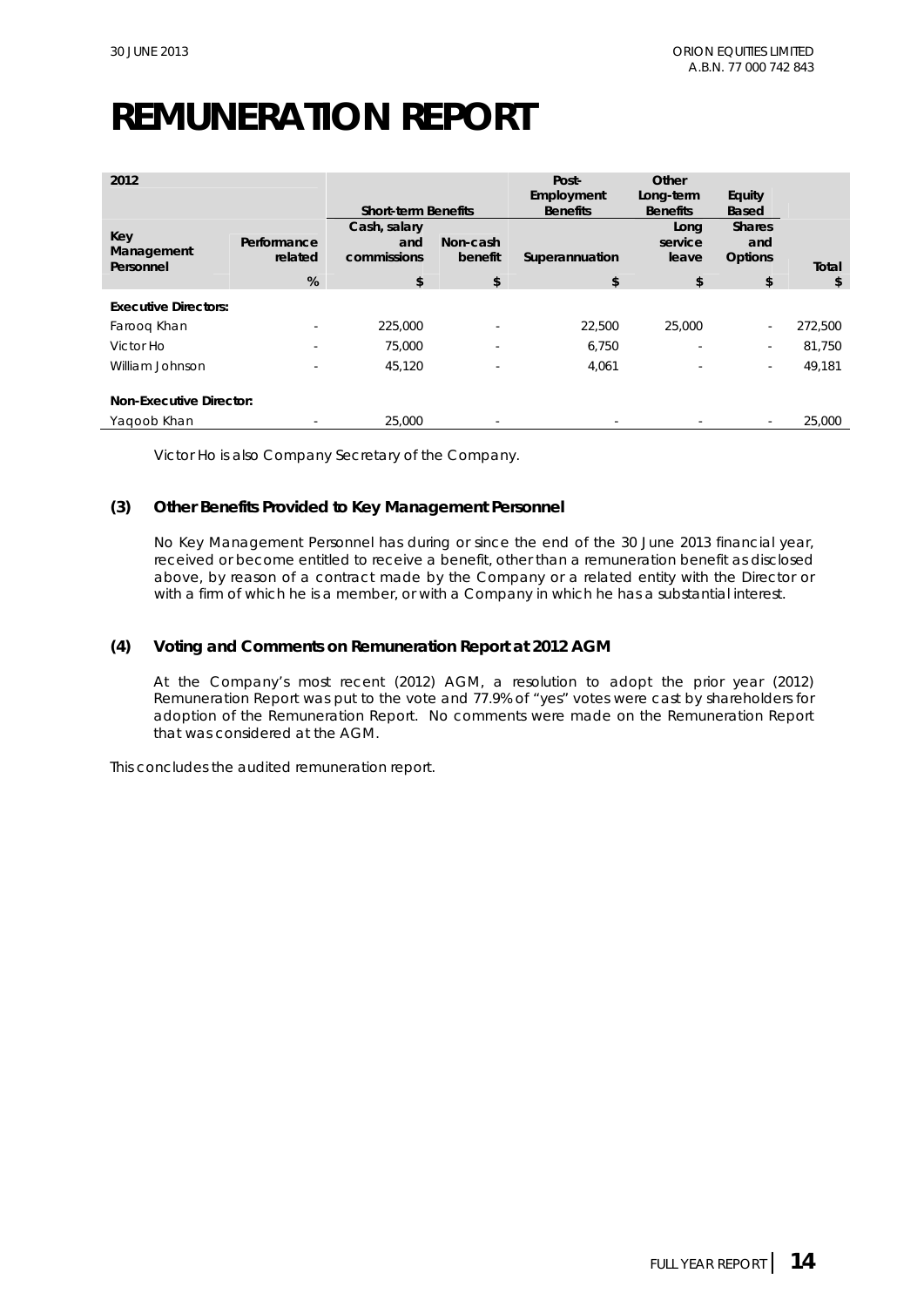## **DIRECTORS' AND OFFICERS' INSURANCE**

The Company insures Directors and Officers against liability they may incur in respect of any wrongful acts or omissions made by them in such capacity (to the extent permitted by the *Corporations Act 2001*) (**D&O Policy**). Details of the amount of the premium paid in respect of the insurance policies are not disclosed as such disclosure is prohibited under the terms of the contract.

## **DIRECTORS' DEEDS**

In addition to the rights of indemnity provided under the Company's Constitution (to the extent permitted by the Corporations Act), the Company has also entered into a deed with each of the Directors to regulate certain matters between the Company and each Director, both during the time the Director holds office and after the Director ceases to be an officer of the Company, including the following matters:

- (a) The Company's obligation to indemnify a Director for liabilities or legal costs incurred as an officer of the Company (to the extent permitted by the Corporations Act); and
- (b) Subject to the terms of the deed and the Corporations Act, the Company may advance monies to the Director to meet any costs or expenses of the Director incurred in circumstances relating to the indemnities provided under the deed and prior to the outcome of any legal proceedings brought against the Director.

## **LEGAL PROCEEDINGS ON BEHALF OF CONSOLIDATED ENTITY**

No person has applied for leave of a court to bring proceedings on behalf of the Consolidated Entity or intervene in any proceedings to which the Consolidated Entity is a party for the purpose of taking responsibility on behalf of the Consolidated Entity for all or any part of such proceedings. The Consolidated Entity was not a party to any such proceedings during and since the financial year.

## **AUDITOR**

Details of the amounts paid or payable by the Company to the auditor (BDO Audit (WA) Pty Ltd), for audit and non-audit services provided during the financial year are set out below:

| <b>Audit &amp; Review Fees</b> | <b>Non-Audit Services</b> | Total     |
|--------------------------------|---------------------------|-----------|
| 38,378                         | ' 086                     | 45<br>464 |

The Board is satisfied that the provision of non-audit services by the auditor during the year is compatible with the general standard of independence for auditors imposed by the *Corporations Act 2001.* The Board is satisfied that the nature of the non-audit services disclosed above did not compromise the general principles relating to auditor independence as set out in APES 110 Code of Ethics for Professional Accountants, including reviewing or auditing the auditor's own work, acting in a management or decision making capacity for the Company, acting as advocate for the Company or jointly sharing economic risk and rewards.

BDO Audit (WA) Pty Ltd continues in office in accordance with section 327B of the *Corporations Act 2001*.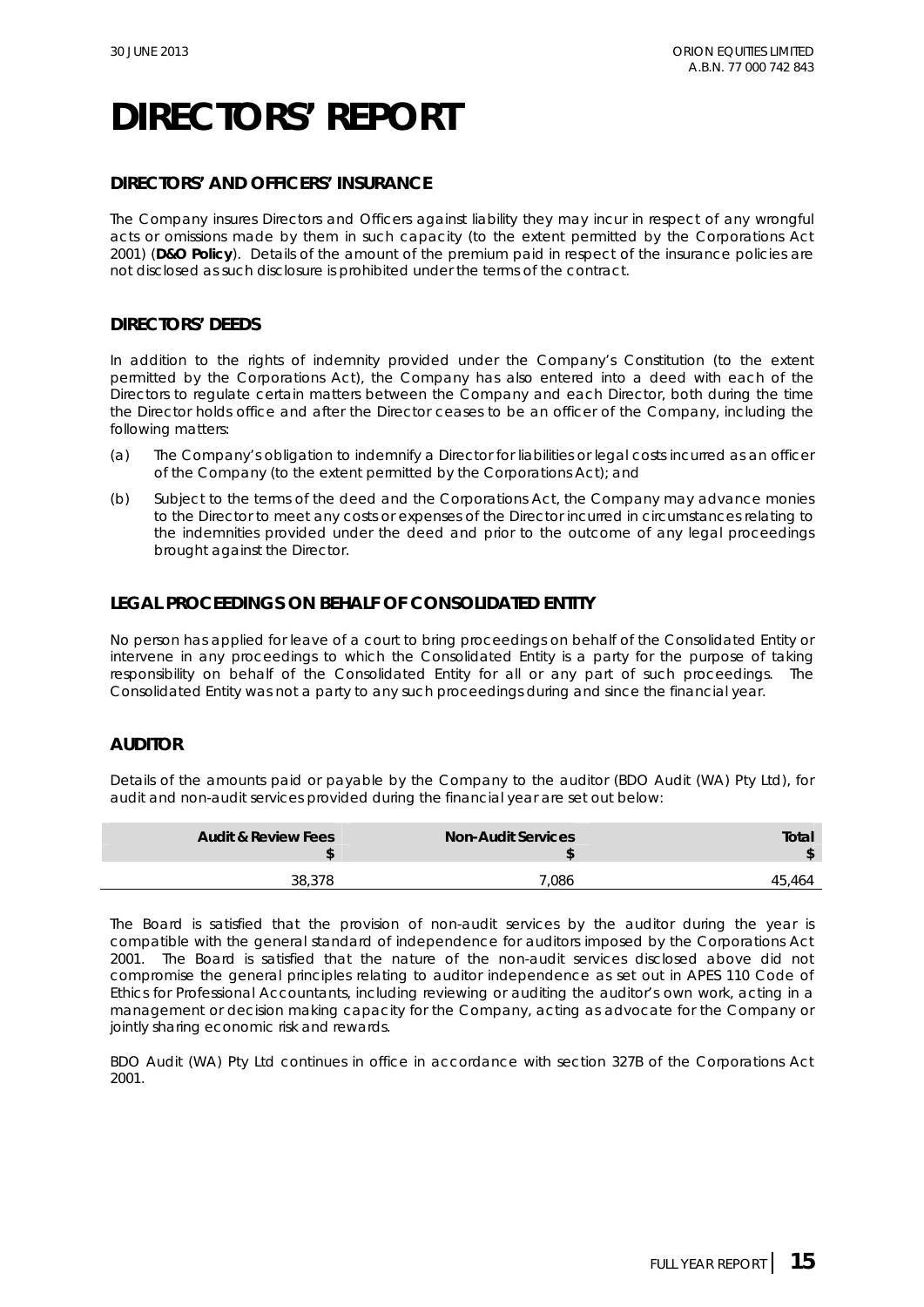# **AUDITOR'S INDEPENDENCE DECLARATION**

A copy of the Auditor's Independence Declaration as required under section 307C of the *Corporations Act 2001* forms part of this Directors Report and is set out on page 17. This relates to the Audit Report, where the Auditors state that they have issued an independence declaration.

## **EVENTS SUBSEQUENT TO BALANCE DATE**

The Directors are not aware of any matters or circumstances at the date of this Directors' Report, other than those referred to in this Directors' Report (in particular, in the Review of Operations) or the financial statements or notes thereto (in particular Note 26), that have significantly affected or may significantly affect the operations, the results of operations or the state of affairs of the Company in subsequent financial years.

Signed for and on behalf of the Directors in accordance with a resolution of the Board,

**Farooq Khan Victor Ho**

**30 August 2013** 

**Chairman Executive Director and Company Secretary**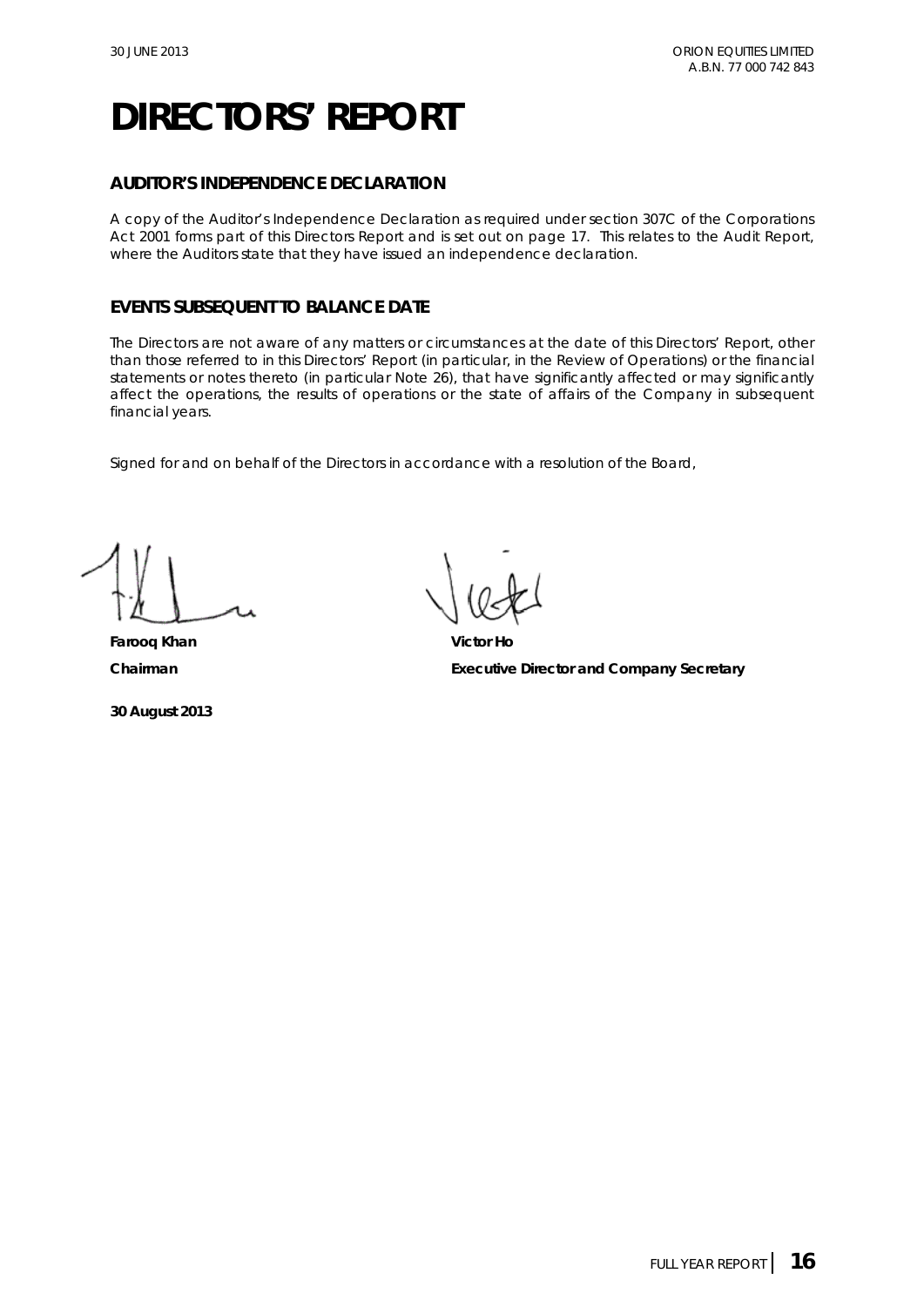

Tel: +8 6382 4600 Fax: +8 6382 4601 **www.bdo.com.au**

38 Station Street Subiaco, WA 6008 PO Box 700 West Perth WA 6872 Australia

30 August 2013

The Board of Directors Orion Equities Limited Suite 1, 346 Barker Road, Subiaco, WA, AUSTRALIA, 6008

Dear Sirs,

**DECLARATION OF INDEPENDENCE BY BRAD MCVEIGH TO THE DIRECTORS OF ORION EQUITIES LIMITED**

As lead auditor of Orion Equities Limited for the year ended 30 June 2013, I declare that, to the best of my knowledge and belief, there have been no contraventions of:

- the auditor independence requirements of the Corporations Act 2001 in relation to the audit; and
- any applicable code of professional conduct in relation to the audit.

This declaration is in respect of Orion Equities Limited and the entities it controlled during the period.

 $\mathcal{B}$ m $\mathfrak{l}_{\gamma}$ 

**Brad McVeigh** Director

**BDO Audit (WA) Pty Ltd** Perth, Western Australia

BDO Audit (WA) Pty Ltd ABN 79 112 284 787 is a member of a national association of independent entities which are all members of BDO (Australia) Ltd ABN 77 050 110 275, an Australian company limited by guarantee. BDO Audit (WA) Pty Ltd and BDO (Australia) Ltd are members of BDO International Ltd, a UK company limited<br>by guarantee, and form part of the international BDO network of Legislation (other than for the acts or omissions of financial services licensees) in each State or Territory other than Tasmania.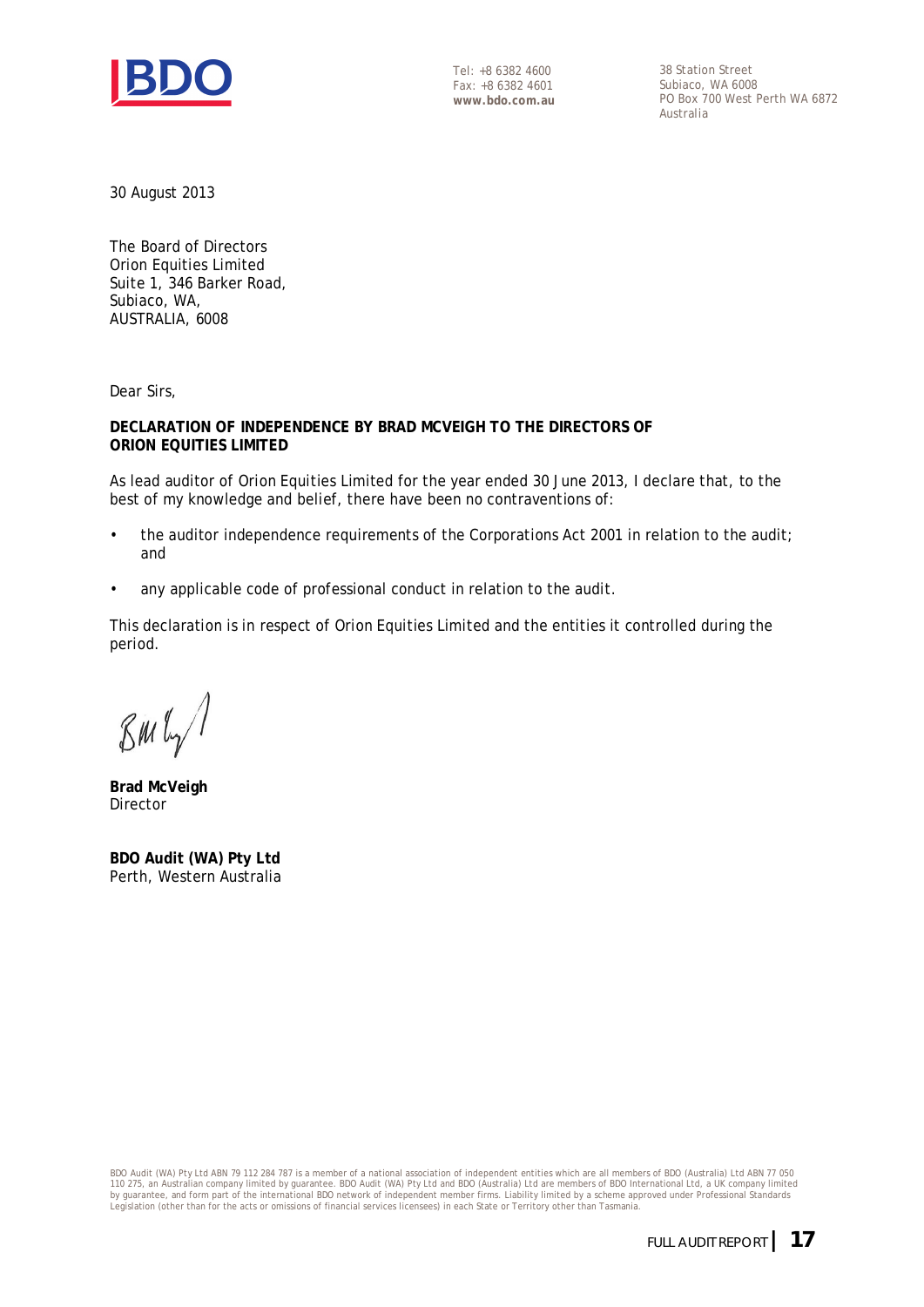# **CONSOLIDATED STATEMENT OF PROFIT OR LOSS AND OTHER COMPREHENSIVE INCOME**

**for the year ended 30 June 2013**

|                                                                                               | <b>Note</b> | 2013          | 2012          |
|-----------------------------------------------------------------------------------------------|-------------|---------------|---------------|
|                                                                                               |             | \$            | S             |
| Revenue                                                                                       | 3           | 383,502       | 849,382       |
| Other                                                                                         |             |               |               |
| Other Revenue                                                                                 |             | 1,530         |               |
| <b>TOTAL REVENUE</b>                                                                          |             | 385,032       | 849,382       |
| <b>EXPENSES</b>                                                                               | 3           |               |               |
| Net Loss on Financial Assets at Fair Value through Profit or Loss                             |             | (1, 477, 167) | (2,648,619)   |
| Share of Net Loss of Associate                                                                |             | (94, 167)     | (576, 195)    |
| Loss on Property held for Development or Resale                                               |             | (150,000)     | (160,000)     |
| Land Operation Expenses                                                                       |             | (15, 583)     | (154, 608)    |
| Cost of Goods Sold in relation to Olive Oil Operations                                        |             | (326, 263)    | (1, 182, 799) |
| Olive Oil Operation Expenses                                                                  |             | (556, 529)    | (170, 277)    |
| Personnel Expenses                                                                            |             | (630, 290)    | (636, 104)    |
| Occupancy Expenses                                                                            |             | (58, 706)     | (93, 634)     |
| <b>Corporate Expenses</b>                                                                     |             | (24, 482)     | (30, 392)     |
| <b>Communication Expenses</b>                                                                 |             | (7, 979)      | (9,973)       |
| <b>Finance Expenses</b>                                                                       |             | (1,030)       | (23, 071)     |
| <b>Administration Expenses</b>                                                                |             | (97, 971)     | (116, 877)    |
| <b>LOSS BEFORE INCOME TAX</b>                                                                 |             | (3,055,135)   | (4,953,167)   |
| Income Tax Expense                                                                            | 4           | (57, 300)     | (24, 864)     |
| <b>LOSS FOR THE YEAR</b>                                                                      |             | (3, 112, 435) | (4,978,031)   |
| OTHER COMPREHENSIVE INCOME                                                                    |             |               |               |
| Revaluation of Assets, Net of Tax                                                             |             | (133, 699)    | (58, 018)     |
|                                                                                               |             |               |               |
| TOTAL COMPREHENSIVE LOSS FOR THE YEAR                                                         |             | (3, 246, 134) | (5,036,049)   |
| LOSS PER SHARE FOR LOSS ATTRIBUTABLE TO THE ORDINARY<br><b>EQUITY HOLDERS OF THE COMPANY:</b> |             |               |               |
| Basic and Diluted Loss per Share (cents)                                                      | 7           | (17.47)       | (27.94)       |

The accompanying notes form part of these financial statements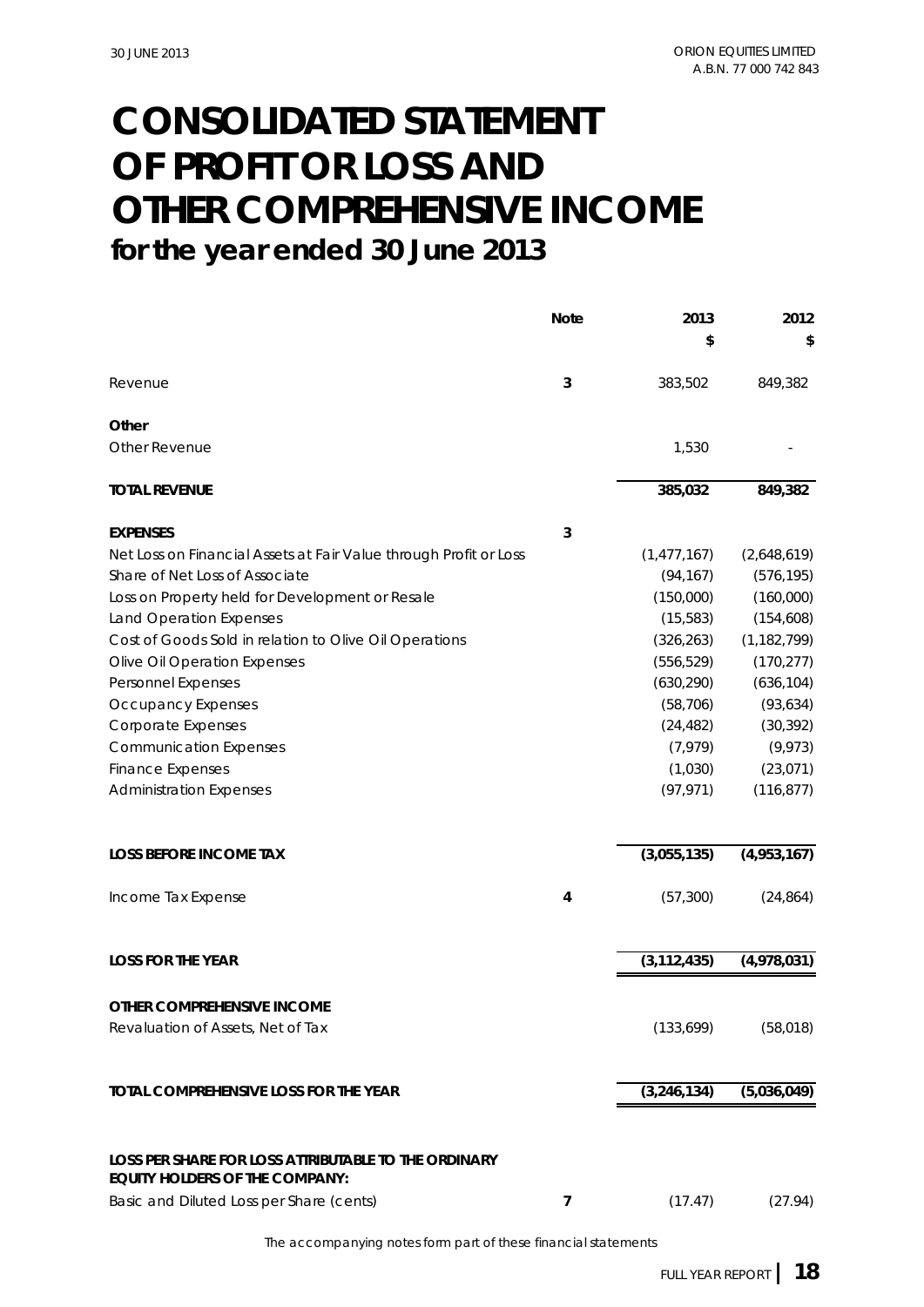# **CONSOLIDATED STATEMENT as at 30 June 2013 OF FINANCIAL POSITION**

|                                                       | <b>Note</b> | 2013          | 2012        |
|-------------------------------------------------------|-------------|---------------|-------------|
|                                                       |             | \$            | \$          |
| <b>CURRENT ASSETS</b>                                 |             |               |             |
| Cash and Cash Equivalents                             | 8           | 1,695,628     | 365,031     |
| Financial Assets at Fair Value through Profit or Loss | 9           | 720,085       | 3,821,383   |
| Trade and Other Receivables                           | 10          | 40,591        | 260,092     |
| Inventories                                           | 11          | 140,622       | 277,595     |
| <b>Other Current Assets</b>                           | 12          | 3,428         | 3,434       |
| <b>TOTAL CURRENT ASSETS</b>                           |             | 2,600,354     | 4,727,535   |
| <b>NON CURRENT ASSETS</b>                             |             |               |             |
| Trade and Other Receivables                           | 10          | 32,823        | 32,823      |
| Property held for Development or Resale               | 11          | 1,490,000     | 1,640,000   |
| Investment in Associate Entity                        | 13          | 4,079,810     | 4,584,254   |
| Property, Plant and Equipment                         | 14          | 1,142,127     | 1,617,101   |
| Olive Trees                                           | 15          | 65,500        | 65,500      |
| Intangible Assets                                     | 16          | 650,433       | 727,746     |
| Deferred Tax Asset                                    | 19          | 94,688        | 352,085     |
| <b>TOTAL NON CURRENT ASSETS</b>                       |             | 7,555,381     | 9,019,509   |
| <b>TOTAL ASSETS</b>                                   |             | 10,155,735    | 13,747,044  |
| <b>CURRENT LIABILITIES</b>                            |             |               |             |
| Trade and Other Payables                              | 17          | 127,389       | 183,630     |
| Provisions                                            | 18          | 69,543        | 101,080     |
| <b>TOTAL CURRENT LIABILITIES</b>                      |             | 196,932       | 284,710     |
| <b>NON CURRENT LIABILITIES</b>                        |             |               |             |
| Deferred Tax Liability                                | 19          | 94,688        | 352,085     |
| <b>TOTAL NON CURRENT LIABILITIES</b>                  |             | 94,688        | 352,085     |
| <b>TOTAL LIABILITIES</b>                              |             | 291,620       | 636,795     |
| <b>NET ASSETS</b>                                     |             | 9,864,115     | 13,110,249  |
| <b>EQUITY</b>                                         |             |               |             |
| <b>Issued Capital</b>                                 | 20          | 19,374,007    | 19,374,007  |
| Reserves                                              | 21          | 227,806       | 361,505     |
| <b>Accumulated Losses</b>                             |             | (9, 737, 698) | (6,625,263) |
| <b>TOTAL EQUITY</b>                                   |             | 9,864,115     | 13,110,249  |
|                                                       |             |               |             |

The accompanying notes form part of these financial statements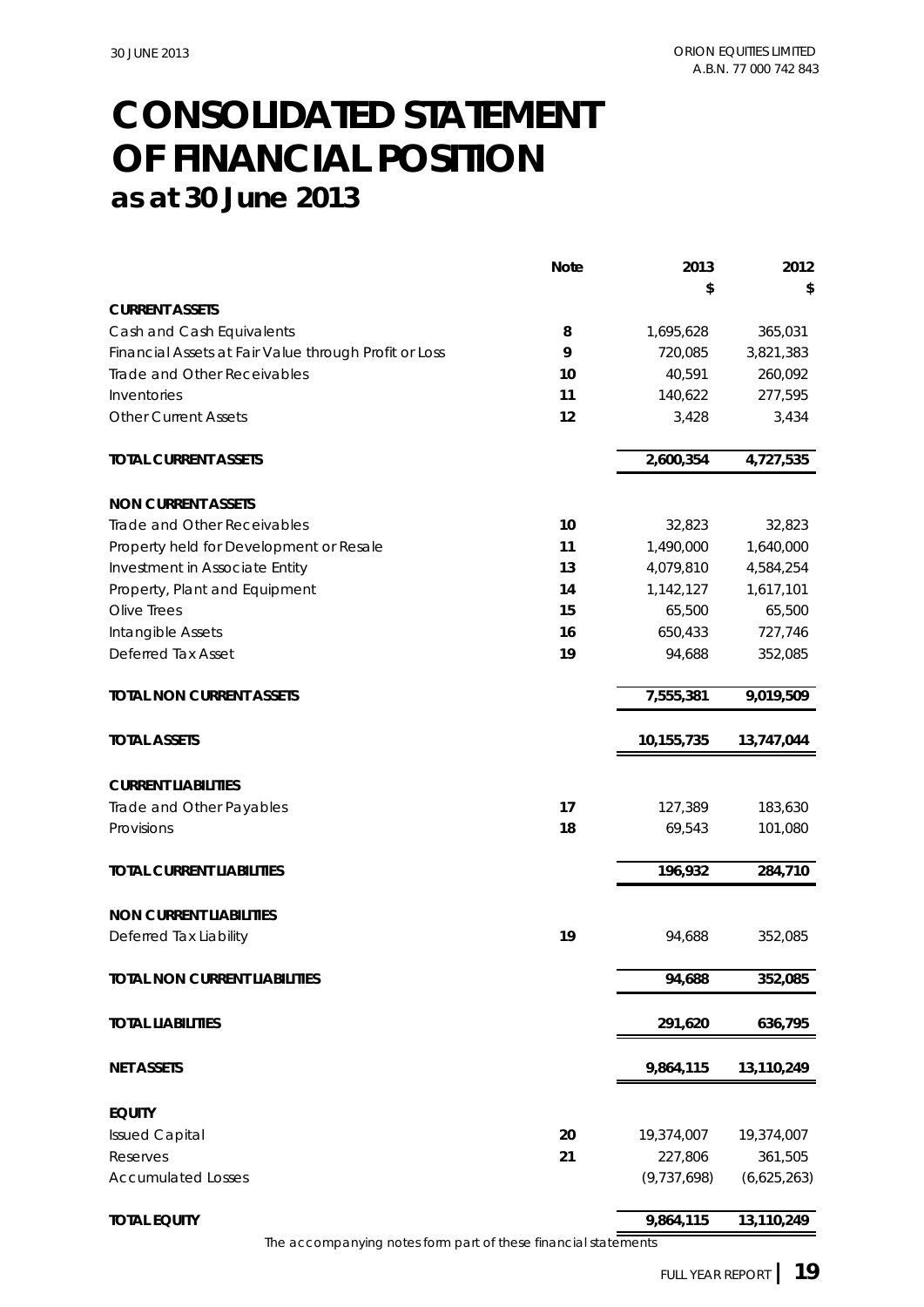# **for the year ended 30 June 2013 OF CHANGES IN EQUITY CONSOLIDATED STATEMENT**

|                                              | <b>Issued</b> |            | Accumulated   |               |  |
|----------------------------------------------|---------------|------------|---------------|---------------|--|
|                                              | Capital       | Reserves   | Losses        | Total         |  |
|                                              | \$            | \$         | \$            | \$            |  |
| <b>BALANCE AT 1 JULY 2011</b>                | 19,374,007    | 419,523    | (1,647,232)   | 18,146,298    |  |
| Loss for the Year                            |               |            | (4,978,031)   | (4,978,031)   |  |
| Other Comprehensive Income                   |               | (58, 018)  |               | (58, 018)     |  |
| <b>Total Comprehensive Loss for the Year</b> |               | (58,018)   | (4,978,031)   | (5,036,049)   |  |
| <b>BALANCE AT 30 JUNE 2012</b>               | 19,374,007    | 361,505    | (6,625,263)   | 13,110,249    |  |
| <b>BALANCE AT 1 JULY 2012</b>                | 19,374,007    | 361,505    | (6,625,263)   | 13,110,249    |  |
| Loss for the Year                            |               |            | (3, 112, 435) | (3, 112, 435) |  |
| Other Comprehensive Income                   |               | (133, 699) |               | (133, 699)    |  |
| <b>Total Comprehensive Loss for the Year</b> |               | (133,699)  | (3, 112, 435) | (3, 246, 134) |  |
| <b>BALANCE AT 30 JUNE 2013</b>               | 19,374,007    | 227,806    | (9,737,698)   | 9,864,115     |  |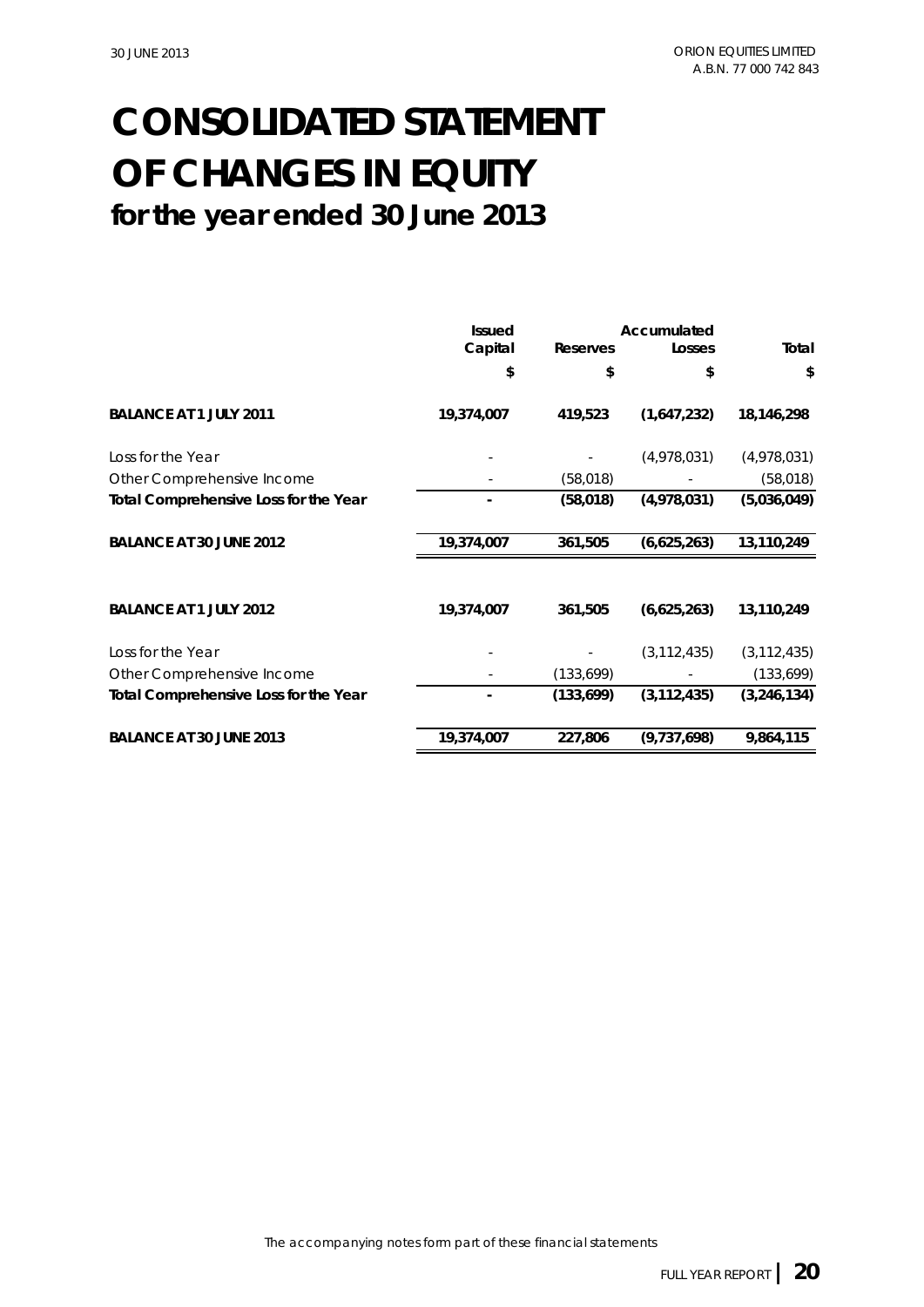# **for the year ended 30 June 2013 OF CASH FLOWS CONSOLIDATED STATEMENT**

|                                                          | <b>Note</b> | 2013        | 2012        |
|----------------------------------------------------------|-------------|-------------|-------------|
|                                                          |             | \$          | \$          |
| <b>CASH FLOWS FROM OPERATING ACTIVITIES</b>              |             |             |             |
| <b>Receipts from Customers</b>                           |             | 549,450     | 633,432     |
| Dividends Received                                       |             | 13          | 697.469     |
| <b>Interest Received</b>                                 |             | 52,895      | 29,423      |
| Payments to Suppliers and Employees                      |             | (1,302,120) | (1,975,088) |
| Interest Paid                                            |             | (208)       | (20, 260)   |
| Sale/Redemption of Financial Assets at Fair Value        |             | 1,624,132   |             |
| NET CASH USED IN OPERATING ACTIVITIES                    | 8           | 924,162     | (635, 024)  |
| <b>CASH FLOWS FROM INVESTING ACTIVITIES</b>              |             |             |             |
| Return of Capital Received                               | 13          | 410,277     | 1,230,827   |
| Purchase of Plant and Equipment                          | 14          | (3,842)     | (3,200)     |
| Loan from Controlling Entity                             |             |             | 150,000     |
| Repayment of Loan to Controlling Entity                  |             |             | (666, 712)  |
| <b>NET CASH PROVIDED BY INVESTING ACTIVITIES</b>         |             | 406,435     | 710,915     |
| NET INCREASE/(DECREASE) IN CASH HELD                     |             | 1,330,597   | 75,891      |
|                                                          |             |             |             |
| Cash and Cash Equivalents at Beginning of Financial Year |             | 365,031     | 289,140     |
| CASH AND CASH EQUIVALENTS AT END OF FINANCIAL YEAR       | 8           | 1,695,628   | 365,031     |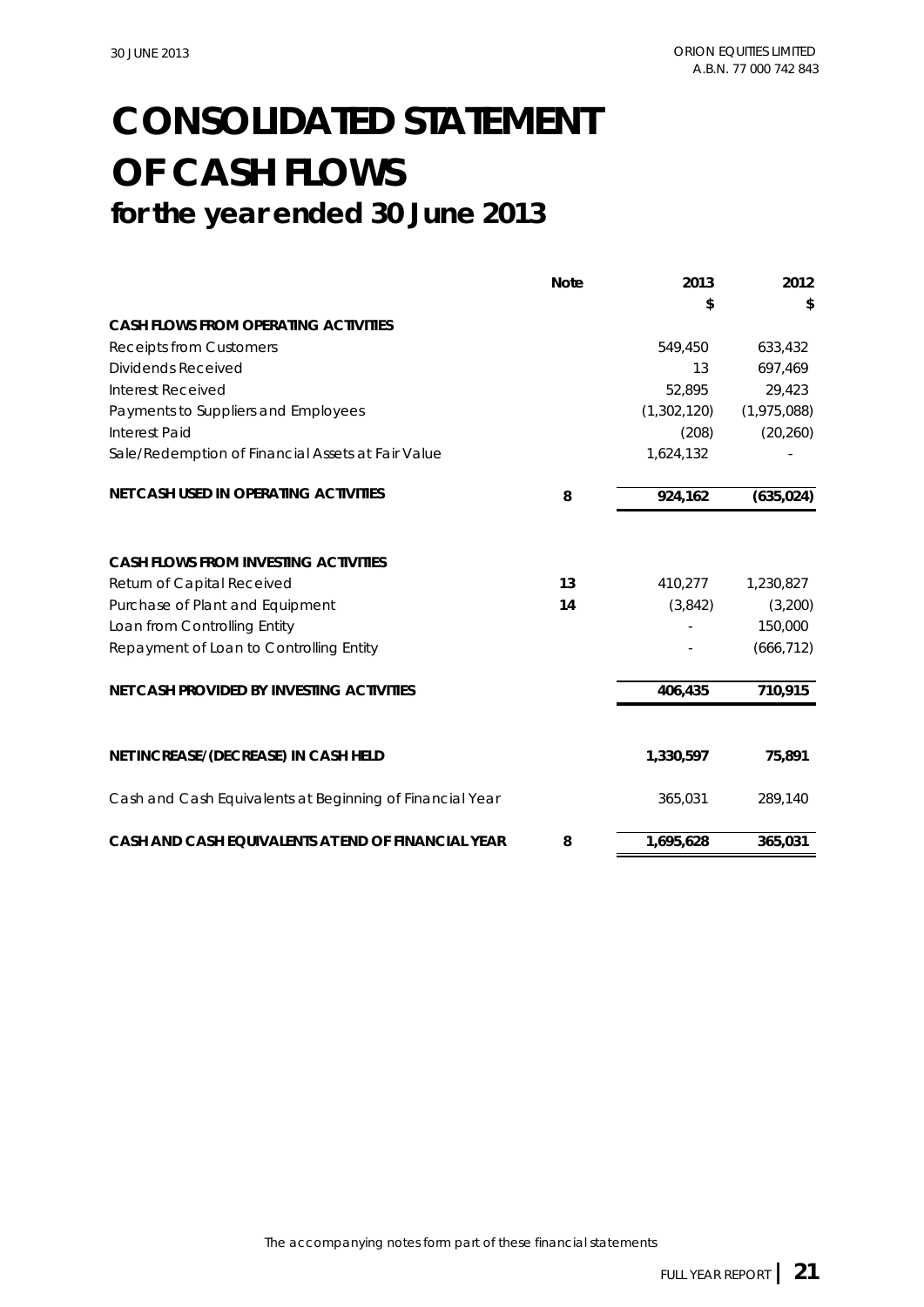### **1. SUMMARY OF ACCOUNTING POLICIES**

#### **STATEMENT OF SIGNIFICANT ACCOUNTING POLICIES**

The principal accounting policies adopted in the preparation of these financial statements are set out below. These policies have been consistently applied to all the years presented, unless otherwise stated.

The financial report includes the financial statements for the Consolidated Entity consisting of Orion Equities Limited and its subsidiaries. Orion Equities Limited is a company limited by shares, incorporated in New South Wales, Australia and whose shares are publicly traded on the Australian Securities Exchange (**ASX**).

#### **1.1. Basis of preparation**

These general purpose financial statements have been prepared in accordance with Australian Accounting Standards, other authoritative pronouncements of the Australian Accounting Standards Board, Urgent Issues Group Interpretations and the *Corporations Act 2001*, as appropriate for for-profit entities*.* 

#### *Compliance with IFRS*

The consolidated financial statements of the Consolidated Entity, Orion Equities Limited, also comply with International Financial Reporting Standards (IFRS) as issued by the International Accounting Standards Board (IASB).

#### *Reporting Basis and Conventions*

The financial report has been prepared on an accruals basis and is based on historical costs modified by the revaluation of selected non-current assets, and financial assets and financial liabilities for which the fair value basis of accounting has been applied.

#### **1.2. Principles of Consolidation**

The consolidated financial statements incorporate the assets and liabilities of the subsidiaries of Orion Equities Limited as at 30 June 2013 and the results of its subsidiaries for the year then ended. Orion Equities Limited and its subsidiaries are referred to in this financial report as the Consolidated Entity.

Subsidiaries are all entities over which the Consolidated Entity has the power to govern the financial and operating policies, generally accompanying a shareholding of more than one-half of the voting rights. The existence and effect of potential voting rights that are currently exercisable or convertible are considered when assessing whether the Consolidated Entity controls another entity. Information on the controlled entities is contained in Note 2(b) to the financial statements.

Subsidiaries are fully consolidated from the date on which control is transferred to the group. They are deconsolidated from the date that control ceases.

All controlled entities have a June financial year-end. All inter-company balances and transactions between entities in the Consolidated Entity, including any unrealised profits or losses, have been eliminated on consolidation.

#### **1.3. Investments in Associates**

Associates are all entities over which the Consolidated Entity has significant influence but not control or joint control, generally accompanying a shareholding of between 20% and 50% of the voting rights. Investments in associates in the consolidated financial statements are accounted for using the equity method of accounting, after initially being recognised at cost. Under this method, the Consolidated Entity's share of the post-acquisition profits or losses of associates are recognised in the consolidated Statement of Profit or Loss and Other Comprehensive Income, and its share of post-acquisition movements in reserves is recognised in other comprehensive income. The cumulative post-acquisition movements are adjusted against the carrying amount of the investment. (Refer to Note 13).

Dividends receivable from associates are recognised in the Company's Statement of Profit or Loss and Other Comprehensive Income, while in the Statement of Financial Position they reduce the carrying amount of the investment. When the Consolidated Entity's share of losses in an associate equals or exceeds its interest in the associate, including any other unsecured long-term receivables, the Consolidated Entity does not recognise further losses, unless it has incurred obligations or made payments on behalf of the associate.

Unrealised gains on transactions between the Consolidated Entity and its associates are eliminated to the extent of the Consolidated Entity's interest in the associates. Unrealised losses are also eliminated unless the transaction provides evidence of an impairment of the asset transferred. Accounting policies of associates have been changed where necessary to ensure consistency with the policies adopted by the Consolidated Entity. All associated entities have a June financial year-end.

#### **1.4. Segment Reporting**

Operating segments are presented using the 'management approach', where the information presented is on the same basis as the internal reports provided to the Chief Operating Decision Makers (CODM). The CODM is responsible for the allocation of resources to operating segments and assessing their performance.

#### **1.5. Revenue Recognition**

Revenue is measured at the fair value of the consideration received or receivable. Revenue is recognised to the extent that it is probable that the economic benefits will flow to the Consolidated Entity and the revenue can be reliably measured. All revenue is stated net of the amount of goods and services tax (**GST**) except where the amount of GST incurred is not recoverable from the Australian Tax Office. The following specific recognition criteria must also be met before revenue is recognised:

#### *Sale of Goods and Disposal of Assets*

Revenue from the sale of goods and disposal of other assets is recognised when the Consolidated Entity has passed control of the goods or other assets to the buyer.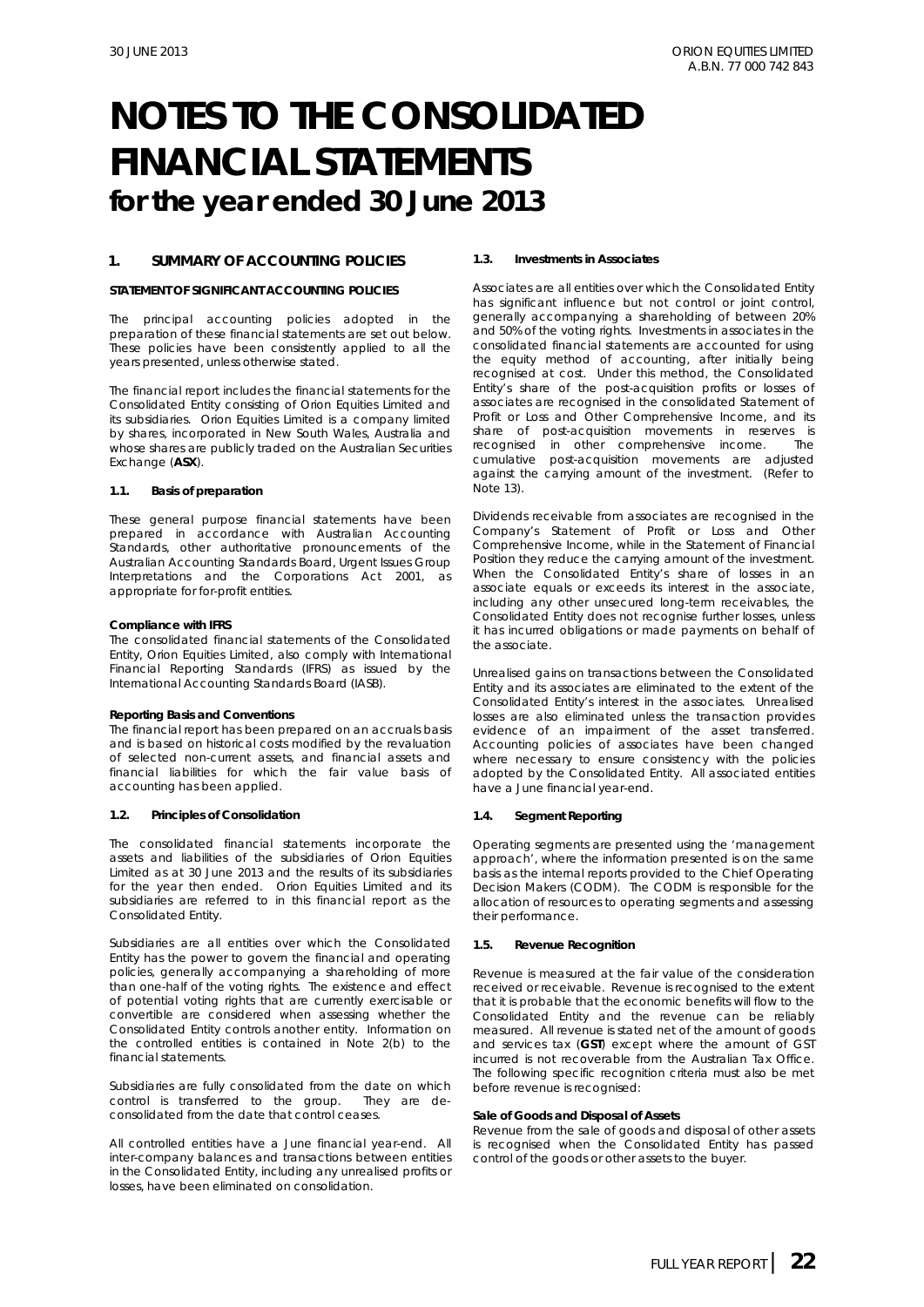#### *Contributions of Assets*

Revenue arising from the contribution of assets is recognised when the Consolidated Entity gains control of the asset or the right to receive the contribution.

#### *Interest Revenue*

Interest revenue is recognised on a proportional basis taking into account the interest rates applicable to the financial assets.

#### *Dividend Revenue*

Dividend revenue is recognised when the right to receive a dividend has been established. The Consolidated Entity brings dividend revenue to account on the applicable exdividend entitlement date.

#### *Other Revenues*

Other revenues are recognised on a receipts basis.

#### **1.6. Income Tax**

The income tax expense or revenue for the period is the tax payable on the current period's taxable income based on the notional income tax rate for each taxing jurisdiction adjusted by changes in deferred tax assets and liabilities attributable to temporary differences between the tax bases of assets and liabilities and their carrying amounts in the financial statements, and to unused tax losses (if applicable).

Deferred tax assets and liabilities are recognised for temporary differences at the tax rates expected to apply when the assets are recovered or liabilities are settled, based on those tax rates which are enacted or substantively enacted for each taxing jurisdiction. The relevant tax rates are applied to the cumulative amounts of deductible and taxable temporary differences to measure the deferred tax asset or liability. An exception is made for certain temporary differences arising from the initial recognition of an asset or a liability. No deferred tax asset or liability is recognised in relation to these temporary differences if they arose in a transaction, other than a business combination, that at the time of the transaction did not affect either accounting profit or taxable profit or loss.

Deferred tax assets are recognised for deductible temporary differences and unused tax losses only if it is probable that future taxable amounts will be available to utilise those temporary differences and losses. The amount of deferred tax assets benefits brought to account or which may be realised in the future, is based on the assumption that no adverse change will occur in income taxation legislation and the anticipation that the Consolidated Entity will derive sufficient future assessable income to enable the benefit to be realised and comply with the conditions of deductibility imposed by the law.

Deferred tax liabilities and assets are not recognised for temporary differences between the carrying amount and tax bases of investments in controlled entities where the Company is able to control the timing of the reversal of the temporary differences and it is probable that the differences will not reverse in the foreseeable future.

Deferred tax assets and liabilities are offset when there is a legally enforceable right to offset current tax assets and liabilities and when the deferred tax balances relate to the same taxation authority. Current tax assets and tax liabilities are offset where the entity has a legally enforceable right to offset and intends either to settle on a net basis, or to realise the asset and settle the liability simultaneously.

Current and deferred tax balances attributable to amounts recognised directly in other comprehensive income or equity are also recognised directly in other comprehensive income or equity.

#### **Tax consolidation legislation**

The Consolidated Entity implemented the tax consolidation legislation as of 29 June 2004. The head entity, Orion Equities Limited, and the controlled entities in the tax consolidated group continue to account for their own current and deferred tax amounts. These tax amounts are measured as if each entity in the tax consolidated group continues to be a stand-alone taxpayer in its own right.

In addition to its own current and deferred tax amounts, the Company also recognises the current tax liabilities (or assets) and the deferred tax assets (as appropriate) arising from unused tax losses and unused tax credits assumed from controlled entities in the tax consolidated group.

Assets or liabilities arising under tax funding agreements within the tax consolidated entities are recognised as amounts receivable from or payable to other entities in the group.

Any differences between the amounts assumed and amounts receivable or payable under the tax funding agreement are recognised as a contribution to (or distribution from) wholly-owned tax consolidated entities.

#### **1.7. Goods and Services Tax (GST)**

Revenues, expenses and assets are recognised net of the amount of GST, except where the amount of GST incurred is not recoverable from the Australian Tax Office. In these circumstances the GST is recognised as part of the cost of acquisition of the asset or as part of an item of the expense. Receivables and payables in the Statement of Financial Position are shown inclusive of GST. Cash flows are presented in the Statement of Cash Flows on a gross basis, except for the GST component of investing and financing activities, which are disclosed as operating cash flows.

#### **1.8. Employee Benefits**

#### *Short-term obligations*

Provision is made for the Consolidated Entity's liability for employee benefits arising from services rendered by employees to the Balance Date. Employee benefits that are expected to be settled within one year have been measured at the amounts expected to be paid when the liability is settled, plus related on-costs. Employee benefits payable later than one year from the Balance Date have been measured at the present value of the estimated future cash outflows to be made for those benefits. Employer superannuation contributions are made by the Consolidated Entity in accordance with statutory obligations and are charged as an expense when incurred.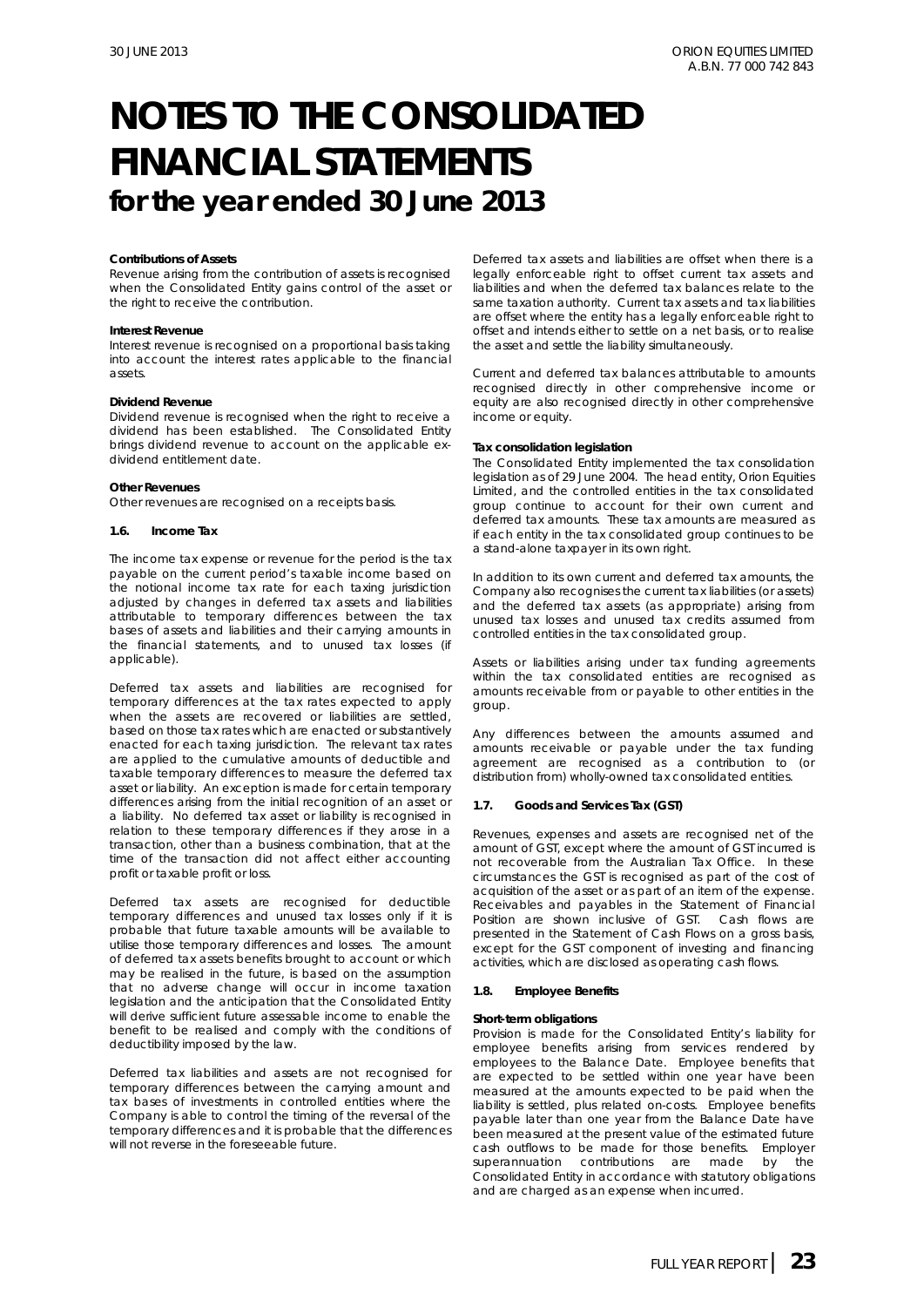#### **Other long-term employee benefit obligations**

The liability for long-service leave is recognised in the provision for employee benefits and measured as the present value of expected future payments to be made in respect of services provided by employees up to the reporting date. Consideration is given to expected future wage and salary levels, experience of employee departures and periods of service.

#### **1.9. Cash and Cash Equivalents**

Cash and cash equivalents includes cash on hand, deposits held at call with banks, other short-term highly liquid investments with original maturities of three months or less, and bank overdrafts. Bank overdrafts (if any) are shown within short-term borrowings in current liabilities on the Statement of Financial Position.

#### **1.10. Receivables**

Trade and other receivables are recorded at amounts due less any provision for doubtful debts. An estimate for doubtful debts is made when collection of the full amount is no longer probable. Bad debts are written off when considered non-recoverable.

#### **1.11. Investments and Other Financial Assets and Liabilities**

Financial instruments are initially measured at cost on trade date, which includes transaction costs, when the related contractual rights or obligations exist. Subsequent to initial recognition these instruments are measured as set out below.

#### *Financial assets at fair value through profit and loss*

A financial asset is classified in this category if acquired principally for the purpose of selling in the short term or if so designated by management and within the requirements of AASB 139: Recognition and Measurement of Financial Instruments. Realised and unrealised gains and losses arising from changes in the fair value of these assets are included in the Statement of Profit or Loss and Other Comprehensive Income in the period in which they arise.

#### *Available for sale financial assets*

Available for sale financial assets, comprising principally marketable equity securities, are non-derivatives that are either designated in this category or not classified in any other category. Realised and unrealised gains and losses arising from changes in the fair value of these assets are recognised in equity in the period in which they arise.

#### *Loans and receivables*

Loans and receivables are non-derivative financial assets with fixed or determinable payments that are not quoted in an active market and are stated at amortised cost using the effective interest rate method.

#### *Financial liabilities*

Non-derivative financial liabilities are recognised at amortised cost, comprising original debt less principal payments and amortisation.

Fair value is determined based on current bid prices for all quoted investments. Valuation techniques are applied to determine the fair value for all unlisted securities, including

recent arm's length transactions, reference to similar instruments and option pricing models.

At each reporting date, the Consolidated Entity assesses whether there is objective evidence that a financial instrument has been impaired. Impairment losses are recognised in the Statement of Profit or Loss and Other Comprehensive Income.

The Consolidated Entity's investment portfolio (comprising listed and unlisted securities) is accounted for as "financial assets at fair value through profit and loss".

#### **1.12. Fair value Estimation**

The fair value of financial assets and financial liabilities must be estimated for recognition and measurement or for disclosure purposes. The fair value of financial instruments traded in active markets (such as publicly traded derivatives, and trading and available-for-sale securities) is based on quoted market prices at the Balance Date. The quoted market price used for financial assets held by the Consolidated Entity is the current bid price; the appropriate quoted market price for financial liabilities is the current ask price.

The fair value of financial instruments that are not traded in an active market (for example over-the-counter derivatives) is determined using valuation techniques, including but not limited to recent arm's length transactions, reference to similar instruments and option pricing models. Consolidated Entity may use a variety of methods and makes assumptions that are based on market conditions existing at each Balance Date. Other techniques, such as estimated discounted cash flows, are used to determine fair value for other financial instruments.

The nominal value less estimated credit adjustments of trade receivables and payables are assumed to approximate their fair values. The fair value of financial liabilities for disclosure purposes is estimated by discounting the future contractual cash flows at the current market interest rate that is available to the Consolidated Entity for similar financial instruments.

The Consolidated Entity's investment portfolio (comprising listed and unlisted securities) is accounted for as "financial assets at fair value through profit and loss" and is carried at fair value based on the quoted last bid prices at the reporting date (refer to Note 9).

#### **1.13. Property held for Resale**

Property held for development and sale is valued at the lower of cost and net realisable value. Cost includes the cost of acquisition, development, borrowing costs and holding costs until completion of development. Finance costs and holding charges incurred after development are expensed. Profits are brought to account on the signing of an unconditional contract of sale.

#### **1.14. Property, Plant and Equipment**

All plant and equipment are stated at historical cost less accumulated depreciation and impairment losses. Historical cost includes expenditure that is directly attributable to the acquisition of the items.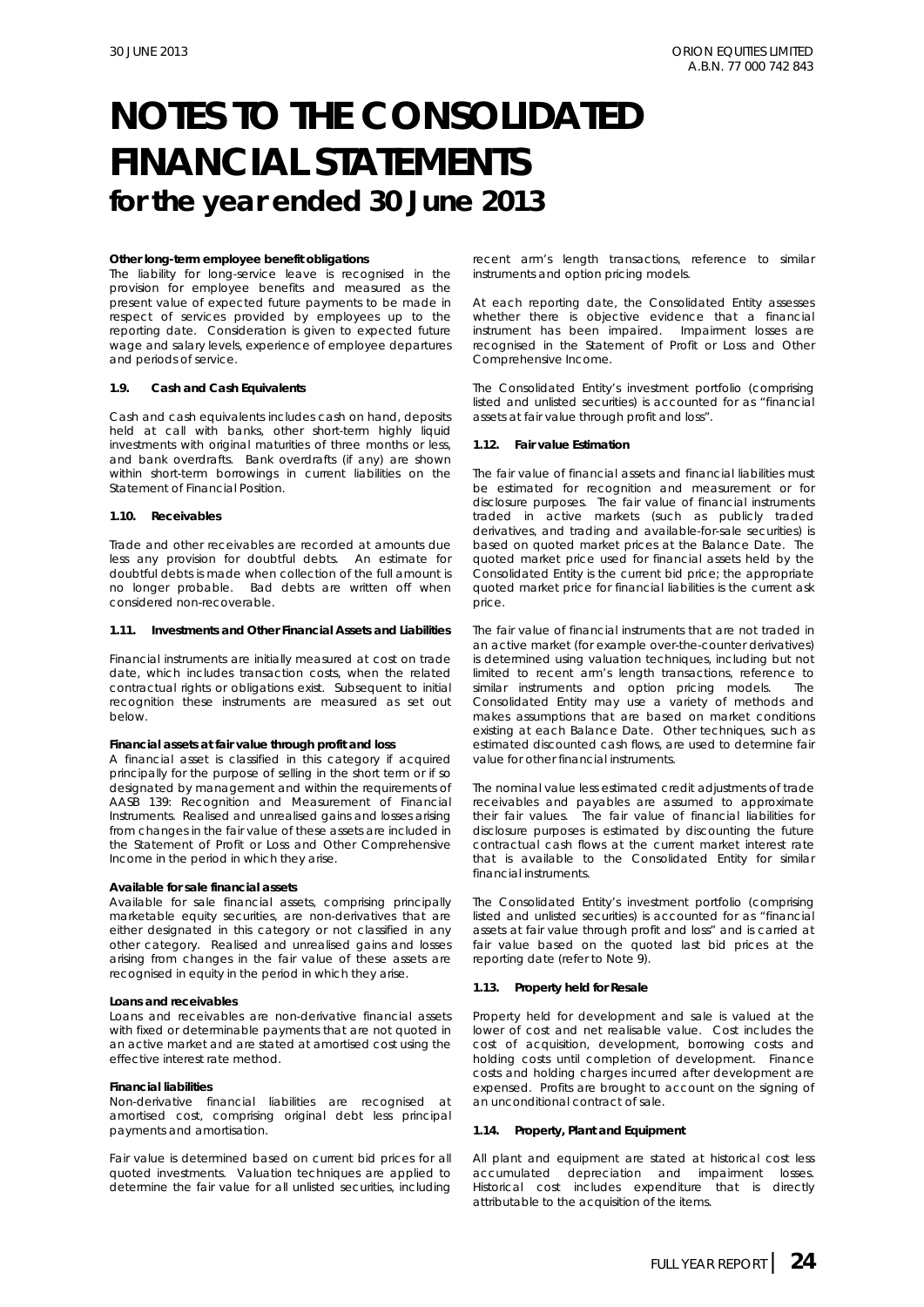Freehold Land is not depreciated. Increases in the carrying amounts arising on revaluation of land and buildings are recognised, net of tax, in other comprehensive income and accumulated in reserves in equity. To the extent that the increase reverses a decrease previously recognised in profit or loss, the increase is first recognised in profit or loss. Decreases that reverse previous increases of the same asset are first recognised in other comprehensive income to the extent of the remaining surplus attributable to the asset; all other decreases are charged to profit or loss. It is shown at fair value, based on periodic valuations by external, independent valuers.

The carrying amount of plant and equipment is reviewed annually by Directors to ensure it is not in excess of the recoverable amount from these assets. The recoverable amount is assessed on the basis of the expected net cash flows that will be received from the asset's employment and subsequent disposal. The expected net cash flows have been discounted to their present value in determining the recoverable amount.

Subsequent costs are included in the asset's carrying amount or recognised as a separate asset, as appropriate, only when it is probable that future economic benefits associated with the item will flow to the Consolidated Entity and the cost of the item can be measured reliably. All other repairs and maintenance are charged to the Statement of Profit or Loss and Other Comprehensive Income during the financial period in which they are incurred.

The depreciation rates used for each class of depreciable asset are:

| <b>Class of Fixed Asset</b> | Rate    | Method                   |
|-----------------------------|---------|--------------------------|
| <b>Buildings</b>            | 7.5%    | <b>Diminishing Value</b> |
| Plant and Equipment         | 5-75%   | <b>Diminishing Value</b> |
| Leasehold Improvements      | 7.5-15% | <b>Diminishing Value</b> |

The assets' residual values and useful lives are reviewed, and adjusted if appropriate, at each Balance Date. An asset's carrying amount is written down immediately to its recoverable amount if the asset's carrying amount is greater than its estimated recoverable amount.

Gains and losses on disposals are determined by comparing proceeds with carrying amount. These are included in the profit or loss. When revalued assets are sold, amounts included in the revaluation reserve relating to that asset are transferred to retained earnings.

#### **1.15. Impairment of Assets**

At each reporting date, the Consolidated Entity reviews the carrying values of its tangible and intangible assets to determine whether there is any indication that those assets have been impaired. If such an indication exists, the recoverable amount of the asset, being the higher of the asset's fair value less costs to sell and value in use, is compared to the asset's carrying value. Any excess of the asset's carrying value over its recoverable amount is expensed to the profit or loss. Impairment testing is performed annually for goodwill and intangible assets with indefinite lives. Where it is not possible to estimate the recoverable amount of an individual asset, the Consolidated Entity estimates the recoverable amount of the cash-generating unit to which the asset belongs.

### **1.16. Payables**

These amounts represent liabilities for goods and services provided to the Consolidated Entity prior to the end of the financial year which are unpaid. The amounts are unsecured and are usually paid within 30 days of recognition.

#### **1.17. Provisions**

Provisions for legal claims, service warranties and make good obligations are made where the Consolidated Entity has a present legal or constructive obligation as a result of past events, it is probable that an outflow of resources will be required to settle the obligation and the amount has been reliably estimated. Provisions are not recognised for future operating losses.

#### **1.18. Issued Capital**

Ordinary shares are classified as equity. Incremental costs directly attributable to the issue of new shares or options are shown in equity as a deduction, net of tax, from the proceeds. Incremental costs directly attributable to the issue of new shares or options for the acquisition of a business, are included in the cost of the acquisition as part of the purchase consideration.

#### **1.19. Earnings Per Share**

#### *Basic Earnings per share*

Is determined by dividing the operating result after income tax by the weighted average number of ordinary shares on issue during the financial period.

#### *Diluted Earnings per share*

Adjusts the figures used in the determination of basic earnings per share by taking into account amounts unpaid on ordinary shares and any reduction in earnings per share that will probably arise from the exercise of options outstanding during the financial period.

#### **1.20. Inventories**

#### **Raw materials and stores, work in progress and finished goods**

Raw materials and stores, work in progress and finished goods are stated at the lower of cost and net realisable value. Cost comprises direct materials, direct labour and an appropriate proportion of variable and fixed overhead expenditure, the latter being allocated on the basis of normal operating capacity. They include the transfer from equity of any gains or losses on qualifying cash flow hedges relating to purchases of raw materials. Costs are assigned to individual items of inventory on the basis of weighted average costs. Costs of purchased inventory are determined after deducting rebates and discounts. Net realisable value is the estimated selling price in the ordinary course of business less the estimated costs of completion and the estimated costs necessary to make the sale.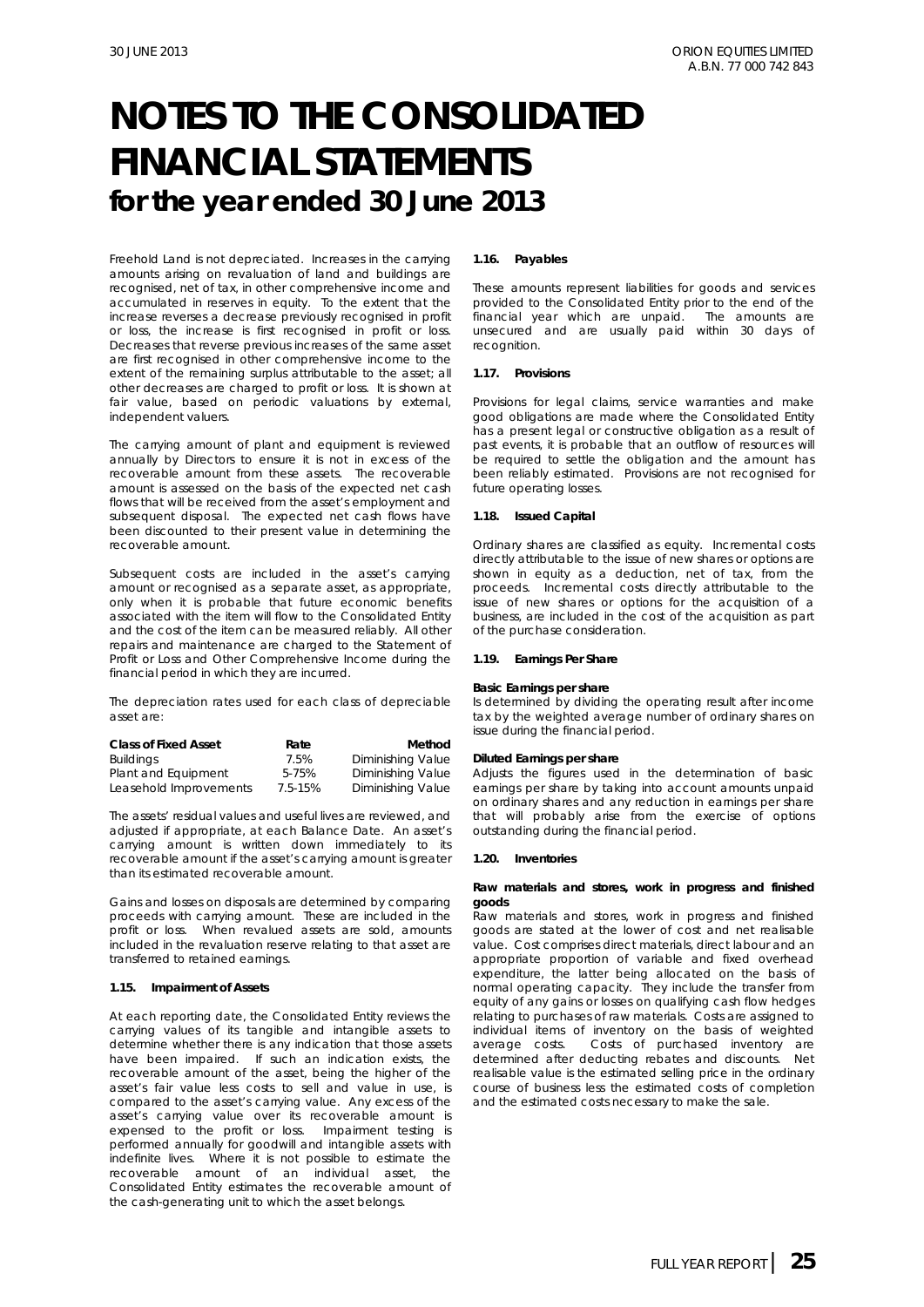#### **Land held for resale/capitalisation of borrowing costs**

Land held for resale is stated at the lower of cost or net realisable value. Cost is assigned by specific identification and includes the cost of acquisition, and development and borrowing costs during development. When development is completed borrowing costs and other holding charges are expensed as incurred.

Borrowing costs included in the cost of land held for resale are those costs that would have been avoided if the expenditure on the acquisition and development of the land had not been made. Borrowing costs incurred while active development is interrupted for extended periods are recognised as expenses.

#### **1.21. Leases**

Leases in which a significant portion of the risks and rewards of ownership are not transferred to the Group as lessee are classified as operating leases. Payments made under operating leases (net of any incentives received from the lessor) are charged to the profit or loss on a straight-line basis over the period of the lease.

#### **1.22. Biological Assets**

Biological assets are initially, and subsequent to initial recognition, measured at their fair value less any estimated point-of-sale costs. Gains or losses arising on initial or subsequent recognition are accounted for via the profit or loss for the period in which the gain or loss arises. Agricultural produce harvested from the biological assets is measured at its fair value less estimated point-of-sale costs at the point of harvest.

#### **1.23. Intangible Assets**

Intangible assets acquired in a business combination are initially measured at its purchase price as its fair value at the acquisition date. The revaluation method states that after the initial recognition, an intangible asset shall be carried at a revalued amount, being its fair value at the date of the revaluation less any subsequent accumulated amortisation and any subsequent accumulated impairment losses. For the purpose of revaluations under AASB 138: *Intangible Assets*, fair value is determined by reference to an active market. Revaluations shall be made with such regularity that at the end of the reporting period the carrying amount of the asset does not differ materially from its fair value.

#### **1.24. Comparative Figures**

Certain comparative figures have been adjusted to conform to changes in presentation for the current financial year.

#### **1.25. Critical accounting judgements and estimates**

The preparation of the consolidated financial statements requires Directors to make judgements and estimates and form assumptions that affect how certain assets, liabilities revenue, expenses and equity are reported. At each reporting period, the Directors evaluate their judgements and estimates based on historical experience and on other various factors they believe to be reasonable under the circumstances, the results of which form the basis of the carrying values of assets and liabilities (that are not readily

apparent from other sources, such as independent valuations). Actual results may differ from these estimates under different assumptions and conditions.

#### *Non-current assets estimated at fair value*

The Consolidated Entity carries its freehold land and intangible assets (water licence) at fair value, with changes in the fair values recognised in equity. It also carries inventory (land held for development and resale) and olive trees at fair value, with changes in the fair value recognised in the Statement of Profit or Loss and Other Comprehensive Income. Independent valuations are obtained for these non-current assets at least annually.

#### *Estimation of useful lives of assets*

The Consolidated Entity determines the estimated useful lives and related depreciation and amortisation charges for its property, plant and equipment and finite life intangible assets. The useful lives could change significantly as a result of technical innovations, market, economic, legal environment or some other event. The depreciation and amortisation charge will increase where the useful lives are less than previously estimated lives, or technically obsolete or non-strategic assets that have been abandoned or sold will be written off or written down.

#### *Indefinite life of intangible assets*

The Consolidated Entity tests annually or more frequently, if events or changes in circumstances indicate impairment and whether the indefinite life of intangible assets has suffered any impairment, in accordance with note 1.15.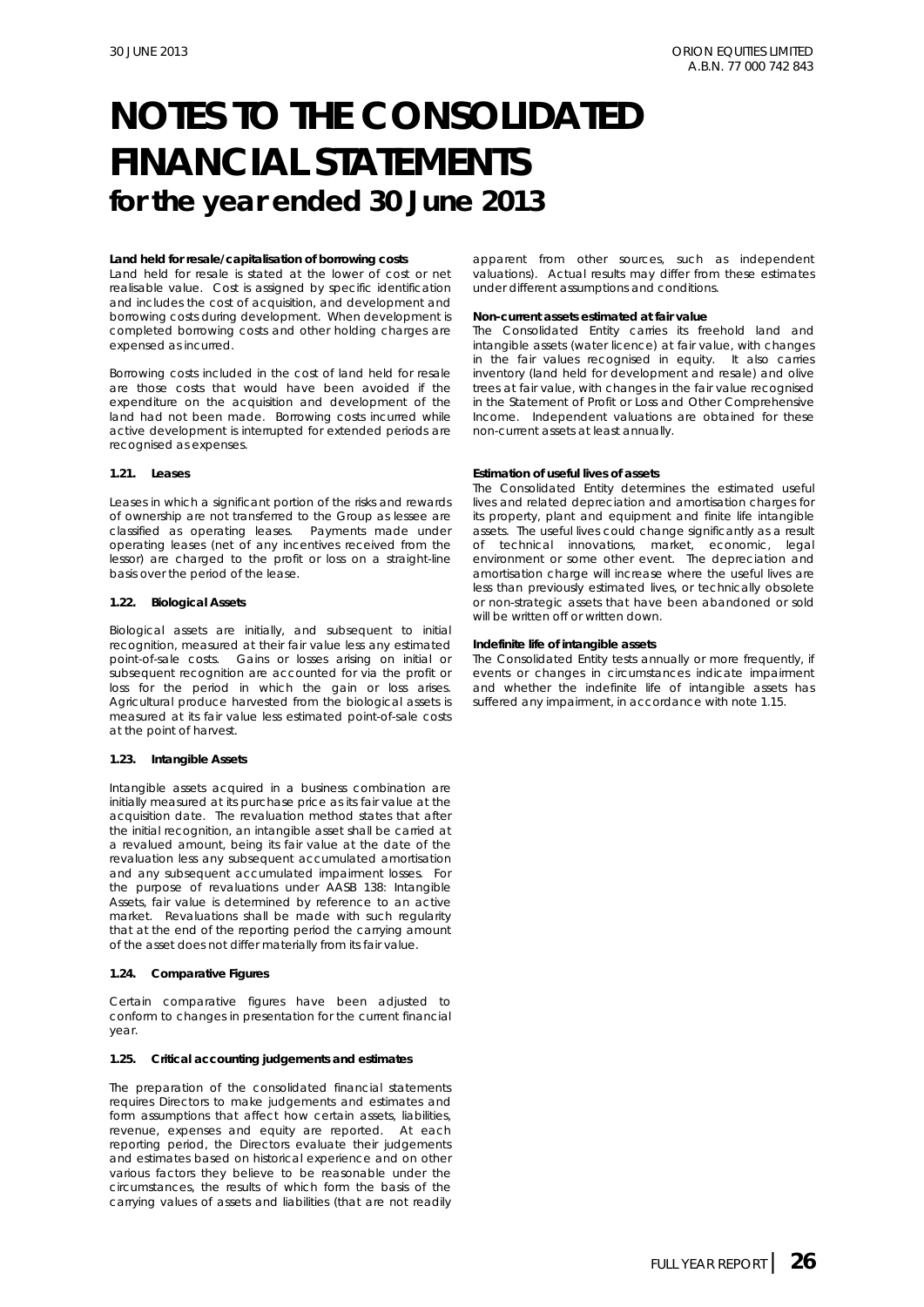#### **1.26. Summary of Accounting Standards Issued but not yet Effective**

The following new Accounting Standards and Interpretations (which have been released but not yet adopted) have no material impact on the Consolidated Entity's financial statements or the associated notes therein.

| <b>AASB</b> reference                                            | <b>Title and Affected</b><br>Standard(s)                              | Nature of Change                                                                                                                                                                                                                                                                                                                                                                                                                                                                                                                                                                                                                                                                                                                                                                                                                                                                                                                                                                 | <b>Application date</b>                                             |
|------------------------------------------------------------------|-----------------------------------------------------------------------|----------------------------------------------------------------------------------------------------------------------------------------------------------------------------------------------------------------------------------------------------------------------------------------------------------------------------------------------------------------------------------------------------------------------------------------------------------------------------------------------------------------------------------------------------------------------------------------------------------------------------------------------------------------------------------------------------------------------------------------------------------------------------------------------------------------------------------------------------------------------------------------------------------------------------------------------------------------------------------|---------------------------------------------------------------------|
| AASB 9 (issued<br>December 2009<br>and amended<br>December 2010) | <b>Financial Instruments</b>                                          | Amends the requirements for classification and<br>measurement of financial assets. The available-for-sale<br>and held-to-maturity categories of financial assets in<br>AASB 139 have been eliminated. Under AASB 9, there<br>are three categories of financial assets:<br>Amortised cost<br>Fair value through profit or loss<br>٠<br>Fair value through other comprehensive income.<br>The following requirements have generally been<br>carried forward unchanged from AASB 139 Financial<br>Instruments: Recognition and Measurement into AASB<br>9:<br>Classification<br>and measurement of financial<br>$\bullet$<br>liabilities: and<br>Derecognition requirements for financial assets and<br>liabilities.<br>However, AASB 9 requires that gains or losses on<br>financial liabilities measured at fair value are<br>recognised in profit or loss, except that the effects of<br>changes in the liability's credit risk are recognised in<br>other comprehensive income. | Annual reporting<br>periods beginning<br>on or after 1 July<br>2015 |
| <b>IFRS</b> (issued<br>October 2012)                             | Investment Entities -<br>Amendments to IFRS<br>10, IFRS 12 and IAS 27 | The amendment defines an 'investment entity' and<br>requires a parent that is an investment entity to<br>measure its investments in particular subsidiaries at fair<br>value through profit or loss in its consolidated and<br>separate financial statements.<br>The amendment prescribes three criteria that must be<br>met in order for an entity to be defined as an<br>entity,<br>well<br>investment<br>as<br>as<br>four<br>'typical<br>characteristics' to consider in assessing the criteria.<br>The<br>amendment<br>also<br><i>introduces</i><br>disclosure<br>requirements for investment entities into IFRS 12<br>Disclosure of Interests in Other Entities and amends IAS<br>27 Separate Financial Statements.                                                                                                                                                                                                                                                         | Annual reporting<br>periods beginning<br>on or after 1 July<br>2014 |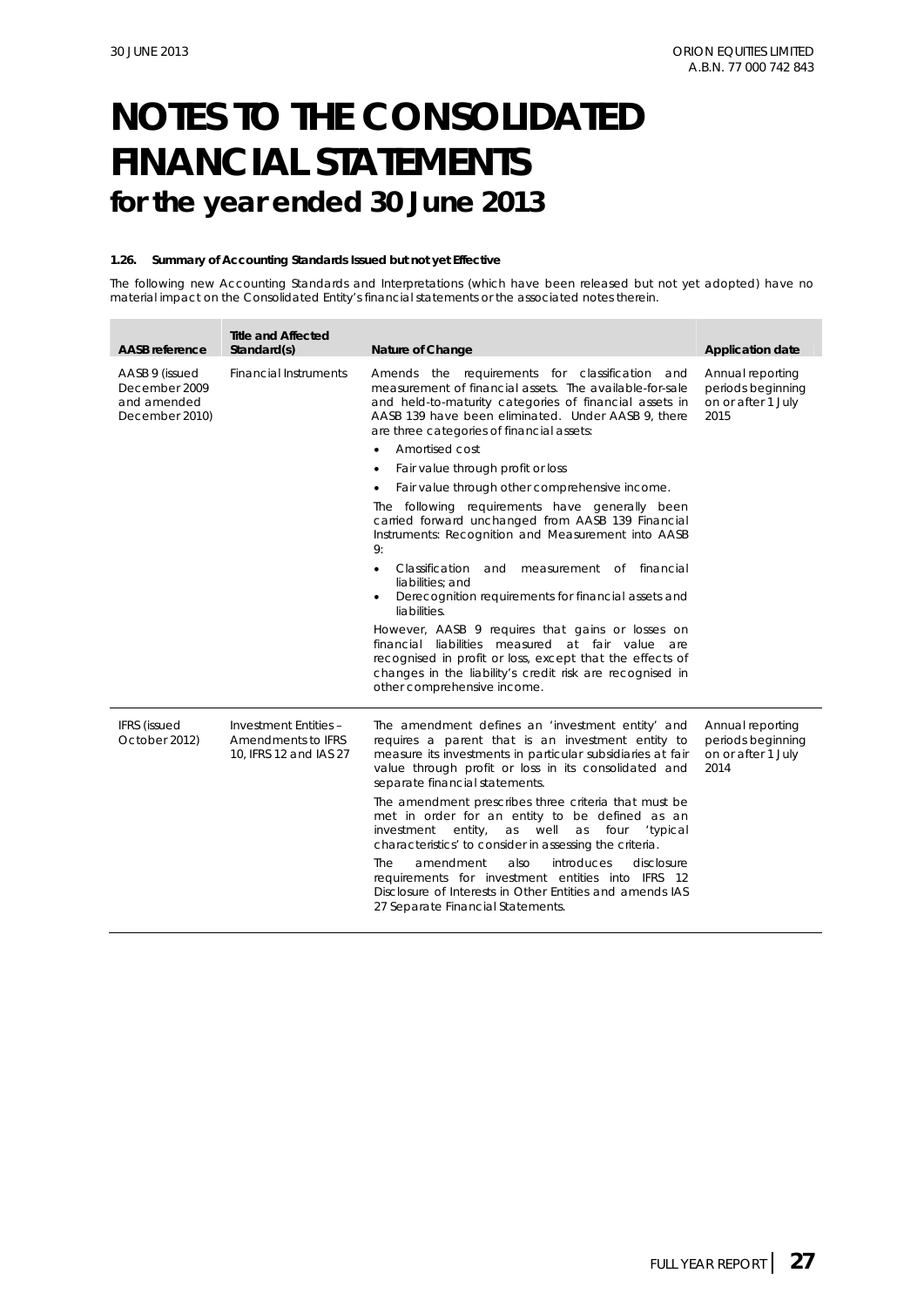#### **1.26. Summary of Accounting Standards Issued but not yet Effective (continued)**

| <b>AASB</b> reference                 | <b>Title and Affected</b><br>Standard(s)    | Nature of Change                                                                                                                                                                                                                                                                                                                                                                                                                                                                                                                                                                                                                                                                                                                                                                                                                                                                                                                                                                                                                                                                                                                                                                                                                                                                                                                                                                                                                                          | <b>Application date</b>                                             |
|---------------------------------------|---------------------------------------------|-----------------------------------------------------------------------------------------------------------------------------------------------------------------------------------------------------------------------------------------------------------------------------------------------------------------------------------------------------------------------------------------------------------------------------------------------------------------------------------------------------------------------------------------------------------------------------------------------------------------------------------------------------------------------------------------------------------------------------------------------------------------------------------------------------------------------------------------------------------------------------------------------------------------------------------------------------------------------------------------------------------------------------------------------------------------------------------------------------------------------------------------------------------------------------------------------------------------------------------------------------------------------------------------------------------------------------------------------------------------------------------------------------------------------------------------------------------|---------------------------------------------------------------------|
| AASB 10 (issued<br>August 2011)       | Consolidated<br><b>Financial Statements</b> | Introduces a single 'control model' for all entities,<br>including special purpose entities (SPEs), whereby all of<br>the following conditions must be present:<br>Power over investee (whether or not power used in<br>$\bullet$<br>practice)<br>Exposure, or rights, to variable returns from investee<br>$\bullet$<br>Ability to use power over investee to affect the<br>entity's returns from investee.<br>Introduces the concept of 'de facto' control for entities<br>with less than a 50% ownership interest in an entity, but<br>which have a large shareholding compared to other<br>shareholders. This could result in more instances of<br>control and more entities being consolidated.<br>Potential voting rights are only considered when<br>determining if there is control when they are substantive<br>(holder has practical ability to exercise) and the rights<br>are currently exercisable. This may result in possibly<br>fewer instances of control.<br>Additional guidance included to determine when<br>decision making authority over an entity has been<br>delegated by a principal to an agent. Factors to<br>consider include:<br>Scope of decision making authority<br>Rights held by other parties, e.g. kick-out rights<br>Remuneration and whether commensurate with<br>$\bullet$<br>services provided<br>Decision maker's exposure to variability of returns<br>$\bullet$<br>from other interests held in the investee. | Annual reporting<br>periods beginning<br>on or after 1 July<br>2013 |
| AASB 13 (issued<br>September<br>2011) | Fair Value<br>Measurement                   | Currently, fair value measurement requirements are<br>included in several Accounting Standards. AASB 13<br>establishes a single framework for measuring fair value<br>of financial and non-financial items recognised at fair<br>value in the Statement of Financial Position or disclosed<br>in the notes in the financial statements.<br>Additional disclosures required for items measured at<br>fair value in the Statement of Financial Position, as well<br>as items merely disclosed at fair value in the notes to<br>the financial statements.<br>Extensive additional<br>disclosure requirements for items measured at fair value<br>that are 'level 3' valuations in the fair value hierarchy<br>that are not financial instruments, e.g. land and<br>buildings, investment properties etc.                                                                                                                                                                                                                                                                                                                                                                                                                                                                                                                                                                                                                                                     | Annual reporting<br>periods beginning<br>on or after 1 July<br>2013 |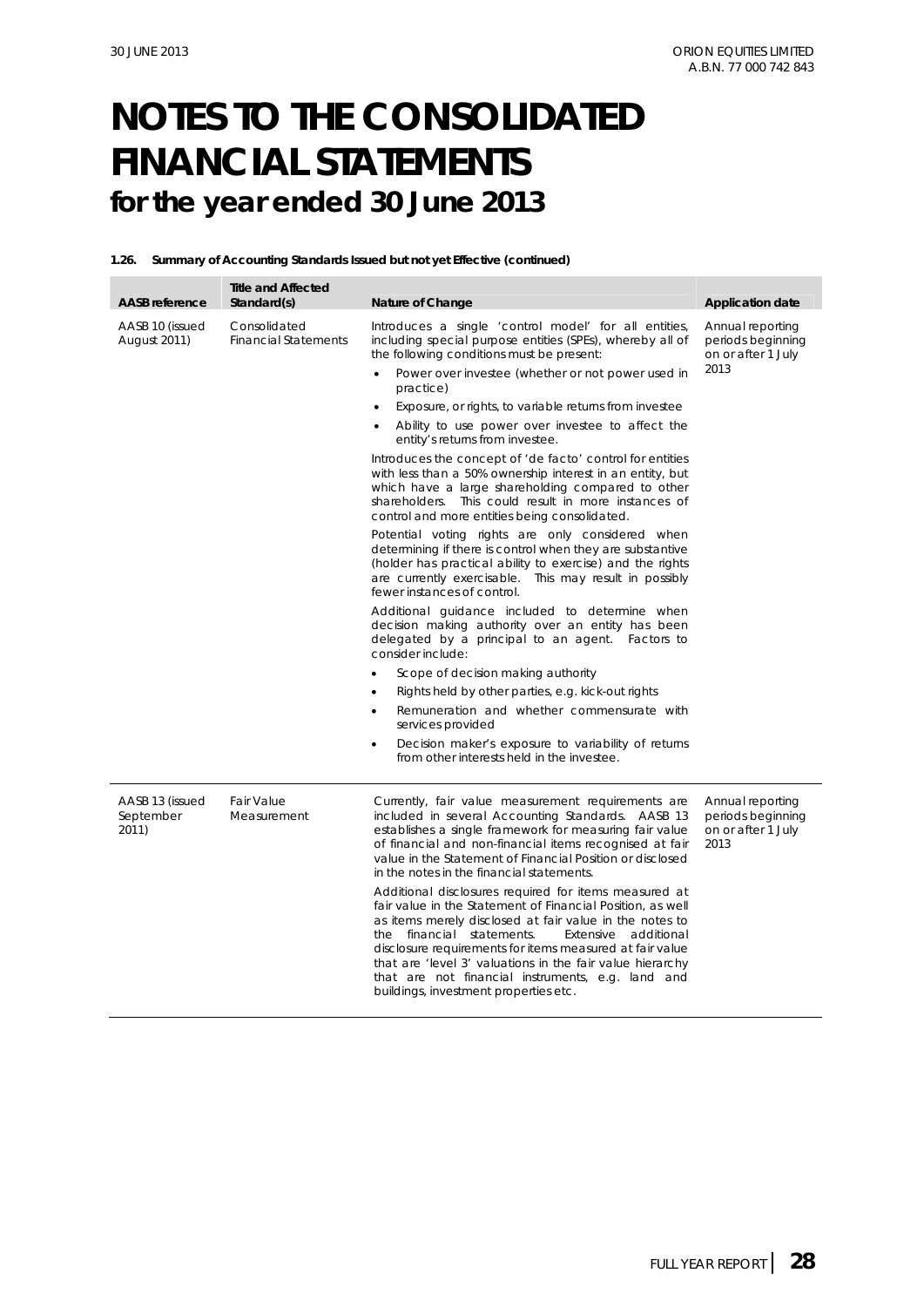#### **1.26. Summary of Accounting Standards Issued but not yet Effective (continued)**

| <b>AASB</b> reference                              | <b>Title and Affected</b><br>Standard(s)                                                                      | Nature of Change                                                                                                                                                                                                                                                                                                                                                                                                                                                                                                                                                                                                                                                                                                                                                                                                                                                                  | <b>Application date</b>                                             |
|----------------------------------------------------|---------------------------------------------------------------------------------------------------------------|-----------------------------------------------------------------------------------------------------------------------------------------------------------------------------------------------------------------------------------------------------------------------------------------------------------------------------------------------------------------------------------------------------------------------------------------------------------------------------------------------------------------------------------------------------------------------------------------------------------------------------------------------------------------------------------------------------------------------------------------------------------------------------------------------------------------------------------------------------------------------------------|---------------------------------------------------------------------|
| <b>AASB 119</b><br>(reissued<br>September<br>2011) | <b>Employee Benefits</b>                                                                                      | Main changes include:<br>Elimination of the 'corridor' approach for deferring<br>٠<br>gains/losses for defined benefit plans<br>Actuarial gains/losses on remeasuring the defined<br>٠<br>benefit plan obligation/asset to be recognised in<br>OCI rather than in profit or loss, and cannot be<br>reclassified in subsequent periods<br>Subtle amendments to timing for recognition of<br>٠<br>liabilities for termination benefits<br>Employee benefits expected to be settled (as<br>٠<br>opposed to due to settle under current standard)<br>wholly within 12 months after the end of the<br>reporting period are short-term benefits, and<br>therefore not discounted when calculating leave<br>liabilities. Annual leave not expected to be used<br>wholly within 12 months of end of reporting period<br>will in future be discounted when calculating leave<br>liability. | Annual reporting<br>periods beginning<br>on or after 1 July<br>2013 |
| AASB 2012-5<br>(issued June<br>2012)               | Amendments to<br>Australian<br>Accounting<br>Standards arising from<br>Annual Improvements<br>2009-2011 Cycle | Non-urgent but necessary changes to standards                                                                                                                                                                                                                                                                                                                                                                                                                                                                                                                                                                                                                                                                                                                                                                                                                                     | Annual reporting<br>periods beginning<br>on or after 1 July<br>2013 |
| AASB 2012-9<br><i>(issued)</i><br>December 2012)   | Amendment to AASB<br>1048 arising from the<br>Withdrawal of<br>Australian<br>Interpretation 1039              | Deletes Australian Interpretation 1039 Substantive<br>Enactment of Major Tax Bills In Australia from the list of<br>mandatory Australian Interpretations to be applied by<br>entities preparing financial statements under the<br>Corporations Act 2001 or other general purpose<br>financial statements.                                                                                                                                                                                                                                                                                                                                                                                                                                                                                                                                                                         | Annual reporting<br>periods beginning<br>on or after 1 July<br>2013 |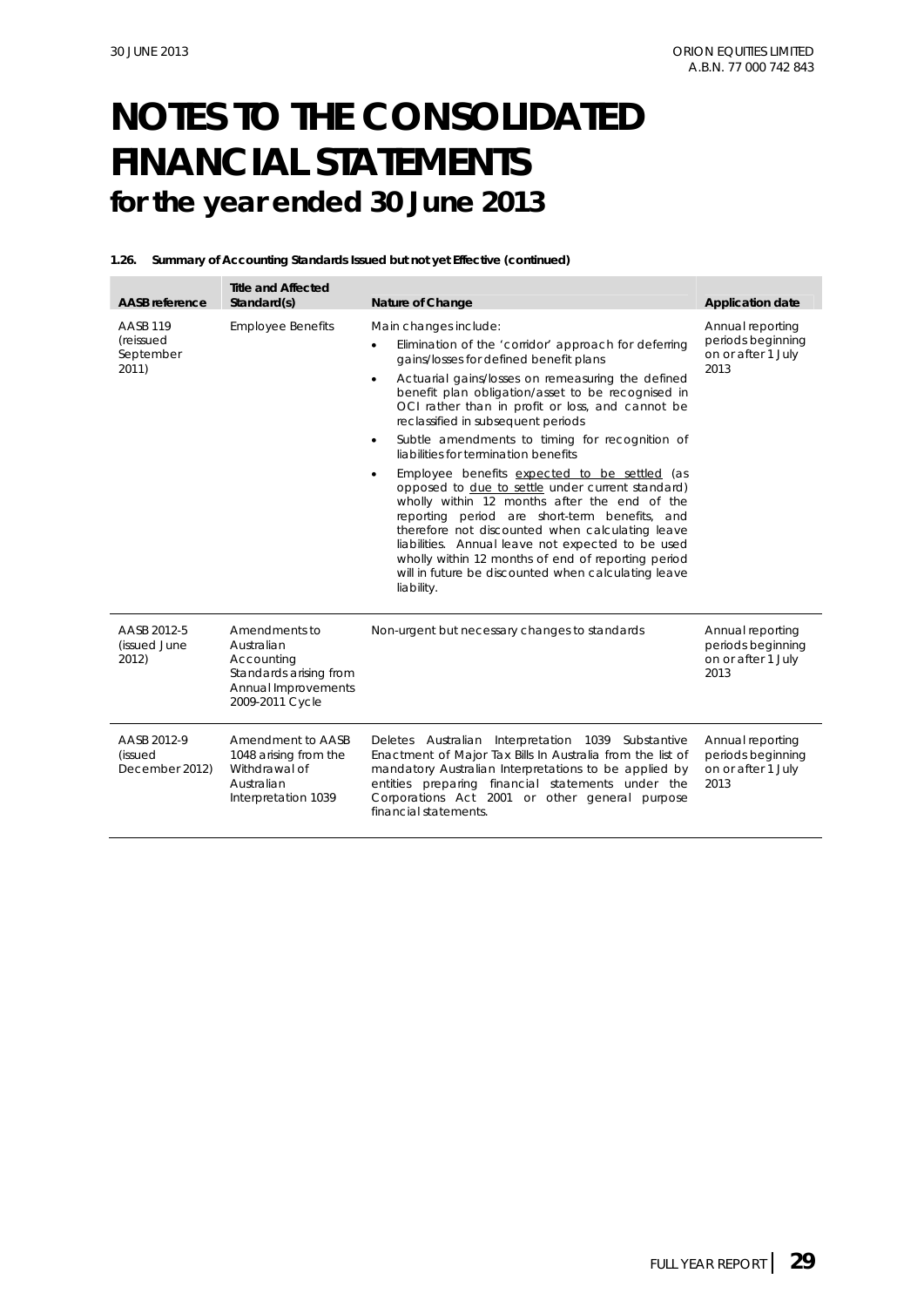### **2. PARENT ENTITY INFORMATION**

The following information provided relates to the Company, Orion Equities Limited, as at 30 June 2013. The information presented below has been prepared using accounting policies outlined in Note 1.

|                                                        | 2013           | 2012          |
|--------------------------------------------------------|----------------|---------------|
|                                                        | \$             | \$            |
| <b>Current Assets</b>                                  | 2,397,743      | 4,160,869     |
| <b>Non Current Assets</b>                              | 7,034,571      | 8,268,590     |
| <b>TOTAL ASSETS</b>                                    | 9,432,314      | 12,429,459    |
| <b>Current Liabilities</b>                             | 119,336        | 142,956       |
| Non Current Liabilities                                | 662,805        | 694,439       |
| <b>TOTAL LIABILITIES</b>                               | 782,141        | 837,395       |
| <b>NET ASSETS</b>                                      | 8,650,173      | 11,592,064    |
| <b>Issued Capital</b>                                  | 19,374,007     | 19,374,007    |
| <b>Accumulated Losses</b>                              | (10, 723, 834) | (7, 781, 943) |
| <b>EQUITY</b>                                          | 8,650,173      | 11,592,064    |
| Loss for the Year                                      | (2,941,769)    | (3,967,324)   |
| Other Comprehensive Income                             |                |               |
| TOTAL COMPREHENSIVE LOSS FOR THE YEAR                  | (2,941,769)    | (3,967,324)   |
| (a) Current Assets                                     |                |               |
| <b>Cash and Cash Equivalents</b>                       |                |               |
| Cash at Bank                                           | 1,659,372      | 337,807       |
|                                                        | 1,659,372      | 337,807       |
| Financial Assets at Fair Value Through Profit and Loss |                |               |
| Listed Investments at Fair Value                       | 720,085        | 3,775,813     |
| Unlisted Investments at Fair Value                     |                | 45,570        |
|                                                        | 720,085        | 3,821,383     |
|                                                        |                |               |

### **(b) Non Current Assets**

### **(i) Loans to Subsidiaries**

The balances below represent outstanding amounts owed by subsidiary companies Silver Sands Developments Pty Ltd, Dandaragan Estate Pty Ltd and CXM Pty Ltd at the reporting date.

A provision for impairment has been recognised where the balance of the loan exceeds the net assets of the relevant subsidiary company. No interest is charged on outstanding balances.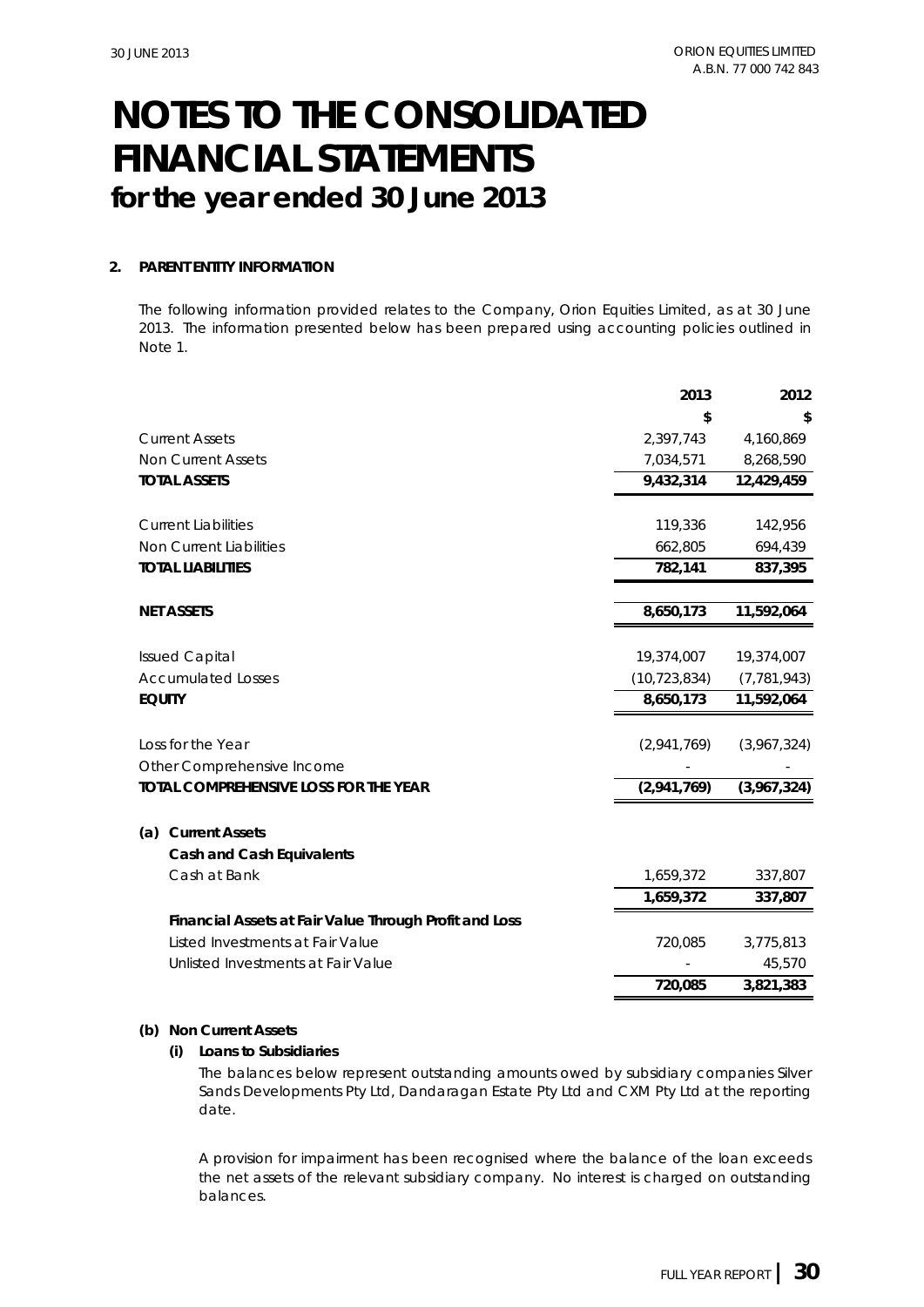**(b)**

# **NOTES TO THE CONSOLIDATED for the year ended 30 June 2013 FINANCIAL STATEMENTS**

## **2. PARENT ENTITY INFORMATION (continued)**

|      | Non Current Assets (continued)                  |              |                           |             |
|------|-------------------------------------------------|--------------|---------------------------|-------------|
| (i)  | Loans to Subsidiaries (continued)               |              | 2013                      | 2012        |
|      |                                                 |              | \$                        | \$          |
|      | Opening Balance                                 |              | 9,509,746                 | 9,071,263   |
|      | Loans Advanced                                  |              | 55,639                    | 693,483     |
|      | Loans Repaid                                    |              | (175,000)                 | (255,000)   |
|      | Closing Balance                                 |              | 9,390,385                 | 9,509,746   |
|      | Provision for Impairment                        |              |                           |             |
|      | Opening Balance                                 |              | (4,365,442)               | (3,431,260) |
|      | Additional Impairment                           |              | (1,012,554)               | (934, 182)  |
|      | Closing Balance                                 |              | (5,377,996)               | (4,365,442) |
| (ii) | <b>Investments in Wholly Owned Subsidiaries</b> |              |                           |             |
|      | Shares in Controlled Entities - at cost         |              | 100                       | 100         |
|      | Details of percentage of Ordinary Shares held   |              | <b>Ownership Interest</b> |             |
|      | in Controlled Entities:                         |              | 2013                      | 2012        |
|      | <b>Investment in Controlled Entities</b>        | Incorporated | %                         | %           |
|      | Silver Sands Developments Pty Ltd               | Australia    | 100                       | 100         |
|      | Dandaragan Estate Pty Ltd                       | Australia    | 100                       | 100         |
|      | CXM Pty Ltd                                     | Australia    | 100                       | 100         |
|      | Margaret River Wine Corporation Pty Ltd         | Australia    | 100                       | 100         |
|      | Margaret River Olive Oil Company Pty Ltd        | Australia    | 100                       | 100         |

### **(c) Ultimate Parent Company**

ASX listed entity Queste Communications Ltd (QUE) is deemed to have control of the Consolidated Entity as it holds 52.58% (2012: 50.88%) of the Company's total issued share capital.

### **(d) Transactions with Related Parties**

During the financial year there were transactions between the Company, QUE and Associate Entity, Bentley Capital Limited (ASX Code: BEL), pursuant to shared office and administration arrangements. There were no outstanding amounts at the reporting date. The following related party transactions also occurred during the financial year:

|                                                     |             | 2013    | 2012      |
|-----------------------------------------------------|-------------|---------|-----------|
| <b>Bentley Capital Limited</b>                      |             | \$      | \$        |
| Dividends Received                                  |             |         | 697.469   |
| Returns of Capital Received                         |             | 410,277 | 1,230,827 |
| Lease Commitments<br>(e)                            | <b>Note</b> |         |           |
| Not longer than one year                            | 24          | 48,582  | 78.630    |
| Longer than one year but not longer than five year. | 24          |         |           |
|                                                     |             | 48,582  | 78,630    |

FULL YEAR REPORT **| 31**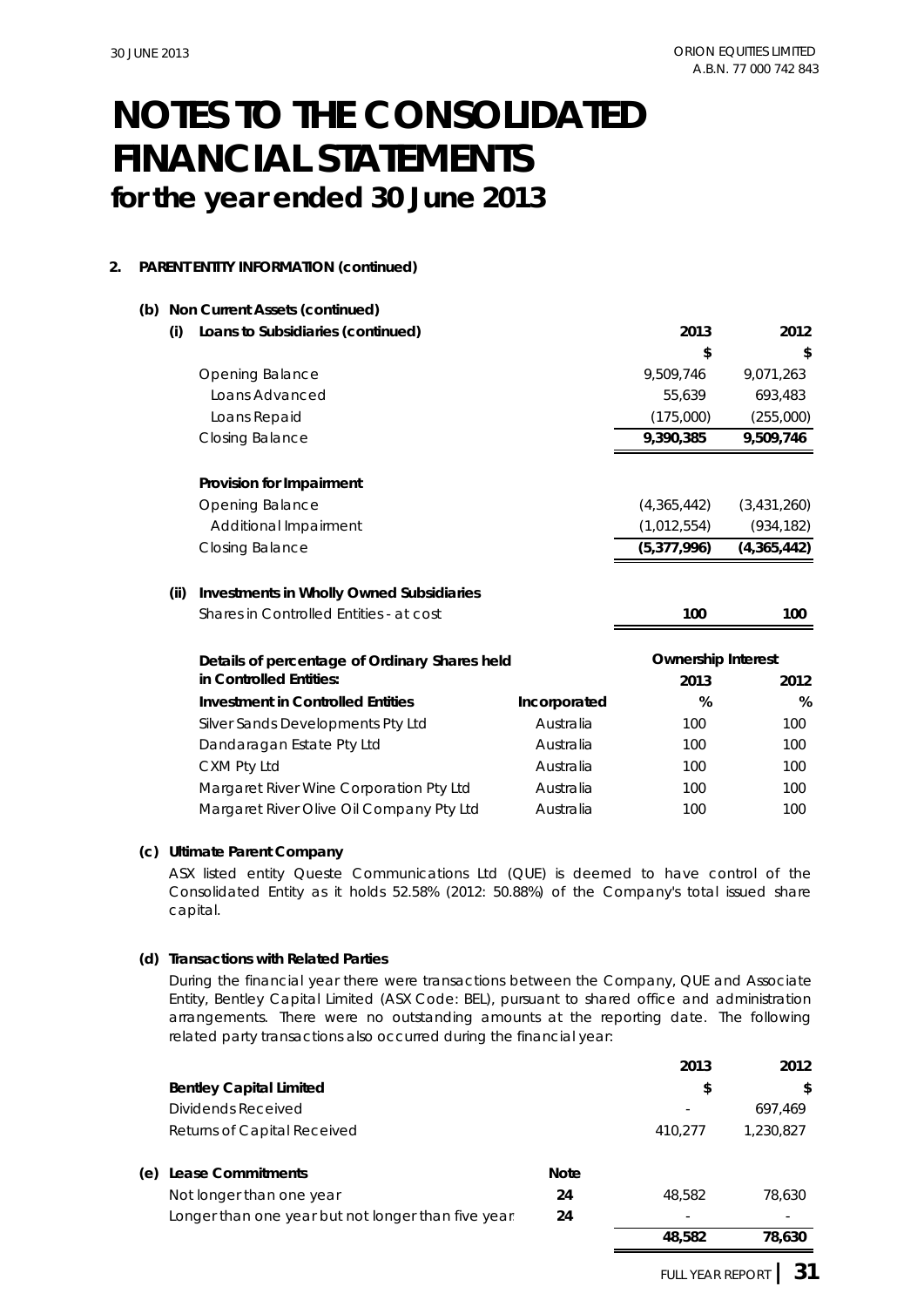### **3. LOSS FOR THE YEAR**

The Consolidated Entity's Operating Loss before Income Tax includes the following items of revenue and expense:

|                                                                   | 2013      | 2012      |
|-------------------------------------------------------------------|-----------|-----------|
| (a) Revenue                                                       | \$        | \$        |
| Revenue from Sale of Olive Oil                                    | 270,967   | 767,427   |
| Rental Revenue                                                    | 44,438    | 52,531    |
| Dividend Revenue                                                  | 13        |           |
| Interest Revenue                                                  | 68,084    | 29,424    |
|                                                                   | 383,502   | 849,382   |
| Other                                                             |           |           |
| Other Revenue                                                     | 1,530     |           |
|                                                                   | 385,032   | 849,382   |
| (b) Expenses                                                      |           |           |
| Net Loss on Financial Assets at Fair Value through Profit or Loss | 1,477,167 | 2,648,619 |
| Share of Net Loss of Associate                                    | 94,167    | 576,195   |
| Olive Oil Operations                                              |           |           |
| Cost of Goods Sold                                                | 326,263   | 1,182,799 |
| Impairment and Depreciation of Olive Oil Assets                   | 361,685   | 78,361    |
| <b>Other Expenses</b>                                             | 194,844   | 91,916    |
| Land Operations                                                   |           |           |
| Loss on Revaluation of Land                                       | 150,000   | 160,000   |
| <b>Other Expenses</b>                                             | 15,583    | 154,608   |
| Salaries, Fees and Employee Benefits                              | 630,290   | 610,270   |
| Occupancy Expenses                                                | 58,706    | 94,636    |
| <b>Finance Expenses</b>                                           | 1,030     | 21,441    |
| Communications                                                    | 7,979     | 9,448     |
| <b>Corporate Expenses</b>                                         |           |           |
| <b>ASX Fees</b>                                                   | 15,252    | 19,441    |
| Share Registry                                                    | 7,135     | 5,929     |
| Other Corporate Expenses                                          | 2,094     | 4,569     |
| <b>Administration Expenses</b>                                    |           |           |
| <b>Professional Fees</b>                                          | 16,856    | 6,559     |
| Realisation Cost of Investment Portfolio Written Back             | (15, 355) | (14, 974) |
| Depreciation                                                      | 3,444     | 3,566     |
| <b>Other Administration Expenses</b>                              | 93,027    | 149,166   |
|                                                                   | 3,440,167 | 5,802,549 |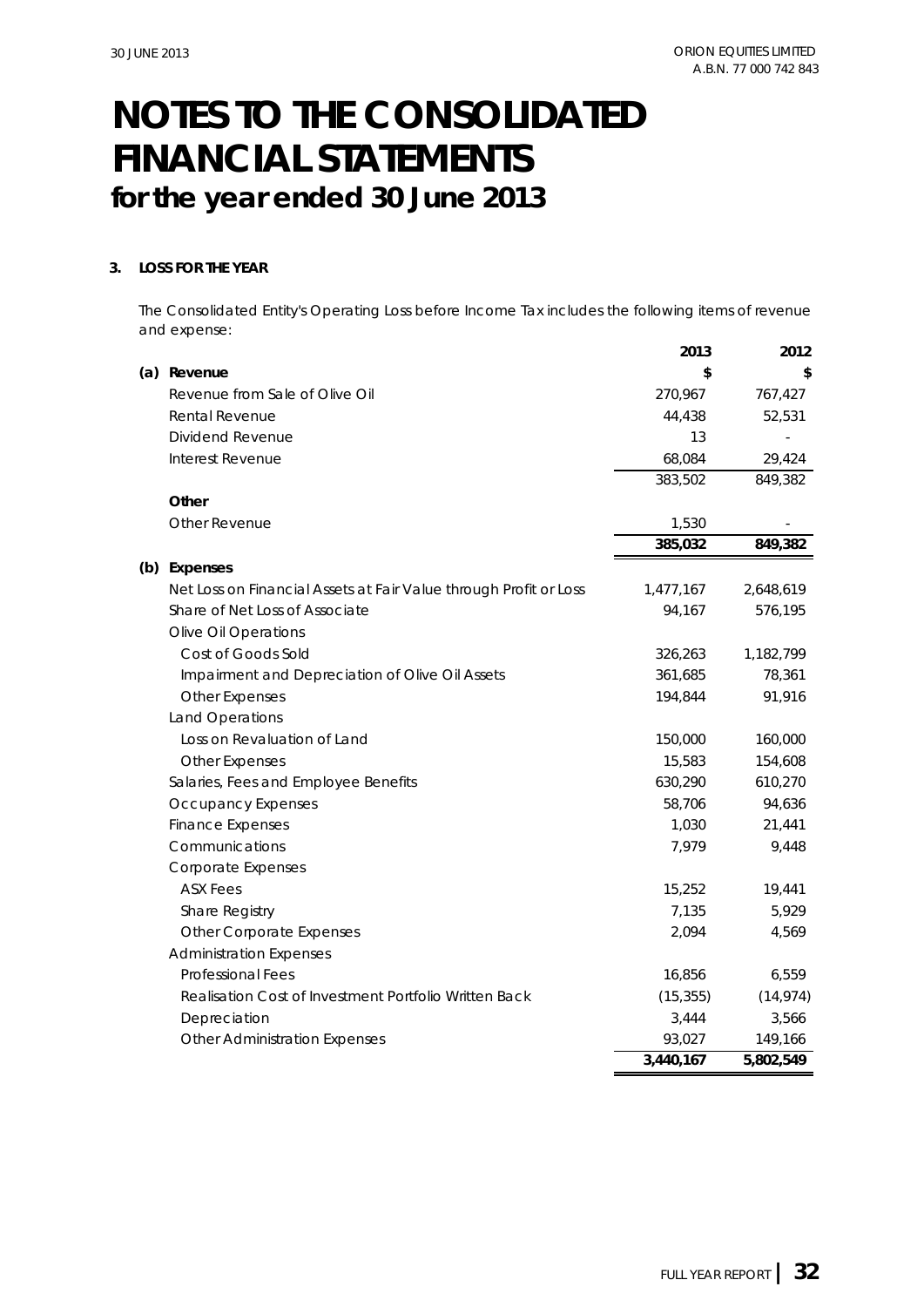| 4. | <b>INCOME TAX EXPENSE</b>                                                                                    | <b>Note</b> | 2013<br>\$ | 2012<br>\$  |
|----|--------------------------------------------------------------------------------------------------------------|-------------|------------|-------------|
|    | (a) The components of Tax Expense comprise:                                                                  |             |            |             |
|    | <b>Current Tax</b>                                                                                           |             |            |             |
|    | Deferred Tax                                                                                                 | 19          | 57,300     | 24,864      |
|    |                                                                                                              |             | 57,300     | 24,864      |
|    | (b) The prima facie tax on Operating Profit before Income Tax is<br>reconciled to the income tax as follows: |             |            |             |
|    | Prima facie tax payable on Operating Profit before Income Tax<br>at 30% (2012: 30%)                          |             | (916, 541) | (1,485,950) |
|    | Adjust tax effect of:                                                                                        |             |            |             |
|    | Other Assessable Income                                                                                      |             | (8, 118)   | 294,296     |
|    | Non-Deductible Expenses                                                                                      |             | 531,574    | 864,180     |
|    | Current Year Tax Losses not brought to account                                                               |             | 422,135    | 179,479     |
|    | Share of Net Loss of Associate                                                                               |             | 28,250     | 172,859     |
|    | Income tax attributable to entity                                                                            |             | 57,300     | 24,864      |
|    | (c) Deferred Tax recognised directly in Other<br>Comprehensive Income                                        |             |            |             |
|    | Revaluations of Land and Intangible Assets                                                                   |             | 57,300     | 24,864      |
|    | (d) Unrecognised Deferred Tax balances                                                                       |             |            |             |
|    | Unrecognised Deferred Tax Asset - Revenue Losses                                                             |             | 2,127,008  | 1,762,174   |
|    | Unrecognised Deferred Tax Asset - Capital Losses                                                             |             |            | 246,719     |
|    |                                                                                                              |             | 2,127,008  | 2,008,893   |

The above deferred tax assets have not been recognised in respect of the above items because it is not probable that future taxable profit will be available against which the Consolidated Entity can utilise the benefits. Revenue and capital tax losses are subject to relevant statutory tests.

### **(e) Tax Consolidation**

The Consolidated Entity has elected to consolidate for tax purposes and has entered into a tax sharing and funding agreement with its subsidiaries in respect of such arrangements.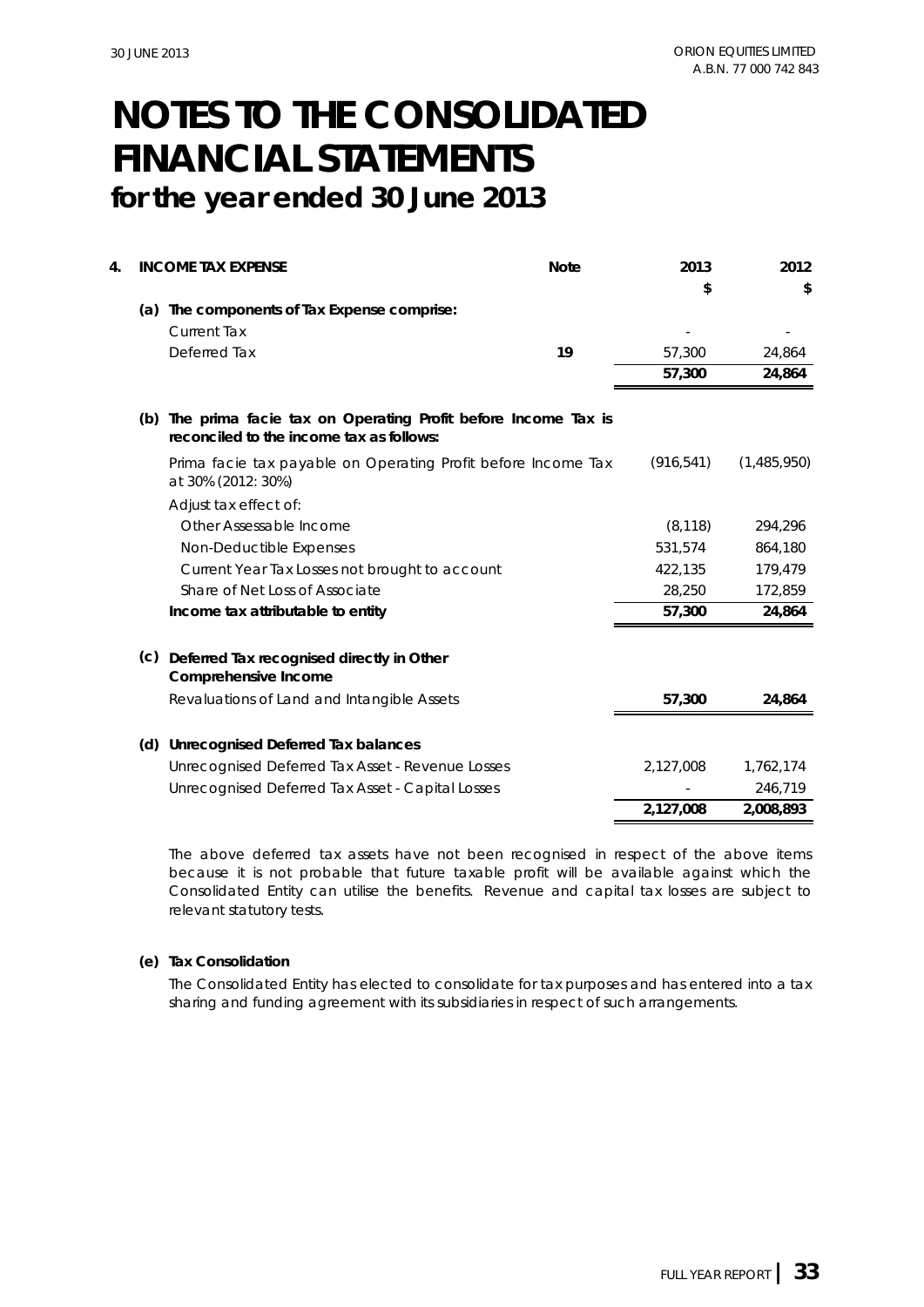### **5. INTERESTS OF KEY MANAGEMENT PERSONNEL (KMP)**

Refer to the Remuneration Report contained in the Directors' Report for details of the remuneration paid or payable to each member of the Consolidated Entity's KMP for the year ended 30 June 2013.

The total remuneration paid to KMP of the Consolidated Entity during the year is as follows:

|                                     | 2013    | 2012    |
|-------------------------------------|---------|---------|
| <b>Directors</b>                    | -S      |         |
| Short-Term Employment Benefits      | 395,441 | 403,431 |
| Other Long-Term Employment Benefits | 68.922  | 25,000  |
|                                     | 464.363 | 428,431 |

There were no options, rights or equity instruments provided as remuneration to KMP and no shares issued on the exercise of any such instruments during the financial year.

| <b>KMP Shareholdings</b>              |                      | Balance at                    |            |                    |
|---------------------------------------|----------------------|-------------------------------|------------|--------------------|
|                                       |                      | <b>Balance at Appointment</b> |            | <b>Balance</b> at  |
|                                       | <b>Start of Year</b> | /Cessation                    | Net Change | <b>End of Year</b> |
| 30 June 2013                          |                      |                               |            |                    |
| <b>Directors</b>                      |                      |                               |            |                    |
| Farooq Khan                           | 2,000                |                               |            | 2,000              |
| William Johnson (resigned 3 May 2013) |                      |                               |            |                    |
| Victor Ho                             |                      |                               |            |                    |
| Yaqoob Khan                           |                      |                               |            |                    |
| 30 June 2012                          |                      |                               |            |                    |
| <b>Directors</b>                      |                      |                               |            |                    |
| Faroog Khan                           | 2,000                |                               |            | 2,000              |
| William Johnson                       |                      |                               |            |                    |
| Victor Ho                             |                      |                               |            |                    |
| Yaqoob Khan                           |                      |                               |            |                    |

The disclosures of equity holdings above are in accordance with the accounting standards which require a disclosure of shares held directly, indirectly or beneficially by each key management person, a close member of the family of that person, or an entity over which either of these persons have, directly or indirectly, control, joint control or significant influence (as defined under Accounting Standard AASB 124 Related Party Disclosures).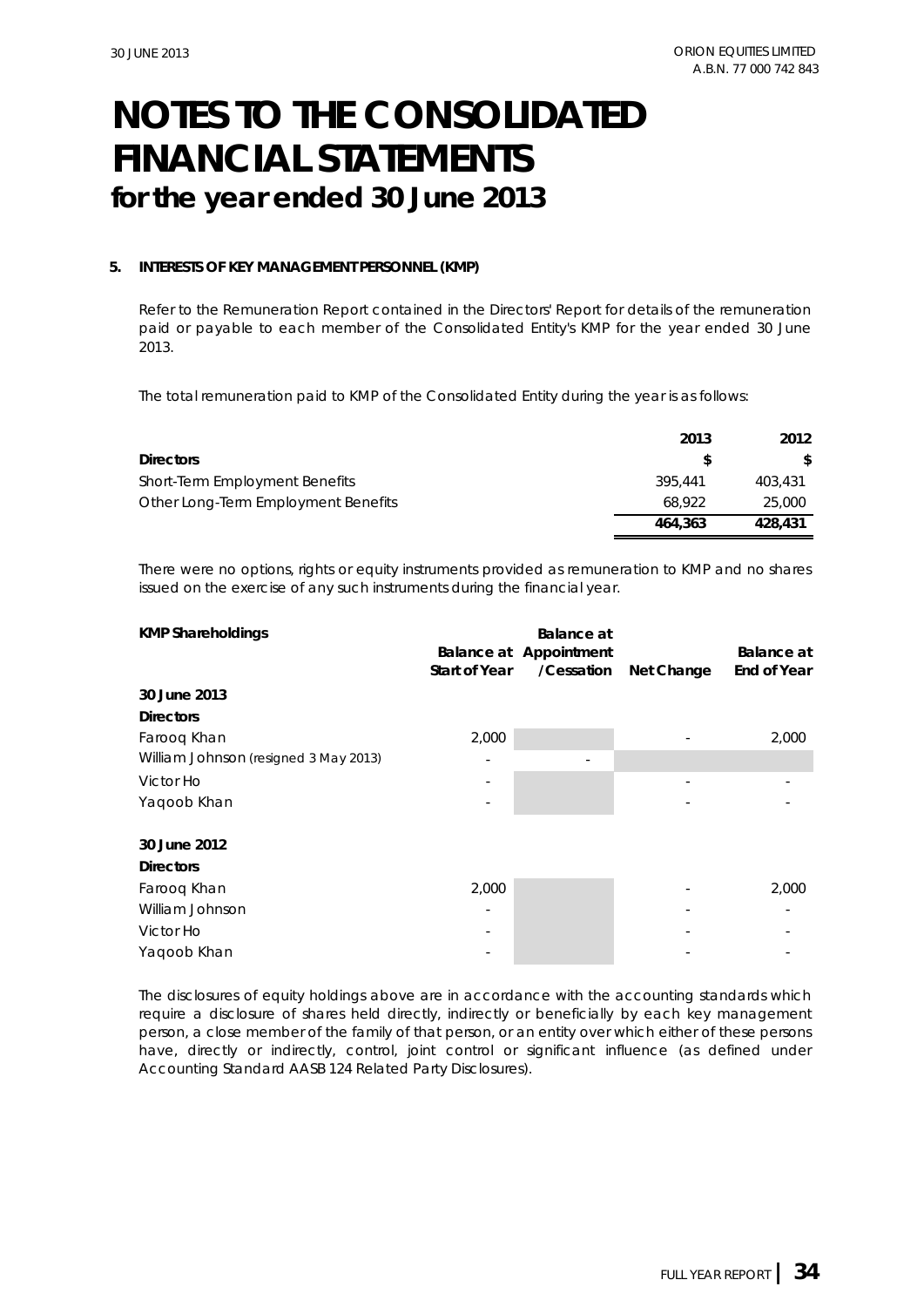### **5. INTERESTS OF KEY MANAGEMENT PERSONNEL (KMP) (continued)**

### **Other KMP Transactions**

There were no transactions with KMP (or their personally related entities) during the financial year other than disclosed below:

On 1 June 2013, Director, Farooq Khan, entered into a standard form fixed term residential tenancy agreement with Silver Sands Developments Pty Ltd (**SSD**) to rent the Property Held for Developmemnt or Resale (refer Note 11). The lease is for a term of 12 months with the monthly rental being \$3,683. As at 30 June 2013, the total rent paid by Mr Khan totalled \$7,367.

### **6. AUDITORS' REMUNERATION**

During the year the following fees were paid for services provided by the auditor of the parent entity, its related practices and by non-related audit firms:

|                                          | 2013   | 2012   |
|------------------------------------------|--------|--------|
| BDO Audit (WA) Pty Ltd                   |        | \$     |
| Audit and Review of Financial Statements | 38.378 | 43.506 |
| <b>Taxation Services</b>                 | 7.086  | 2.255  |
|                                          | 45.464 | 45.761 |

The Consolidated Entity may engage BDO on assignments additional to their statutory audit duties where their expertise and experience with the Consolidated Entity are important. These assignments principally relate to taxation advice in relation to the tax notes to the financial statements.

| 7. LOSS PER SHARE                | 2013    | 2012    |
|----------------------------------|---------|---------|
|                                  | cents   | cents   |
| Basic and Diluted Loss per Share | (17.47) | (27.94) |

The following represents the loss and weighted average number of shares used in the loss per share calculations:

|                                            | 2013                       | 2012                            |
|--------------------------------------------|----------------------------|---------------------------------|
|                                            | \$.                        | S.                              |
| Loss after Income Tax                      |                            | $(3, 112, 435)$ $(4, 978, 031)$ |
|                                            | Number of<br><b>Shares</b> | Number of<br><b>Shares</b>      |
| Weighted Average Number of Ordinary Shares | 17,814,389                 | 17,814,389                      |

The Consolidated Entity has no securities outstanding which have the potential to convert to ordinary shares and dilute the basic loss per share.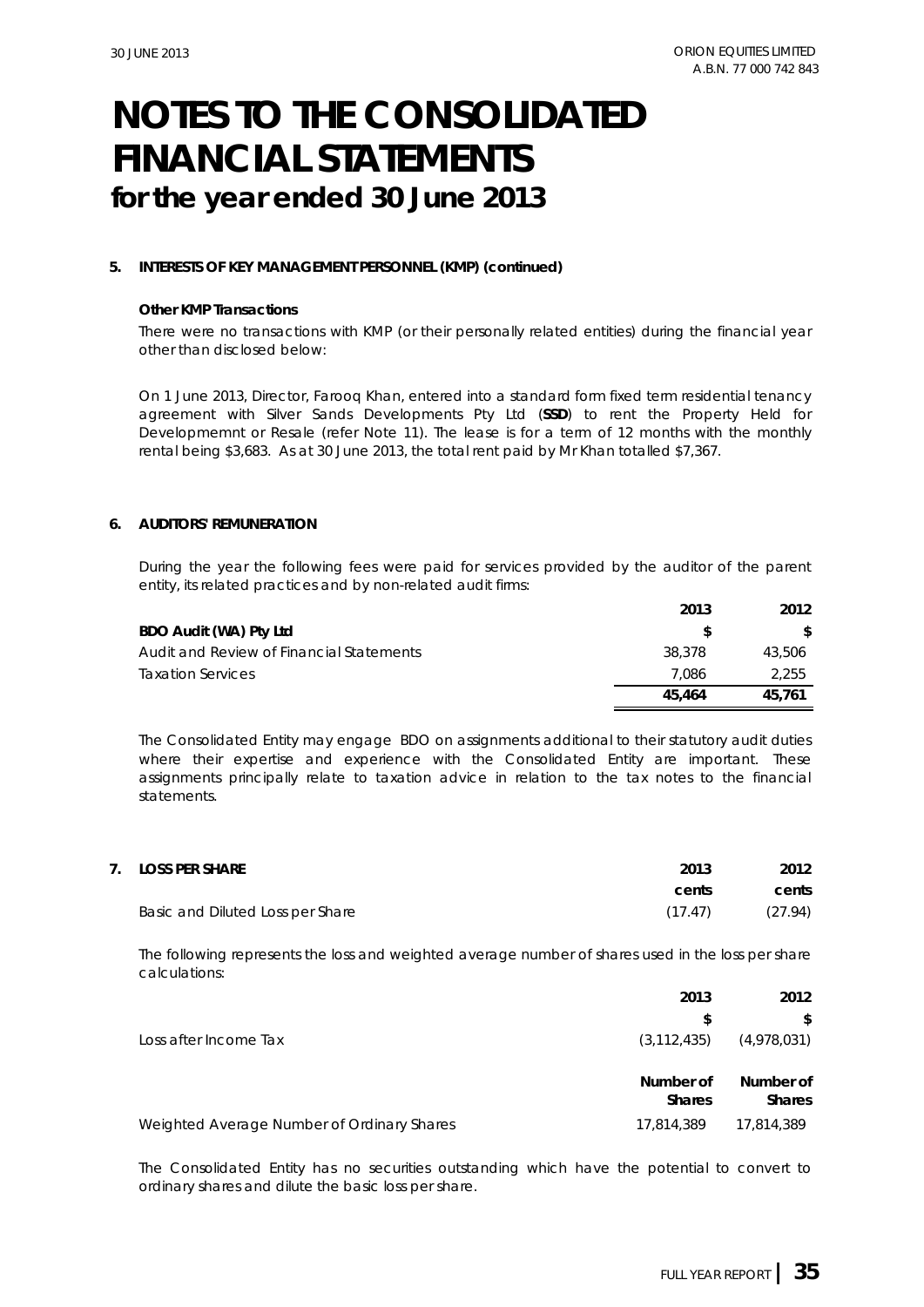## **8. CASH AND CASH EQUIVALENTS**

### **(a) Reconciliation of Cash**

Cash at the end of the financial year as shown in the Statement of Cash Flows is reconciled to the related items in the Statement of Financial Position as follows:

|                                     |                                                                   | 2013          | 2012        |
|-------------------------------------|-------------------------------------------------------------------|---------------|-------------|
|                                     |                                                                   | \$            | \$          |
| Cash at Bank and in Hand            |                                                                   | 295,628       | 365,031     |
| <b>Short-Term Deposits</b>          |                                                                   | 1,400,000     |             |
|                                     |                                                                   | 1,695,628     | 365,031     |
| (b)<br>used in Operating Activities | Reconciliation of Operating Loss after Income Tax to Net Cash     |               |             |
| Loss after Income Tax               |                                                                   | (3, 112, 435) | (4,978,031) |
| Add Non-Cash Items:                 |                                                                   |               |             |
| Depreciation                        |                                                                   | 221,880       | 81,926      |
| Write Off of Fixed Assets           |                                                                   | 16,954        |             |
|                                     | Net Loss on Financial Assets at Fair Value through Profit or Loss | 3,101,298     | 2,648,619   |
|                                     | Loss on Land held for Development or Resale                       | 150,000       | 160,000     |
|                                     | Loss on Revaluation of Land                                       | 101,296       |             |
| Impairment of Brand Name            |                                                                   | 25,000        |             |
|                                     | Share of Net Loss of Associate                                    | 94,167        | 576,195     |
|                                     | Changes in Assets and Liabilities:                                |               |             |
|                                     | Financial Assets at Fair Value through Profit or Loss             |               |             |
|                                     | Trade and Other Receivables                                       | 219,501       | (186, 361)  |
| Inventories                         |                                                                   | 136,973       | 721,835     |
| <b>Other Current Assets</b>         |                                                                   | 6             | 1,623       |
|                                     | Investments accounted for using the Equity Method                 |               | 697,469     |
| Trade and Other Payables            |                                                                   | (56, 241)     | (400,006)   |
| Provisions                          |                                                                   | (31, 537)     | 16,843      |
| Deferred Tax                        |                                                                   | 57,300        | 24,864      |
|                                     |                                                                   | 924,162       | (635, 024)  |

### **(c) Risk Exposure**

The Consolidated Entity's exposure to interest rate risk is discussed in Note 23. The maximum exposure to credit risk at the end of the reporting period is the carrying amount of each class of cash and cash equivalents mentioned above.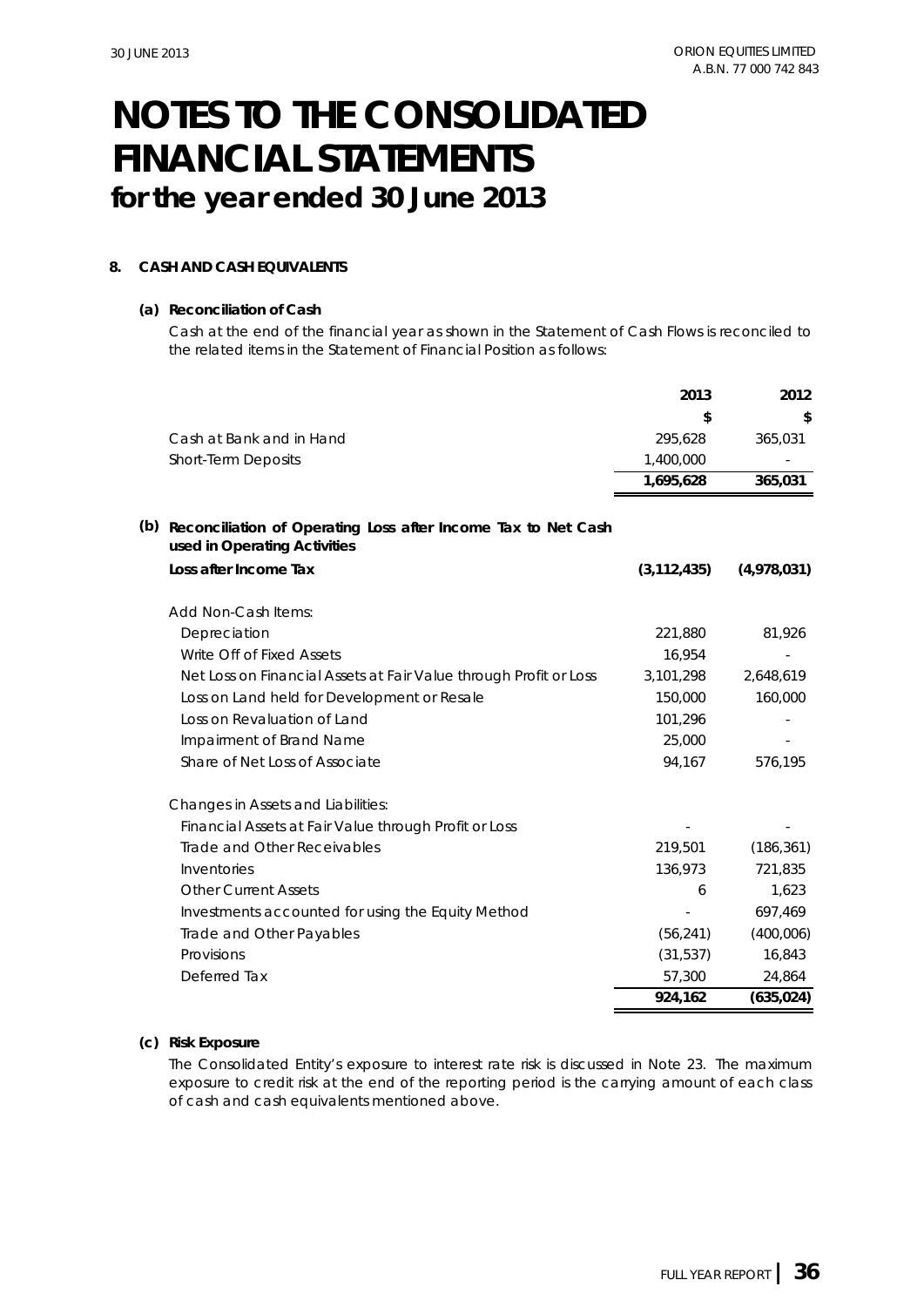| 9. | FINANCIAL ASSETS AT FAIR VALUE THROUGH PROFIT OR LOSS | 2013    | 2012      |
|----|-------------------------------------------------------|---------|-----------|
|    |                                                       |         |           |
|    | Current                                               |         |           |
|    | Listed Investments at Fair Value                      | 720.085 | 3,775,813 |
|    | Unlisted Investments at Fair Value                    |         | 45.570    |
|    |                                                       | 720.085 | 3.821.383 |

### **(a) Risk Exposure**

The Consolidated Entity's exposure to price risk is discussed in Note 23.

| <b>10. TRADE AND OTHER RECEIVABLES</b> | 2013<br>\$ | 2012<br>\$ |
|----------------------------------------|------------|------------|
| Current                                |            |            |
| Trade Receivables                      | 18,995     | 243,656    |
| <b>GST Receivable</b>                  | 5,830      | 15,529     |
| Other Receivables                      | 15,766     | 907        |
|                                        | 40,591     | 260,092    |
| <b>Non Current</b>                     |            |            |
| <b>Bonds and Guarantees</b>            | 32,823     | 32,823     |

#### **(a) Risk Exposure**

The Consolidated Entity's exposure to credit and interest rate risks is discussed in Note 23.

### **(b) Impaired Trade Receivables**

None of the Consolidated Entity's receivables are impaired or past due.

| <b>11. INVENTORIES</b>                  | 2013        | 2012          |
|-----------------------------------------|-------------|---------------|
|                                         | \$          | \$            |
| Current                                 |             |               |
| Bulk Oil - at cost                      | 57.717      | 206,320       |
| Packaged Oil - at cost                  | 82,905      | 71,275        |
|                                         | 140,622     | 277,595       |
| <b>Non Current</b>                      |             |               |
| Property held for Development or Resale | 3,797,339   | 3.797.339     |
| Revaluation of Property                 | (2,307,339) | (2, 157, 339) |
|                                         | 1,490,000   | 1,640,000     |

Property held for development or resale was valued by an independent qualified valuer (an Associate Member of the Australian Property Institute) on 30 June 2013. The revaluation has been recognised in the Statement of Profit or Loss and Other Comprehensive Income.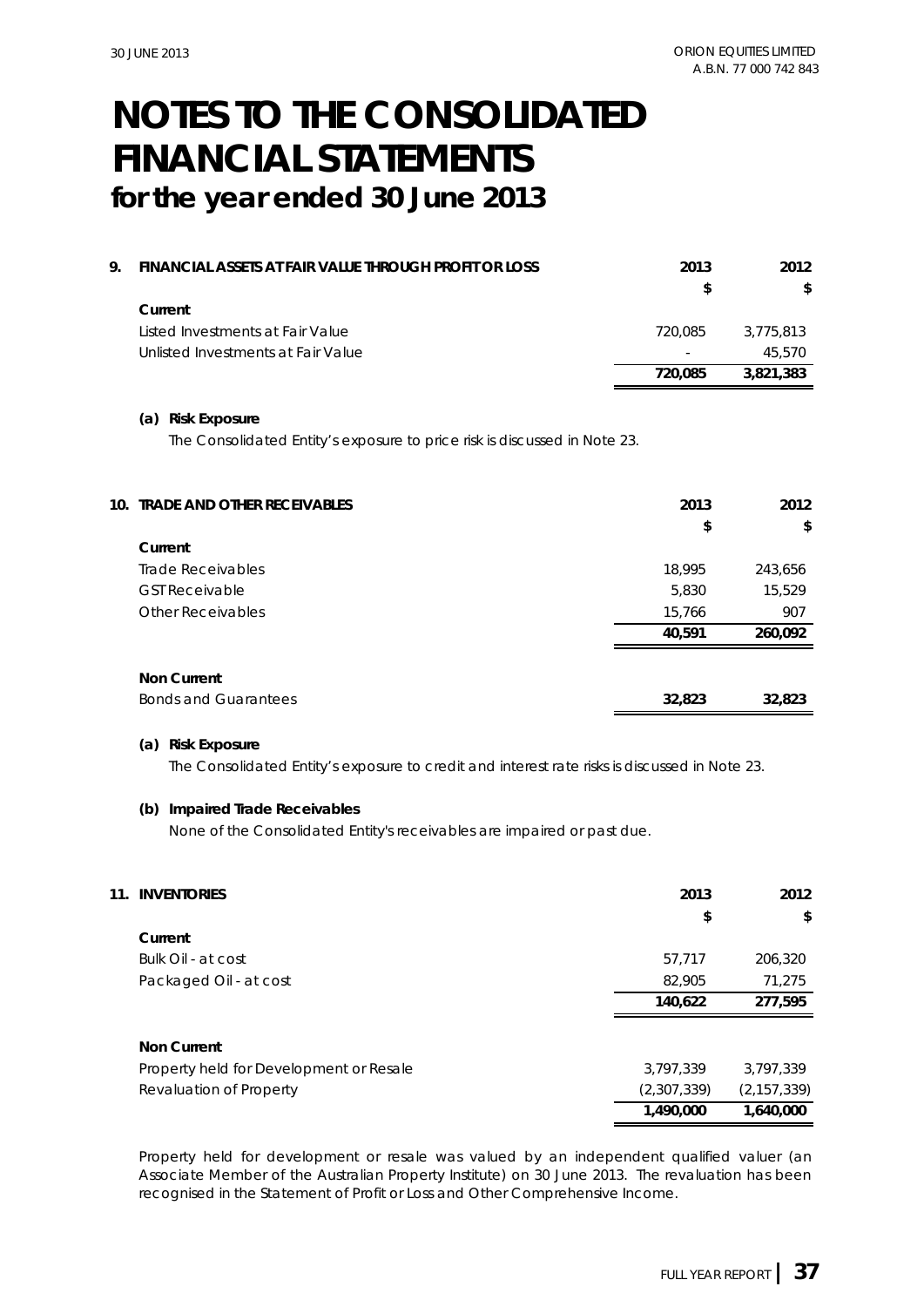| 12. OTHER CURRENT ASSETS | 2013  | 2012  |
|--------------------------|-------|-------|
|                          |       |       |
| Prepayments              | 3.428 | 3.434 |

### **13. INVESTMENT IN ASSOCIATE ENTITY**

|                                                 | <b>Ownership Interest</b> |             | Carrying amount |                             |
|-------------------------------------------------|---------------------------|-------------|-----------------|-----------------------------|
|                                                 | 2013                      | 2012        | 2013            | 2012                        |
|                                                 | %                         | %           | \$              | \$                          |
| <b>Bentley Capital Limited</b>                  | 27.97                     | 27.97       | 4,079,810       | 4,584,254                   |
| <b>Movement in Investment</b>                   |                           |             |                 |                             |
| Opening Balance                                 |                           |             | 4,584,254       | 7,088,745                   |
| Share of Net Loss after tax                     |                           |             | (94, 167)       | (576, 195)                  |
| Dividend Received                               |                           |             |                 | (697, 469)                  |
| Returns of Capital Received                     |                           |             | (410, 277)      | (1, 230, 827)               |
| Closing Balance                                 |                           |             | 4,079,810       | 4,584,254                   |
| Fair Value of Listed Investment in Associate    |                           |             | 2,974,498       | 3,077,067                   |
| Net Asset Value of Investment                   |                           |             | 5,109,003       | 5,613,462                   |
|                                                 | <b>Assets</b>             | Liabilities | Revenues        | <b>Net</b><br>Profit/(Loss) |
| <b>Summarised Position of Associate</b><br>2013 | \$                        | \$          | \$              | \$                          |
| <b>Bentley Capital Limited</b>                  | 5,198,029                 | 89,026      | 263,507         | (94, 167)                   |
| 2012                                            |                           |             |                 |                             |
| <b>Bentley Capital Limited</b>                  | 5,713,126                 | 99,664      | 160,353         | (576, 195)                  |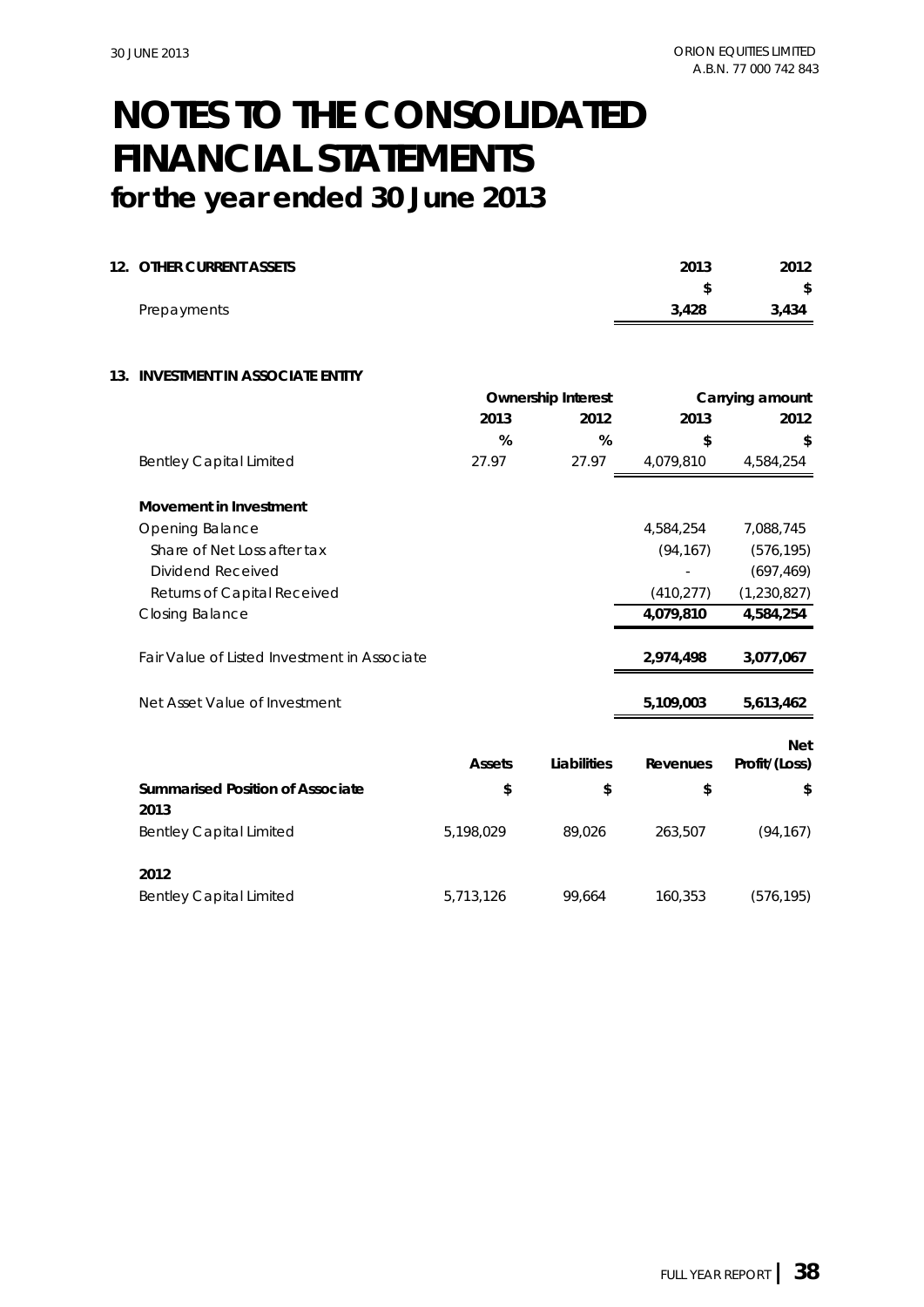| 14. PROPERTY, PLANT AND EQUIPMENT | 2013        | 2012      |
|-----------------------------------|-------------|-----------|
|                                   | \$          | \$        |
| Land                              |             |           |
| At Cost                           | 861,214     | 861,214   |
| Revaluation                       | (101, 296)  | 138,687   |
|                                   | 759,918     | 999,901   |
| <b>Buildings</b>                  |             |           |
| At Cost                           | 117,875     | 117,875   |
| <b>Accumulated Depreciation</b>   | (44, 723)   | (38, 792) |
|                                   | 73,152      | 79,083    |
| Plant and Equipment               |             |           |
| At Cost                           | 1,383,773   | 1,396,885 |
| <b>Accumulated Depreciation</b>   | (1,077,364) | (861,958) |
|                                   | 306,409     | 534,927   |
| Leasehold Improvements            |             |           |
| At Cost                           | 22,129      | 22,129    |
| <b>Accumulated Depreciation</b>   | (19, 481)   | (18,939)  |
|                                   | 2,648       | 3,190     |
|                                   | 1,142,127   | 1,617,101 |

### **Movements in Carrying Amounts**

Movements in the carrying amounts for each class of property, plant and equipment between the beginning and the end of the current financial year.

|                      | Freehold<br>Land | <b>Buildings</b> | Plant and<br>Equipment | Leasehold<br>Improve-<br>ments | Total      |
|----------------------|------------------|------------------|------------------------|--------------------------------|------------|
|                      | \$               | \$               | \$                     | \$                             | \$         |
| AT 1 JULY 2011       | 1,028,470        | 85,495           | 606,701                | 3,731                          | 1,724,397  |
| Revaluation          | (28, 569)        |                  |                        |                                | (28, 569)  |
| <b>Additions</b>     |                  |                  | 3,200                  |                                | 3,200      |
| Depreciation expense |                  | (6, 412)         | (74, 974)              | (541)                          | (81, 927)  |
| AT 30 JUNE 2012      | 999,901          | 79,083           | 534,927                | 3,190                          | 1,617,101  |
| AT 1 JULY 2012       | 999,901          | 79,083           | 534,927                | 3,190                          | 1,617,101  |
| Revaluation          | (239,983)        |                  |                        |                                | (239,983)  |
| <b>Additions</b>     |                  |                  | 3,842                  |                                | 3,842      |
| Write-Offs           |                  |                  | (16, 954)              |                                | (16, 954)  |
| Depreciation expense |                  | (5,931)          | (215, 406)             | (542)                          | (221, 879) |
| AT 30 JUNE 2013      | 759,918          | 73,152           | 306,409                | 2,648                          | 1,142,127  |

Land was valued by an independent qualified valuer (an Associate Member of the Australian Property Institute) on 30 June 2013. The revaluation of \$239,983 has been recognised in the Asset Revaluation Reserve (\$138,687; refer Note 21) and the Statement of Profit or Loss and OtherComprehensive Income (\$101,296).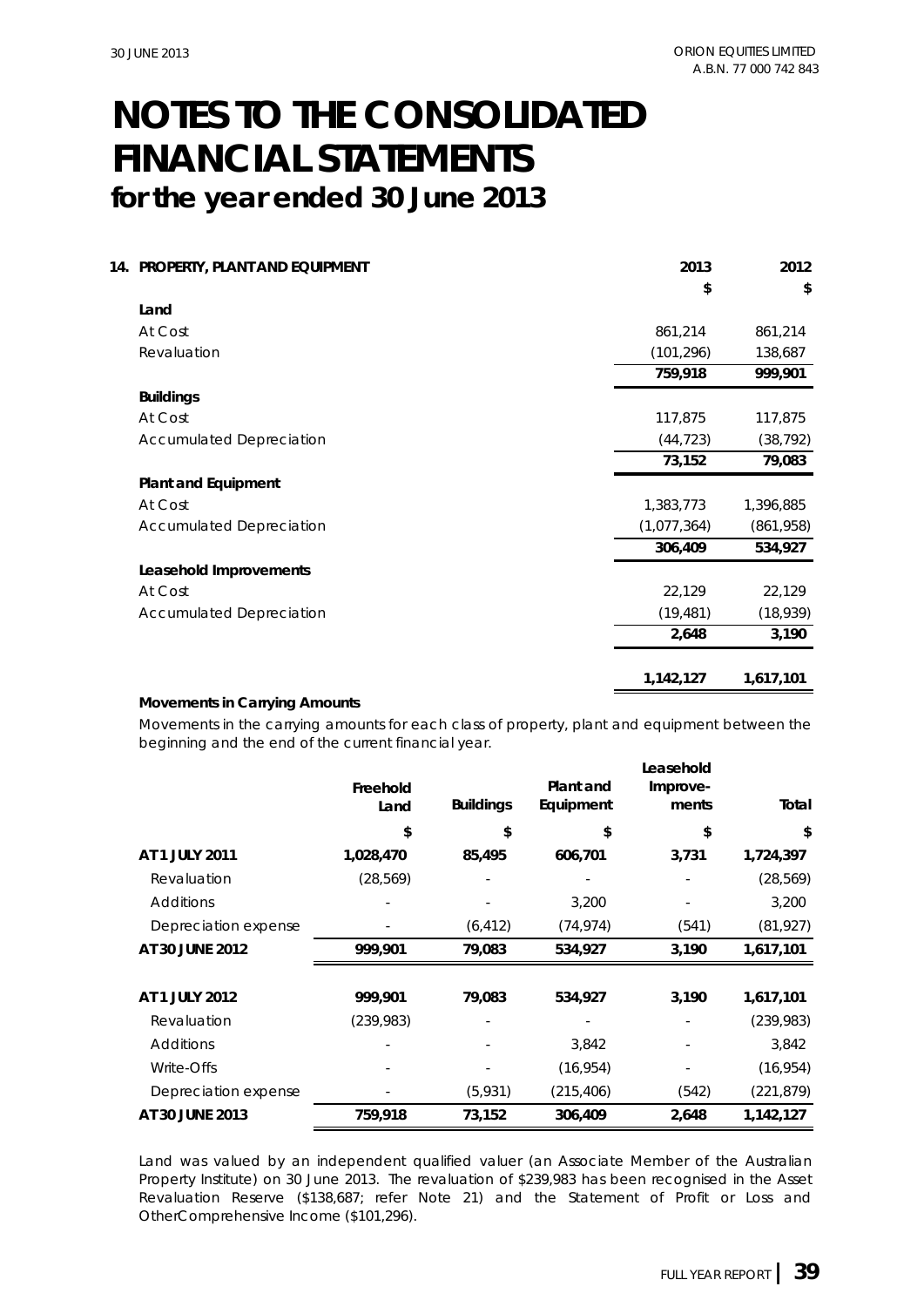| <b>15. OLIVE TREES</b> | 2013      | 2012      |
|------------------------|-----------|-----------|
|                        |           |           |
| Olive Trees - at cost  | 300,000   | 300,000   |
| Revaluation            | (234,500) | (234,500) |
|                        | 65,500    | 65,500    |

There are approximately 64,500 14 year old olive trees on the 143 hectare Olive Grove located in Gingin, Western Australia. The fair value of the trees is at the Directors' valuation having regard to, amongst other matters, replacement cost and the trees commercial production qualities.

| <b>16. INTANGIBLE ASSETS</b> |           | 2013<br>\$   | 2012<br>\$ |
|------------------------------|-----------|--------------|------------|
| <b>Water Licence</b>         |           |              |            |
| At Cost                      |           | 250,000      | 250,000    |
| Revaluation                  |           | 325,437      | 377,750    |
|                              |           | 575,437      | 627,750    |
| <b>Brand Name</b>            |           |              |            |
| At Cost                      |           | 99,996       | 99,996     |
| Impairment                   |           | (25,000)     |            |
|                              |           | 74,996       | 99,996     |
|                              |           |              |            |
|                              |           | 650,433      | 727,746    |
|                              | Water     | <b>Brand</b> |            |
|                              | Licence   | Name         | Total      |
|                              | \$        | \$           | \$         |
| AT 1 JULY 2011               | 682,062   | 99,996       | 782,058    |
| Revaluation                  | (54, 312) |              | (54, 312)  |
| AT 30 JUNE 2012              | 627,750   | 99,996       | 727,746    |
|                              |           |              |            |
| AT 1 JULY 2012               | 627,750   | 99,996       | 727,746    |
| Revaluation                  | (52, 313) |              | (52, 313)  |
| Impairment                   |           | (25,000)     | (25,000)   |
| AT 30 JUNE 2013              | 575,437   | 74,996       | 650,433    |

The Water Licence pertains to the Olive Grove property in Gingin, Western Australia. As at 30 June 2013, an independent qualified valuer (a Certified Practising Valuer and Associate Member of the Australian Property Institute) revalued the water licence downwards by \$52,313 from the previous reporting date.

The Brand Name pertains to the ultra premium Dandaragan Estate Olive Oil brand. As at 30 June 2013, the Directors assessed the value of the Brand Name and recognised an impairment expense of \$25,000 in the Statement of Profit or Loss and Other Comprehensive Income.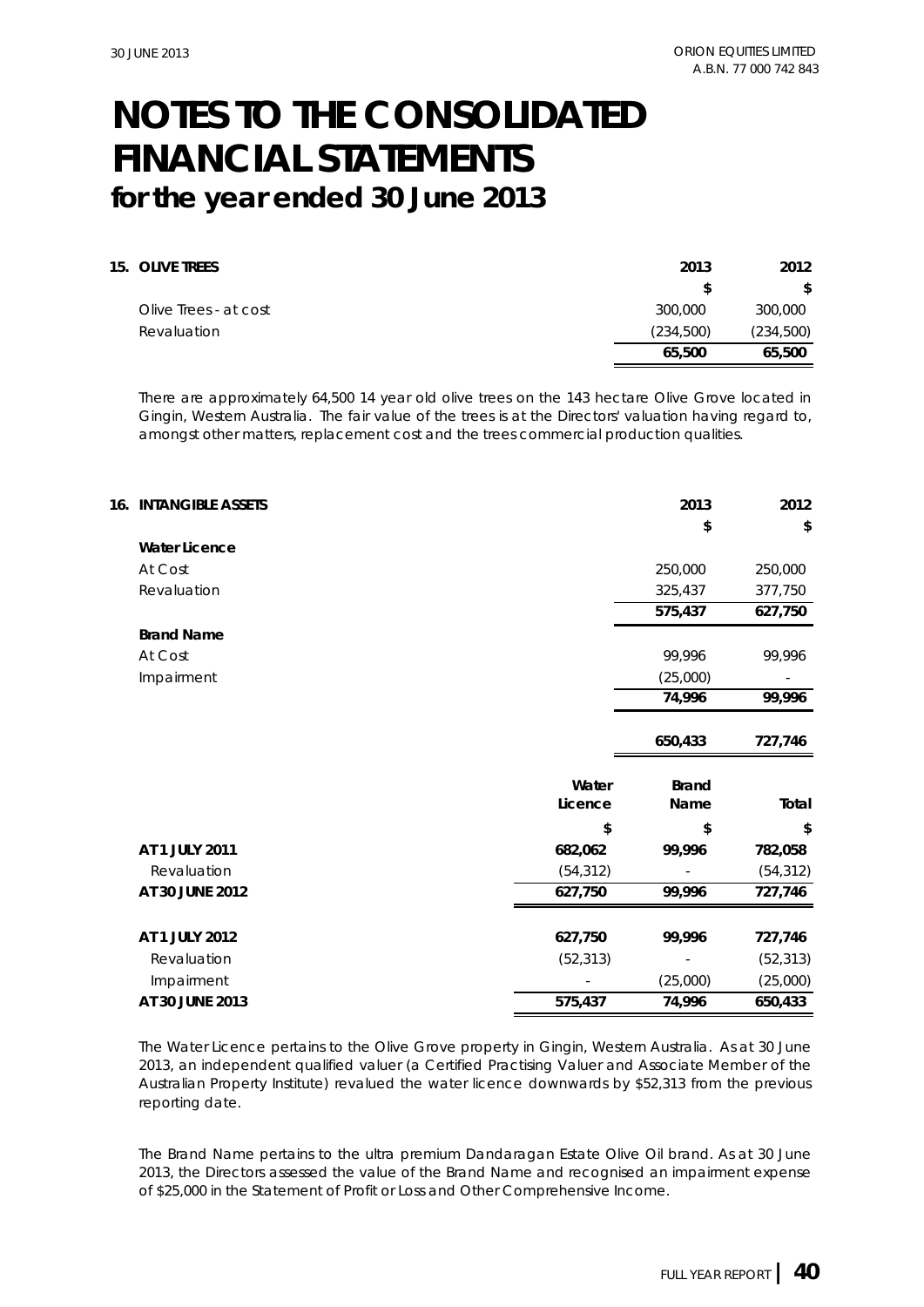| 17. TRADE AND OTHER PAYABLES        | 2013                     | 2012    |
|-------------------------------------|--------------------------|---------|
|                                     | \$                       | \$      |
| Current                             |                          |         |
| Trade Payables                      | 24.760                   | 19,999  |
| Other Payables and Accrued Expenses | 74.327                   | 108.379 |
| Prepaid Rental Revenue              | $\overline{\phantom{a}}$ | 26,950  |
| Dividend Payable                    | 28,302                   | 28,302  |
|                                     | 127,389                  | 183,630 |

### **(a) Risk Exposure**

The Consolidated Entity's exposure to risks arising from current payables is set out in Note 23.

| <b>18. PROVISIONS</b> | 2013 | 2012 |
|-----------------------|------|------|
|                       |      |      |

| Current                                |        |         |
|----------------------------------------|--------|---------|
| Employee Benefits - Annual Leave       | 17.139 | 17.042  |
| Employee Benefits - Long Service Leave | 52.404 | 84,038  |
|                                        | 69.543 | 101.080 |

### **(a) Amounts not expected to be settled within 12 months**

The provision for annual leave and long service leave is presented as current since the Consolidated Entity does not have an unconditional right to defer settlement for any of these employee benefits. Long service leave covers all unconditional entitlements where employees have completed the required period of service and also where employees are entitled to prorata payments in certain circumstances.

Based on past experience, the employees have never taken the full amount of long service leave or require payment within the next 12 months. The following amounts reflect leave that is not expected to be taken or paid within the next 12 months:

|                                                          | 2013   | 2012   |
|----------------------------------------------------------|--------|--------|
|                                                          |        |        |
| Leave obligations expected to be settled after 12 months | 52.404 | 84.038 |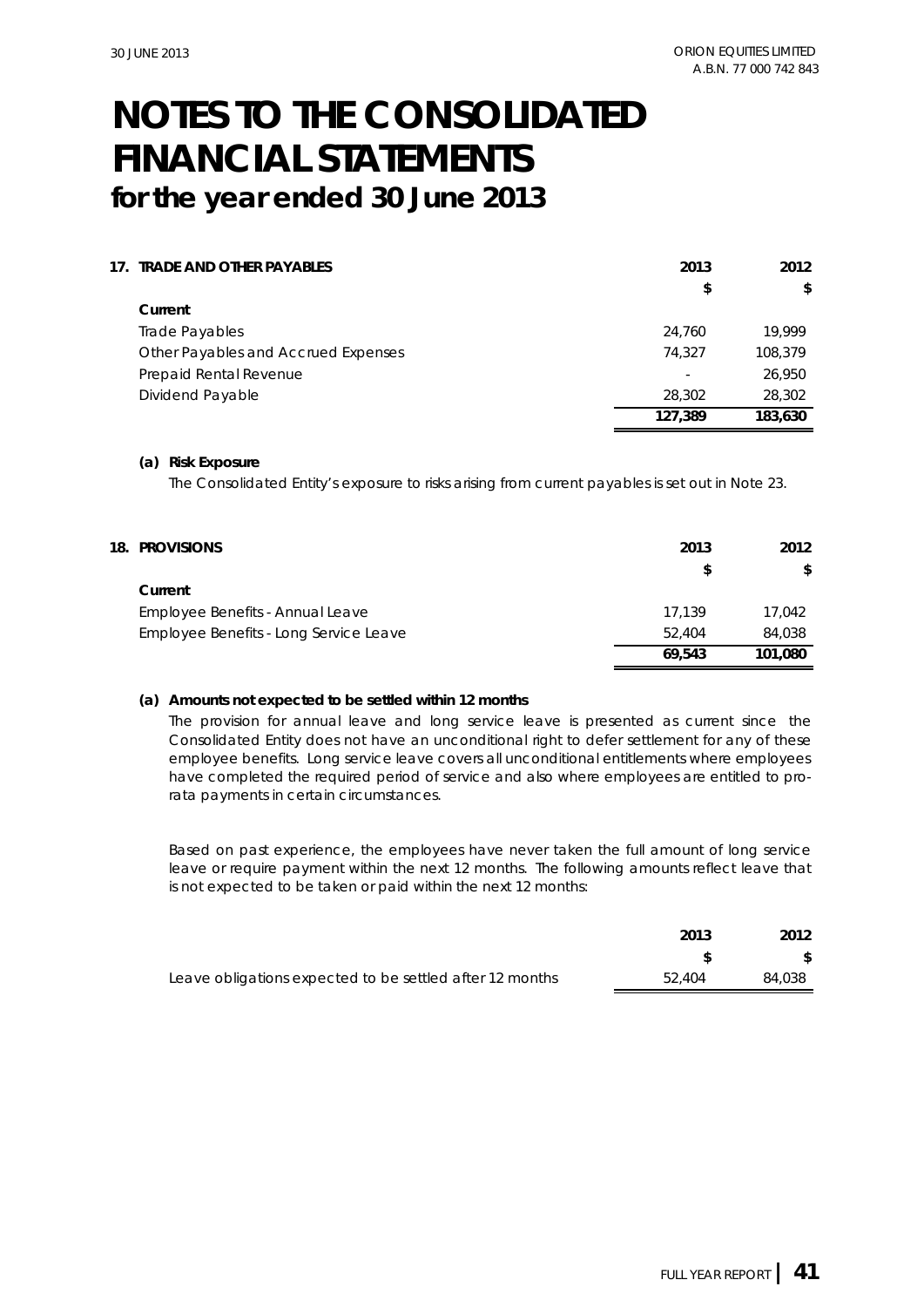| 19. DEFERRED TAX                         |                             |                             | 2013              | 2012       |
|------------------------------------------|-----------------------------|-----------------------------|-------------------|------------|
| Deferred Tax Assets - Non Current        |                             |                             | \$                | \$         |
| <b>Employee Benefits and Accruals</b>    |                             |                             | 35,439            | 48,606     |
| <b>Fair Value Losses</b>                 |                             |                             | 59,249            | 303,479    |
|                                          |                             |                             | 94,688            | 352,085    |
| Deferred Tax Liabilities - Non Current   |                             |                             |                   |            |
| <b>Fair Value Gains</b>                  |                             |                             | 90,131            | 352,085    |
| Other                                    |                             |                             | 4,557             |            |
|                                          |                             |                             | 94,688            | 352,085    |
| (a) Movements - Deferred Tax Assets      | Employee<br><b>Benefits</b> | <b>Fair Value</b><br>Losses | <b>Tax Losses</b> | Total      |
|                                          | \$                          | \$                          | \$                | \$         |
| AT 1 JULY 2011                           | 99,568                      | 745,027                     | 321,292           | 1,165,887  |
| Credited/(charged) to Profit and         |                             |                             |                   |            |
| Loss                                     | (50, 962)                   | (441, 548)                  | (321, 292)        | (813, 802) |
| AT 30 JUNE 2012                          | 48,606                      | 303,479                     |                   | 352,085    |
|                                          |                             |                             |                   |            |
| AT 1 JULY 2012                           | 48,606                      | 303,479                     |                   | 352,085    |
| Credited/(charged) to Profit and         |                             |                             |                   |            |
| Loss                                     | (13, 167)                   | (244, 230)                  |                   | (257, 397) |
| AT 30 JUNE 2013                          | 35,439                      | 59,249                      |                   | 94,688     |
|                                          |                             | <b>Fair Value</b>           |                   |            |
| (b) Movements - Deferred Tax Liabilities |                             | Gains                       | Other             | Total      |
|                                          |                             | \$                          | \$                | \$         |
| AT 1 JULY 2011                           |                             | 1,165,887                   |                   | 1,165,887  |
| Credited/(charged) to Profit and         |                             |                             |                   |            |
| Loss                                     |                             | (788, 938)                  |                   | (788, 938) |
| Charged to Equity                        |                             | (24, 864)                   |                   | (24, 864)  |
| AT 30 JUNE 2012                          |                             | 352,085                     |                   | 352,085    |
| AT 1 JULY 2012                           |                             | 352,085                     |                   | 352,085    |
| Credited/(charged) to Profit and         |                             |                             |                   |            |
| Loss                                     |                             | (204, 654)                  | 4,557             | (200, 097) |
| Charged to Equity                        |                             | (57, 300)                   |                   | (57, 300)  |

 **90,131 94,688 4,557**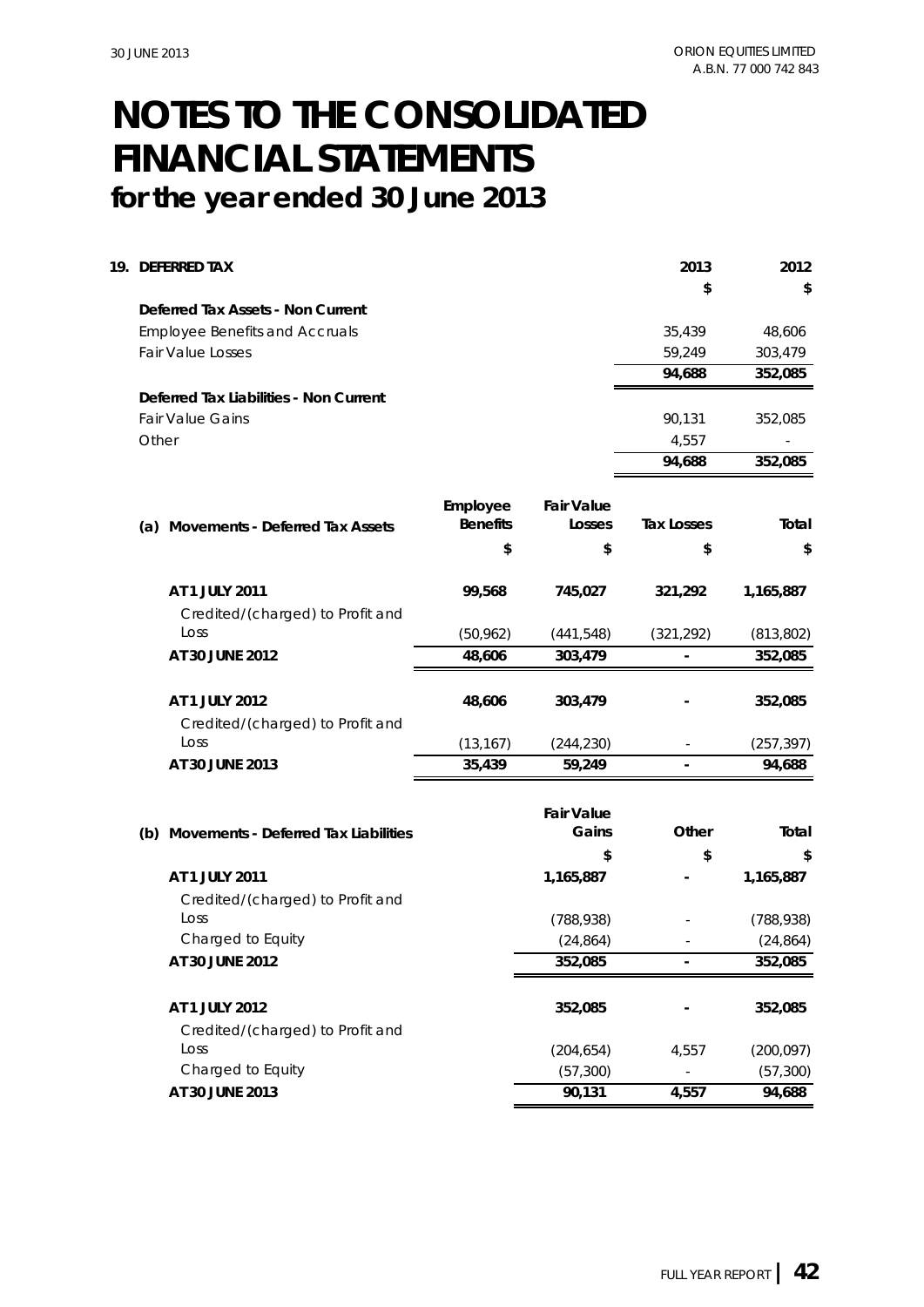| 20. ISSUED CAPITAL         | 2013       | 2012       | 2013       | 2012       |
|----------------------------|------------|------------|------------|------------|
|                            | Number     | Number     |            | - \$       |
| Fully paid ordinary shares | 17.814.389 | 17,814,389 | 19,374,007 | 19,374,007 |

### **(a) Ordinary Shares**

Fully paid ordinary shares carry one vote per share and the right to dividends. There was no movement in fully paid ordinary shares during the financial year.

### **(b) Capital Risk Management**

The Company's objectives when managing its capital are to safeguard its ability to continue as a going concern, so that it can continue to provide returns for shareholders and benefits for other stakeholders and to maintain a capital structure balancing the interests of all shareholders.

The Board will consider capital management initiatives as is appropriate and in the best interests of the Company and shareholders from time to time, including undertaking capital raisings, share buy-backs, capital reductions and the payment of dividends.

| 21. RESERVES                       | 2013                     | 2012       |
|------------------------------------|--------------------------|------------|
|                                    | \$                       |            |
| <b>Asset Revaluation Reserve</b>   |                          |            |
| Revaluations of Freehold Land      | $\overline{\phantom{a}}$ | 138,687    |
| Revaluations of Intangible Assets  | 325,437                  | 377.750    |
| Less: Deferred Tax on Revaluations | (97, 631)                | (154, 932) |
|                                    | 227.806                  | 361.505    |

The movement in the Asset Revaluation Reserve relates to the revaluation of the Olive Grove land from \$999,901 to \$759,918 (Note 14) and the Water Licence from \$627,750 to \$575,437 (Note 16), as assessed by an independent qualified valuer (a Certified Practising Valuer and Associate Member of the Australian Property Institute).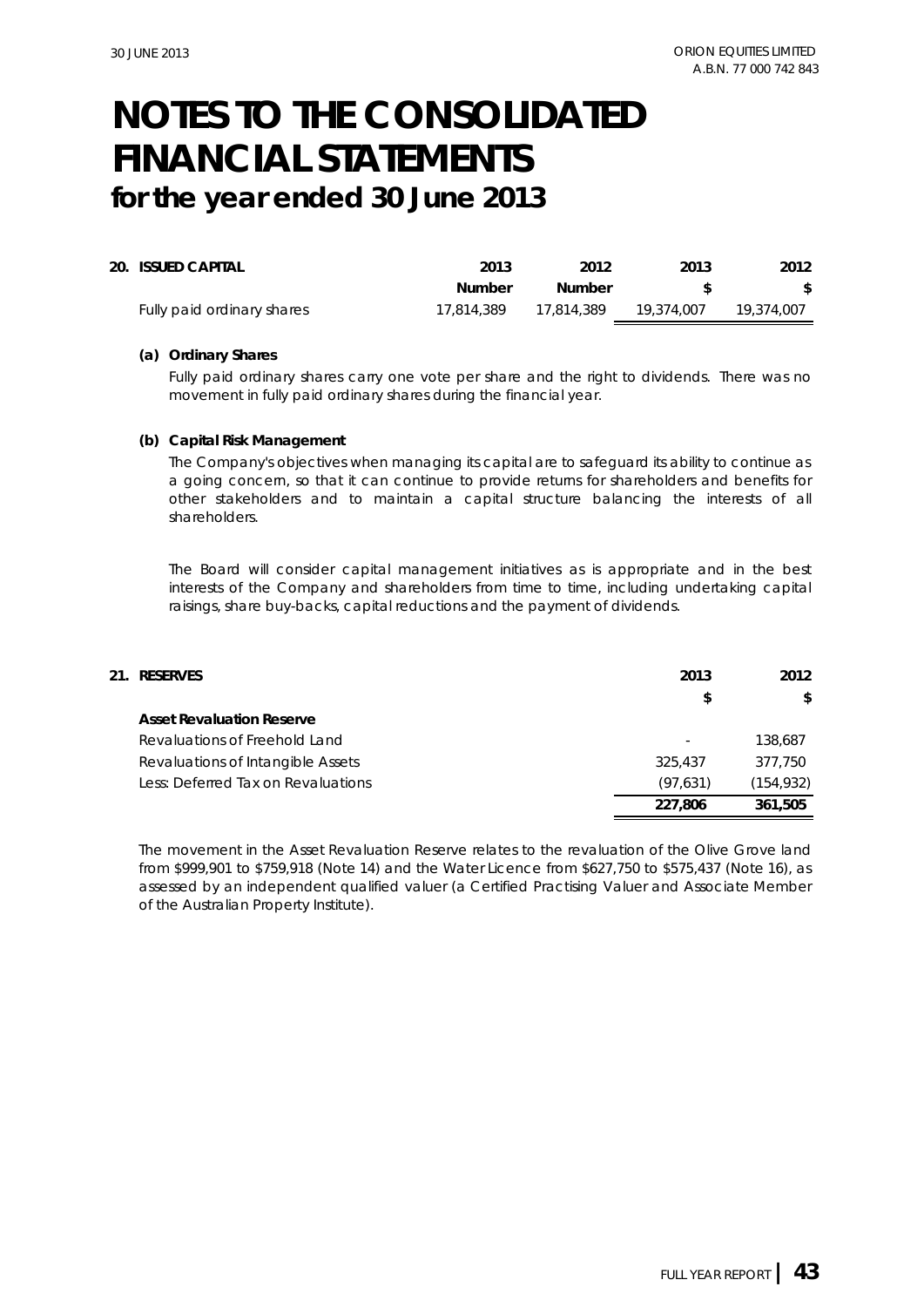### **22. SEGMENT INFORMATION**

The operating segments are reported in a manner consistent with the internal reporting provided to the "Chief Operating Decision Maker". The "Chief Operating Decision Maker", who is responsible for allocating resources and assessing performance of the operating segments, has been identified as the Board of Directors.

The Board has considered the business and geographical perspectives of the operating results and determined that the Consolidated Entity operates only within Australia, with the main segments being Investments and Olive Oil. Unallocated items are mainly comprised of corporate assets, office expenses and income tax assets and liabilities.

|                         | <b>Investments</b> | Olive Oil  | Unallocated | Total       |
|-------------------------|--------------------|------------|-------------|-------------|
|                         | \$                 | \$         | \$          | \$          |
| 2013                    |                    |            |             |             |
| Segment Revenues        | 103,880            | 279,622    | 1,530       | 385,032     |
| Segment Loss before tax | (1,618,253)        | (603, 170) | (833, 712)  | (3,055,135) |
| Segment Assets          | 7,784,583          | 2,008,255  | 362,897     | 10,155,735  |
| Segment Liabilities     | 21,643             | 121,504    | 148,473     | 291,620     |
| 2012                    |                    |            |             |             |
| Segment Revenues        | 52,531             | 767,427    | 29,424      | 849,382     |
| Segment Loss before tax | (3,476,135)        | (585, 648) | (891, 384)  | (4,953,167) |
| Segment Assets          | 10.644.839         | 2.934.315  | 167,890     | 13,747,044  |
| Segment Liabilities     | 86,366             | 185,698    | 364,731     | 636,795     |

### **23. FINANCIAL RISK MANAGEMENT**

The Consolidated Entity's financial instruments consist of deposits with banks, accounts receivable and payable, investments in listed securities, and other unlisted securities. The principal activity of the Consolidated Entity is the management of its investments (Financial Assets at Fair Value through Profit and Loss) (refer to Note 9). The Consolidated Entity's investments are subject to market (which includes interest rate and price risk), credit and liquidity risks.

The Board of Directors is responsible for the overall internal control framework (which includes risk management) but no cost-effective internal control system will preclude all errors and irregularities. The system is based, in part, on the appointment of suitably qualified management personnel. The effectiveness of the system is continually reviewed by management and at least annually by the Board.

The financial receivables and payables of the Consolidated Entity in the table below are due or payable within 30 days. The financial investments are held for trading and are realised at the discretion of the Board of Directors.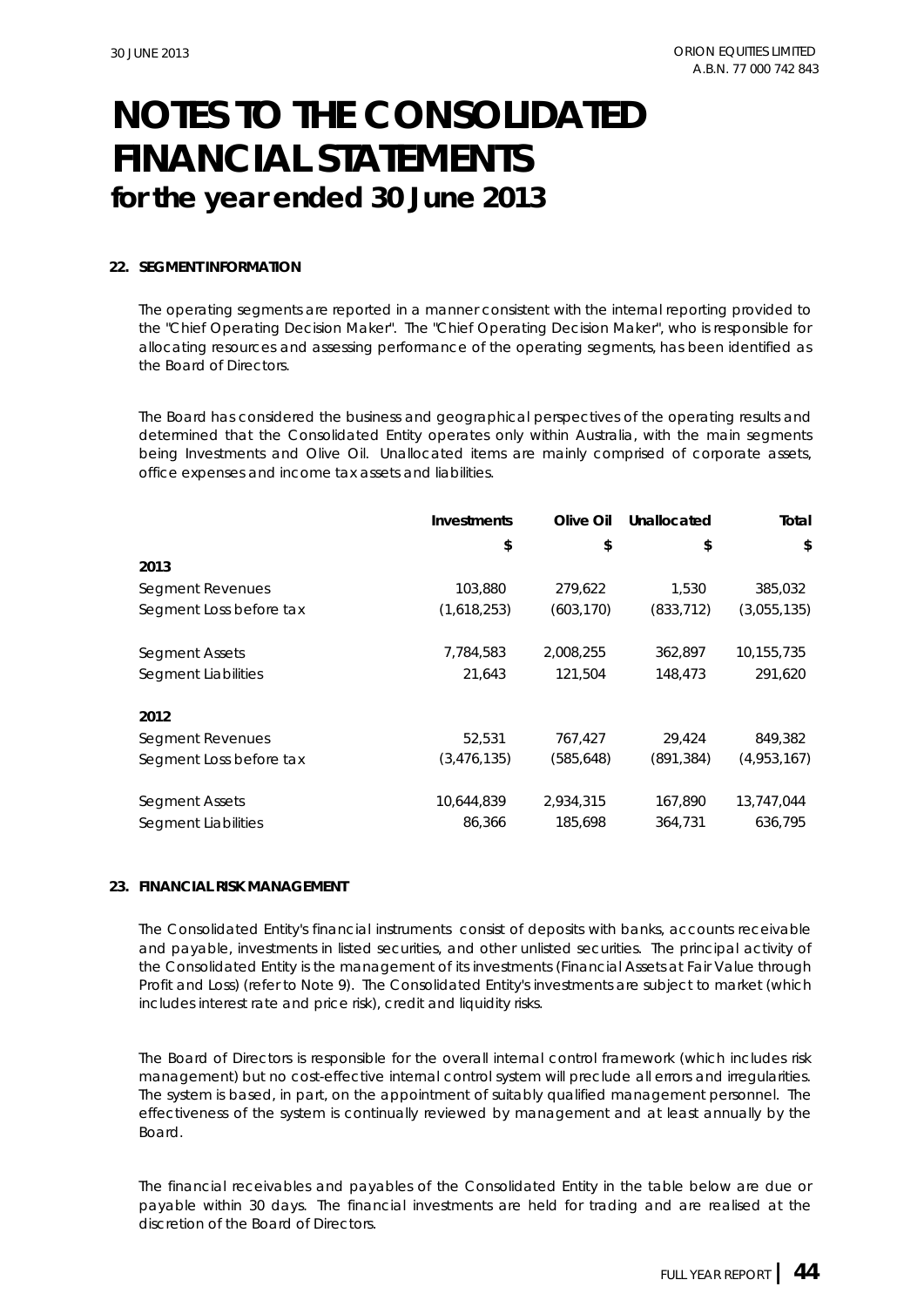### **23. FINANCIAL RISK MANAGEMENT (continued)**

The Consolidated Entity holds the following financial instruments:

|                                                       |             | 2013       | 2012       |
|-------------------------------------------------------|-------------|------------|------------|
| <b>Financial Assets</b>                               | <b>Note</b> | \$         | \$         |
| Cash and Cash Equivalents                             | 8           | 1.695.628  | 365,031    |
| Financial Assets at Fair Value through Profit or Loss | 9           | 720.085    | 3.821.383  |
| Trade and Other Receivables                           | 10          | 40.591     | 260.092    |
|                                                       |             | 2,456,304  | 4,446,506  |
| <b>Financial Liabilities</b>                          |             |            |            |
| Trade and Other Payables                              | 17          | (127, 389) | (183, 630) |
|                                                       |             | (127, 389) | (183, 630) |
|                                                       |             |            |            |
| <b>NET FINANCIAL ASSETS</b>                           |             | 2,328,915  | 4,262,876  |

### **(a) Market Risk**

(i) *Price Risk*

The Consolidated Entity is exposed to equity securities price risk. This arises from investments held by the Consolidated Entity and classified in the Statement of Financial Position at fair value through profit or loss. The Consolidated Entity is not exposed to commodity price risk, save where this has an indirect impact via market risk and equity securities price risk.

The value of a financial instrument will fluctuate as a result of changes in market prices, whether those changes are caused by factors specific to the individual instrument or its issuer or factors affecting all instruments in the market. By its nature as an investment company, the Consolidated Entity will always be subject to market risk as it invests its capital in securities that are not risk free - the market price of these securities can and will fluctuate. The Consolidated Entity does not manage this risk through entering into derivative contracts, futures, options or swaps.

Equity price risk is minimised through ensuring that investment activities are undertaken in accordance with Board established mandate limits and investment strategies.

The Consolidated Entity has performed a sensitivity analysis on its exposure to market price risk at balance date. The analysis demonstrates the effect on the current year results and equity which could result from a change in these risks. The ASX All Ordinaries Accumulation Index was utilised as the benchmark for the unlisted and listed share investments which are financial assets available-for-sale or at fair value through profit or loss.

|                                              |           | Impact on Post-Tax Profit |           | <b>Components of Equity</b> |  |
|----------------------------------------------|-----------|---------------------------|-----------|-----------------------------|--|
|                                              | 2013      | 2012                      | 2013      | 2012                        |  |
|                                              |           | S                         | S         | S.                          |  |
| <b>ASX All Ordinaries Accumulation Index</b> |           |                           |           |                             |  |
| Increase 15%                                 | 583,986   | 1,483,900                 | 583,986   | 1,483,900                   |  |
| Decrease 15%                                 | (583,986) | (1,483,900)               | (583,986) | (1,483,900)                 |  |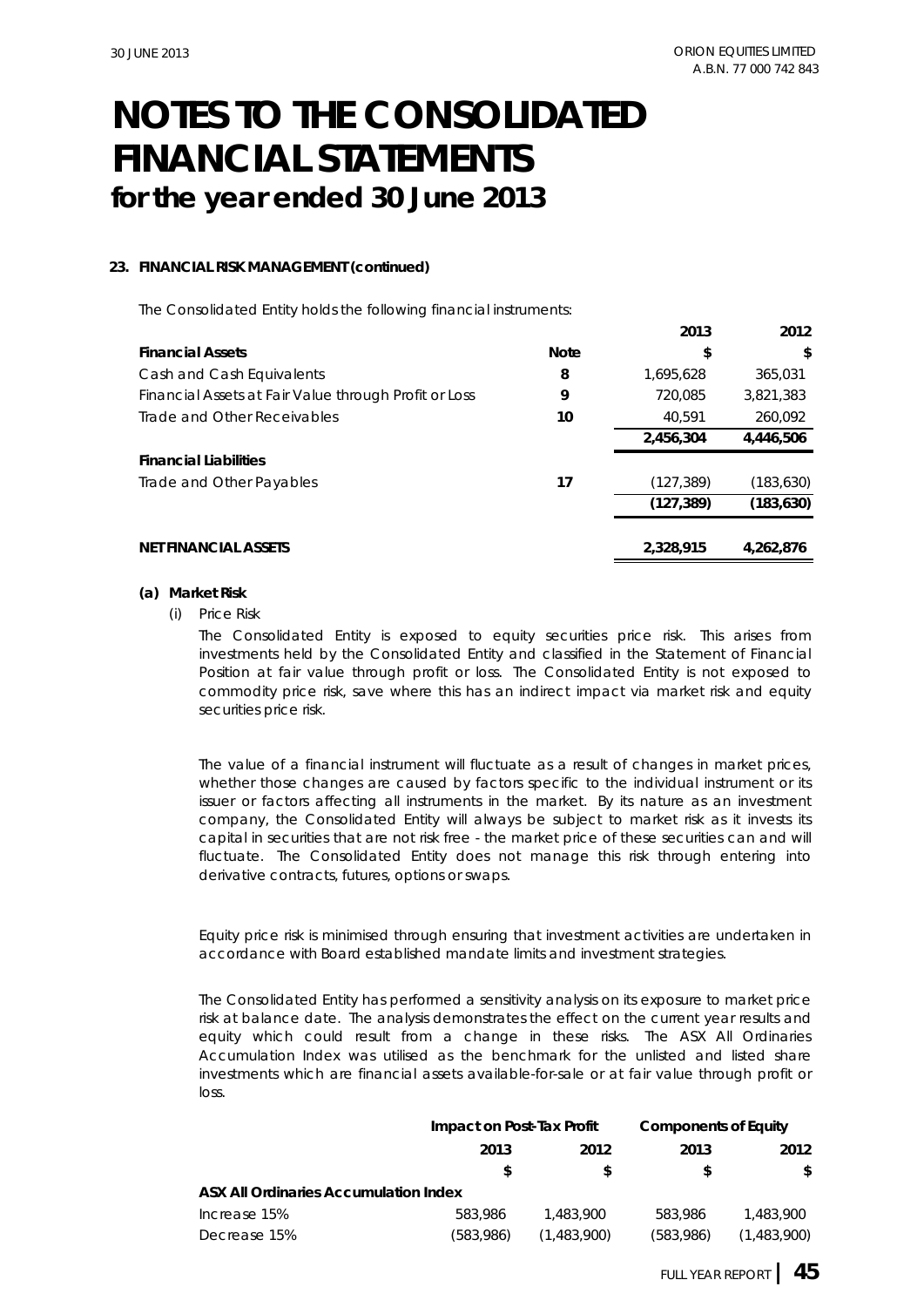### **23. FINANCIAL RISK MANAGEMENT (continued)**

### **(a) Market Risk (continued)**

### (ii) *Interest Rate Risk*

Interest rate risk is the risk that the value of a financial instrument will fluctuate due to changes in market interest rates. The Consolidated Entity's exposure to market risk for changes in interest rates relate primarily to investments held in interest bearing instruments. The weighted average interest rate for the year for the table below is 4.50% (2012: 4.66%). The revenue exposure is immaterial in terms of the possible impact on profit or loss or total equity.

|                            | 2013      | 2012    |
|----------------------------|-----------|---------|
|                            | \$        |         |
| Cash at Bank and in hand   | 295.628   | 365,031 |
| <b>Short-Term Deposits</b> | 1,400,000 |         |
|                            | 1,695,628 | 365,031 |

### **(b) Credit Risk**

Credit risk refers to the risk that a counterparty under a financial instrument will default (in whole or in part) on its contractual obligations resulting in financial loss to the Consolidated Entity. Credit risk arises from cash and cash equivalents and deposits with banks and financial institutions, including outstanding receivables and committed transactions. Concentrations of credit risk are minimised primarily by undertaking appropriate due diligence on potential investments, carrying out all market transactions through approved brokers, settling nonmarket transactions with the involvement of suitably qualified legal and accounting personnel (both internal and external), and obtaining sufficient collateral or other security (where appropriate) as a means of mitigating the risk of financial loss from defaults. The Consolidated Entity's business activities do not necessitate the requirement for collateral as a means of mitigating the risk of financial loss from defaults.

The credit quality of the financial assets are neither past due nor impaired and can be assessed by reference to external credit ratings (if available with Standard & Poor's) or to historical information about counterparty default rates. The maximum exposure to credit risk at reporting date is the carrying amount of the financial assets as summarised below:

|                                        | 2013      | 2012    |
|----------------------------------------|-----------|---------|
| Cash and Cash Equivalents              | \$        | \$      |
| AA-                                    | 1,693,029 | 349,953 |
| $A -$                                  | 1.665     | 1.728   |
|                                        | 1,694,694 | 351,681 |
| Trade Receivables (due within 30 days) |           |         |
| No external credit rating available    | 40.591    | 260,092 |

The Consolidated Entity measures credit risk on a fair value basis. The carrying amount of financial assets recorded in the financial statements, net any provision for losses, represents the Consolidated Entity's maximum exposure to credit risk.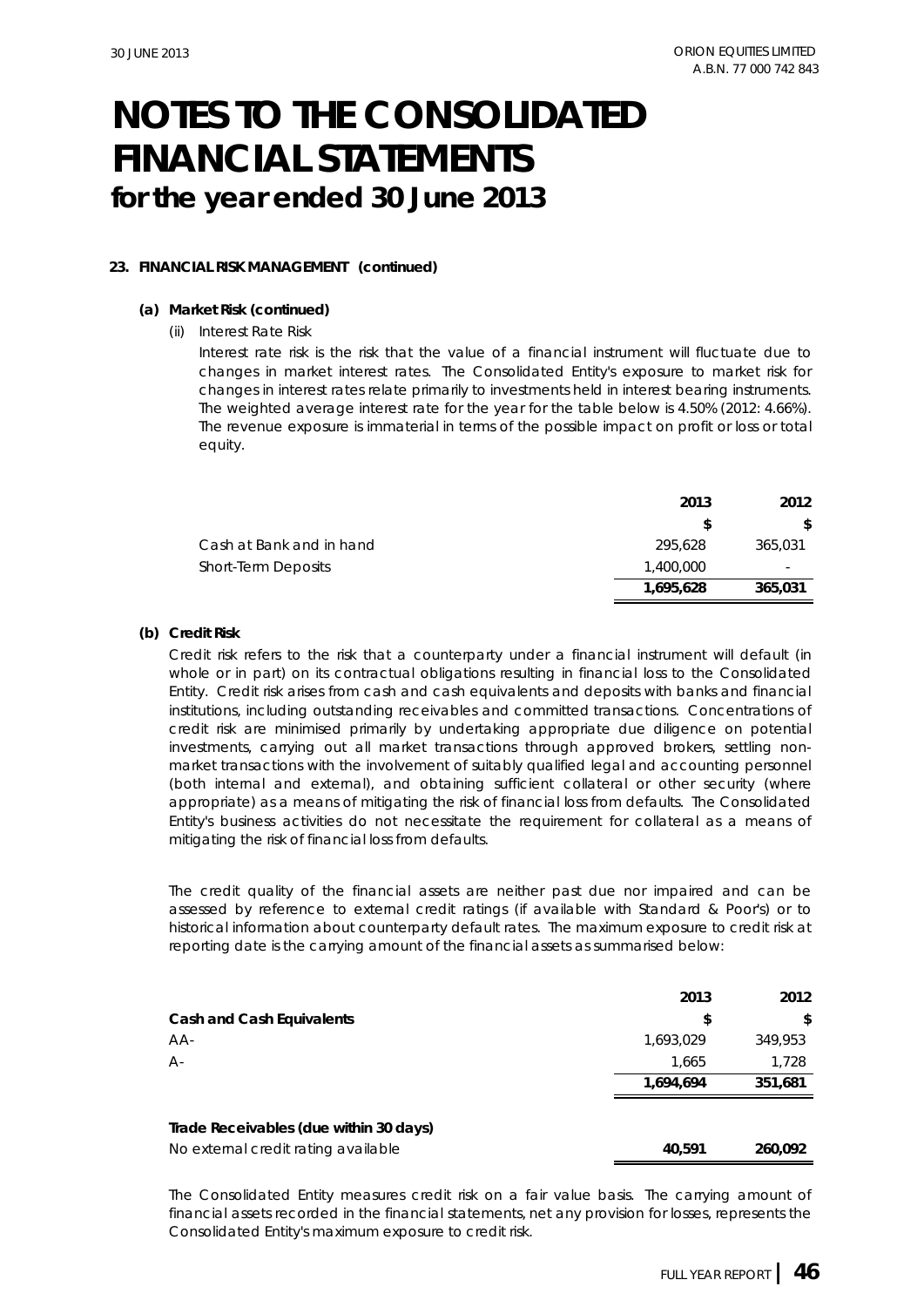### **23. FINANCIAL RISK MANAGEMENT (continued)**

### **(c) Liquidity Risk**

Liquidity risk is the risk that the Consolidated Entity will encounter difficulty in meeting obligations associated with financial liabilities. The Consolidated Entity has no borrowings. The Consolidated Entity's non-cash investments can be realised to meet trade and other payables arising in the normal course of business. The financial liabilities disclosed in the above table have a maturity obligation of not more than 30 days.

### **(d) Fair Value Measurements**

The fair value of financial assets and financial liabilities must be estimated for recognition and measurement or for disclosure purposes.

The following tables present the Consolidated Entity's financial assets and liabilities measured and recognised at fair value at 30 June 2013 categorised by the following levels:

- (i) Level 1: quoted prices (unadjusted) in active markets for identical assets or liabilities;
- (ii) Level 2: inputs other than quoted prices included within level 1 that are observable for the asset or liability, either directly (as prices) or indirectly (derived from prices); and
- (iii) Level 3: inputs for the asset or liability that are not based on observable market data (unobservable inputs).

|                                                           | Level 1   | Level 2 | Level 3 | Total     |
|-----------------------------------------------------------|-----------|---------|---------|-----------|
| 2013                                                      | \$        | \$      | \$      | \$        |
| Financial Assets at Fair Value<br>through Profit or Loss: |           |         |         |           |
| Listed Investments at Fair Value                          | 720,085   |         |         | 720,085   |
| Unlisted Investments at Fair Value                        |           |         |         |           |
| 2012                                                      |           |         |         |           |
| Financial Assets at Fair Value<br>through Profit or Loss: |           |         |         |           |
| Listed Investments at Fair Value                          | 3,775,813 |         |         | 3,775,813 |
| Unlisted Investments at Fair Value                        |           |         | 45,570  | 45,570    |

The fair value of investments in unlisted shares are considered level 3 investments as their fair value is unable to be derived from market data. The Directors assess fair value based on information obtained from the companies directly.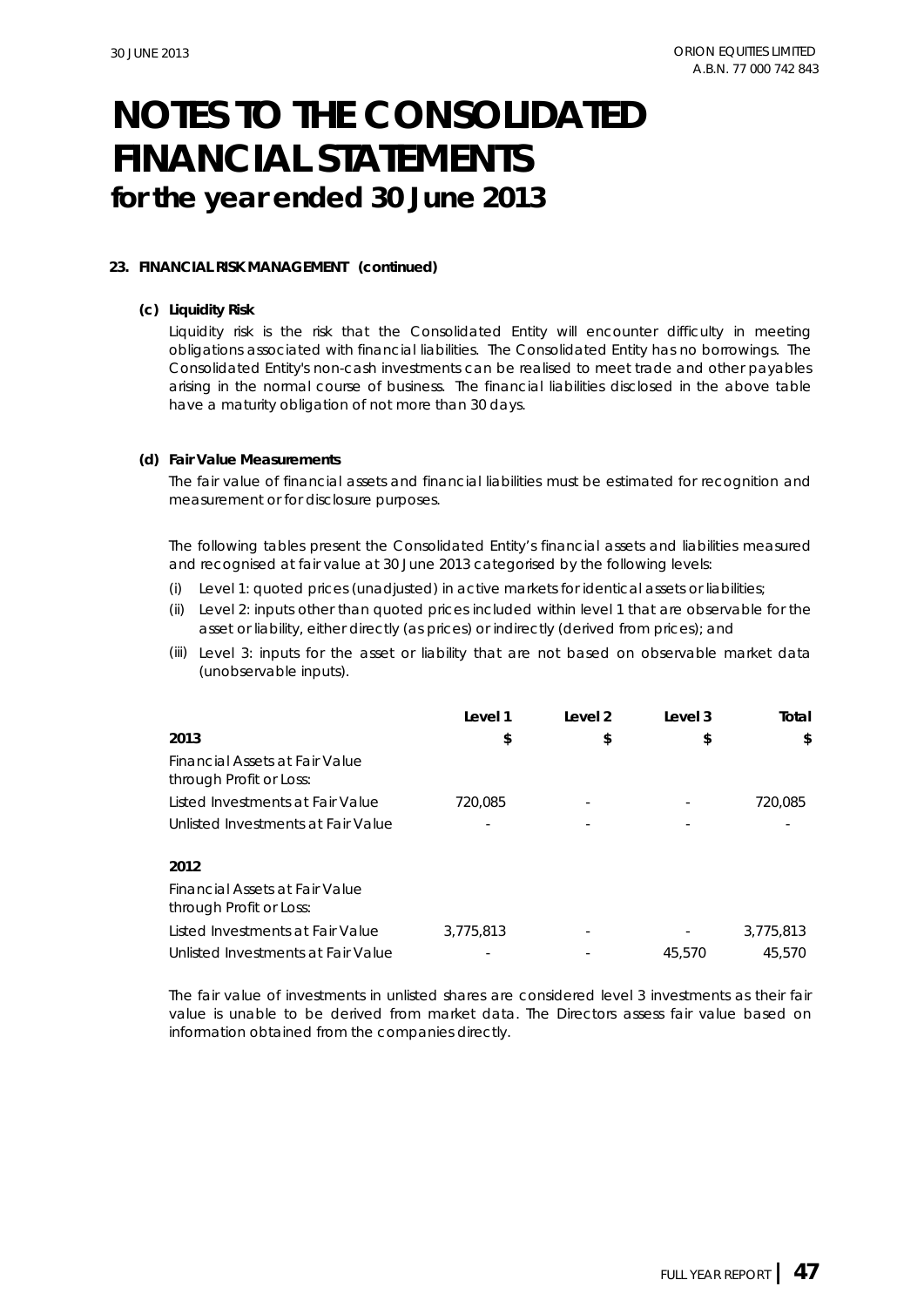| 24. COMMITMENTS                                     | 2013   | 2012   |
|-----------------------------------------------------|--------|--------|
|                                                     |        |        |
| Not longer than one year                            | 48,582 | 78.630 |
| Longer than one year but not longer than five years | $\sim$ |        |
|                                                     | 48,582 | 78.630 |

The non-cancellable operating lease commitment is the Consolidated Entity's share of the office premises at Suite 1, 346 Barker Road, Subiaco, Western Australia, and includes all outgoings (exclusive of GST). The lease is for a one year term expiring 30 June 2014.

### **25. CONTINGENCIES**

### **(a) Directors' Deeds**

The Company has entered into Deeds of Indemnity with each of its Directors indemnifying them against liability incurred in discharging their duties as Directors/Officers of the Consolidated Entity. At the end of the financial period, no claims have been made under any such indemnities and accordingly, it is not possible to quantify the potential financial obligation of the Consolidated Entity under these indemnities.

### **(b) Tenement Royalties**

The Consolidated Entity is entitled to receive a royalty of 2% of gross revenues (exclusive of GST) from any commercial exploitation of any minerals from various Australian tenements - EL47/1328 and PL47/1170 (the Paulsens East Project tenements currently held by Strike Resources Limited (Strike)).

### **26. EVENTS OCCURRING AFTER THE REPORTING PERIOD**

(a) On 5 August 2013, the Company announced its intention to conduct an on-market share buyback of up to 1,600,000 shares (Buy-Back). This represents ~9% of the pre Buy-Back and ~10% of the post Buy-Back total voting shares of the Company. In accordance with ASX Listing Rule 7.33, the Company will not pay any more than 5% above the average of the market price for the Comapny's shares over the last 5 days on which sales in the shares were recorded prior to the Buy-Back occurring. The Buy-Back will continue until the earlier of the acquisition of the Buy-Back shares and 31 July 2014, subject to the Company exercising its right to suspend or terminate the Buy-Back, or amend its terms, at any time.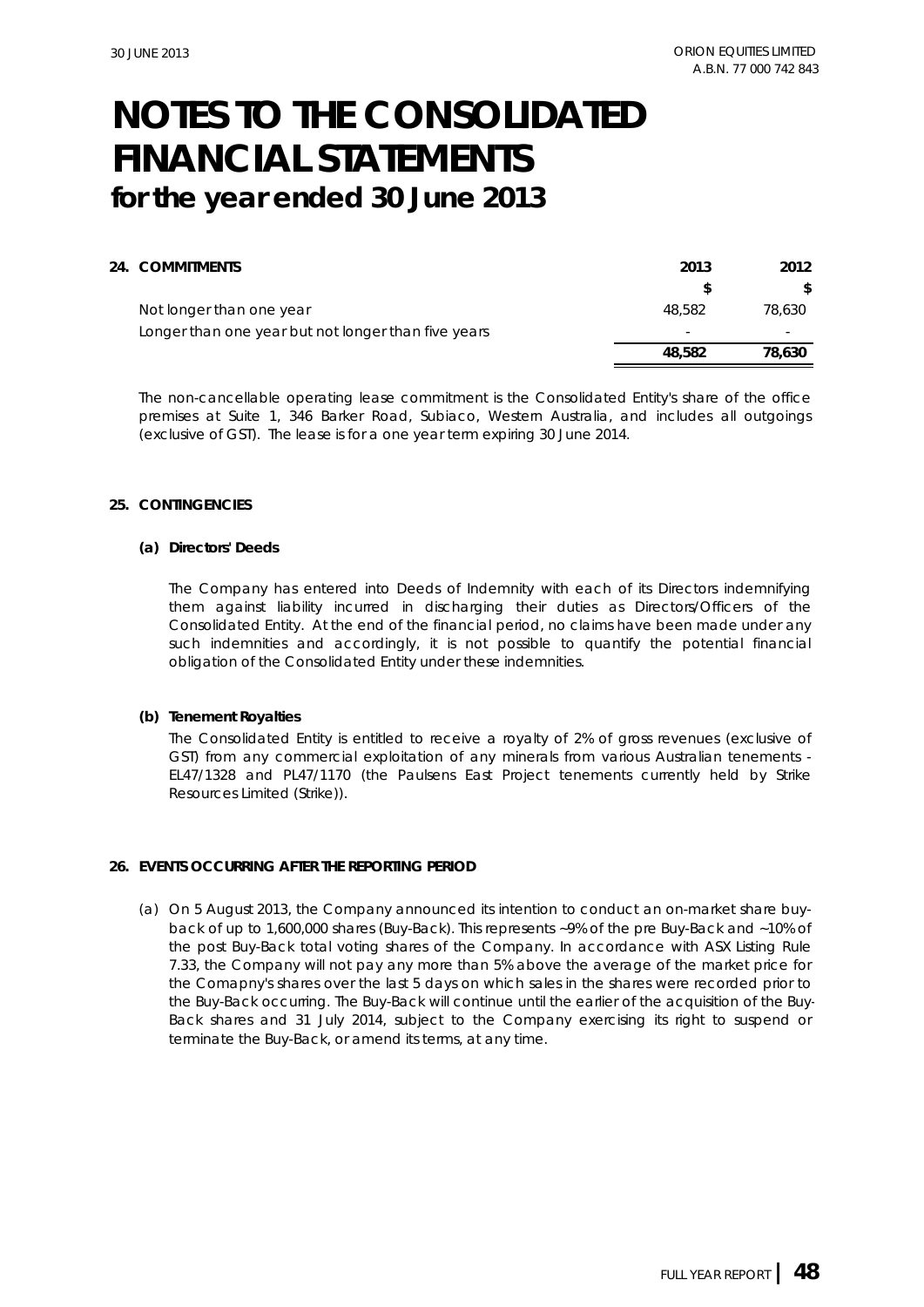### **26. EVENTS OCCURRING AFTER THE REPORTING PERIOD (continued)**

(b) On 30 August 2013, Bentley Capital Limited, announced its intention to seek shareholder approval to undertake a one cent per share return of capital (Return of Capital). The Return of Capital is to be effected by Bentley seeking shareholder approval for a reduction in the share capital of the company by returning one cent per share to shareholders - this equates to an aggregate reduction of share capital by approximately \$0.733 million based upon the company's 73,350,541 shares currently on issue. No shares will be cancelled as a result of the Return of Capital. Accordingly, the number of shares held by each shareholder will not change as a consequence of the Return of Capital. The Return of Capital is subject to Bentley shareholder approval, which will be sought at the upcoming 2013 Annual General Meeting in late November 2013. If Bentley shareholders approve this Return of Capital, the Company's entitlement under the Return of Capital is expected to be \$205,138.

No other matter or circumstance has arisen since the end of the financial year that significantly affected, or may significantly affect, the operations of the Consolidated Entity, the results of those operations, or the state of affairs of the Consolidated Entity in future financial years.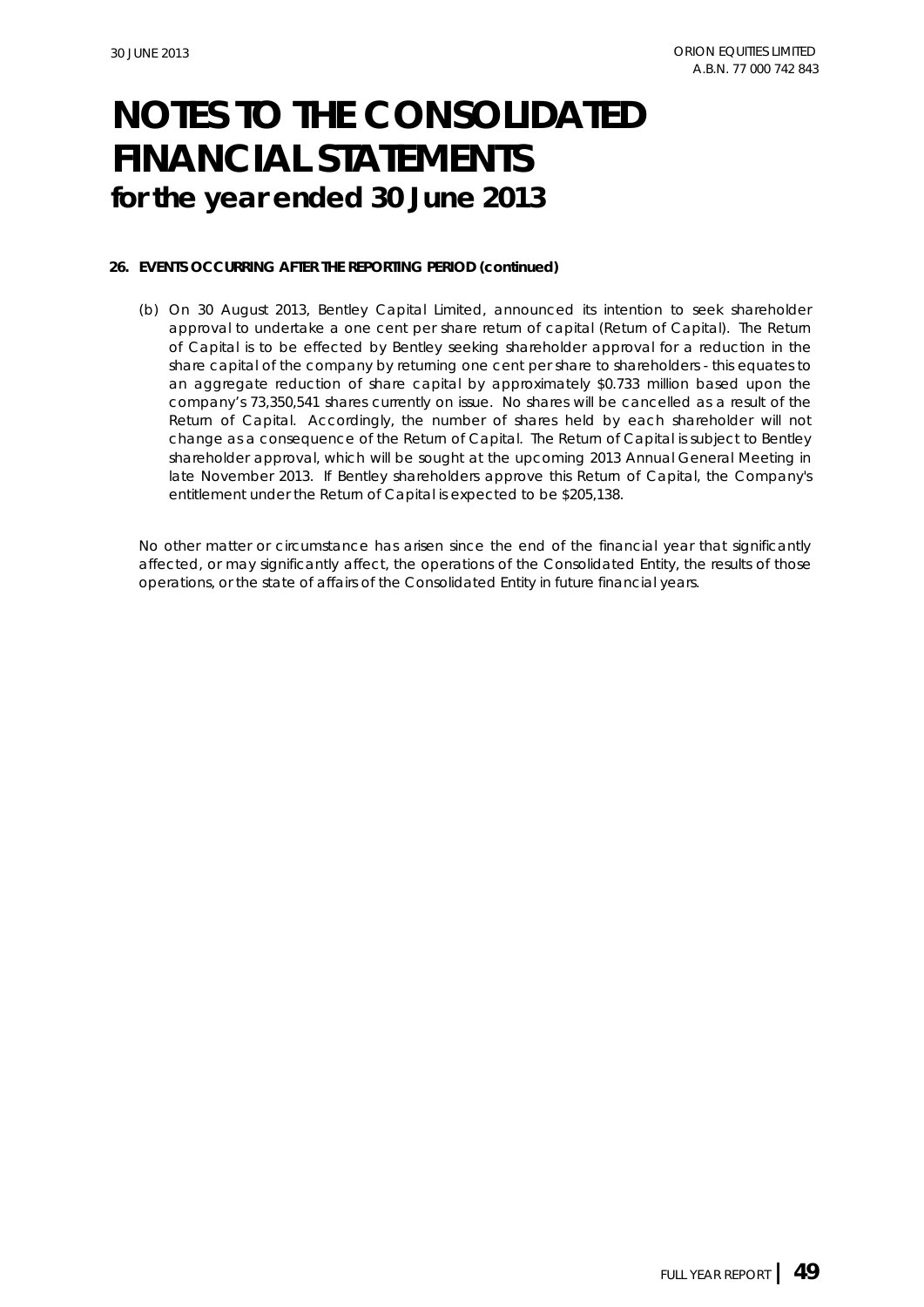# **DIRECTORS' DECLARATION**

The Directors of the Company declare that:

- (1) The financial statements, comprising the Statement of Profit or Loss and Other Comprehensive Income, Statement of Financial Position, Statement of Cash Flows, Statement of Changes in Equity, and accompanying notes as set out on pages 18 to 49 are in accordance with the *Corporations Act 2001* and:
	- (a) comply with Accounting Standards, the *Corporations Regulations 2001* and other mandatory professional reporting; and
	- (b) give a true and fair view of the Company's and Consolidated Entity's financial position as at 30 June 2013 and of their performance for the year ended on that date;
- (2) In the Directors' opinion there are reasonable grounds to believe that the Company will be able to pay its debts as and when they become due and payable;
- (3) The Remuneration Report disclosures set out (within the Directors' Report) on pages 12 to 14 (as the audited Remuneration Report) comply with section 300A of the *Corporations Act 2001*;
- (4) The Directors have been given the declarations required by section 295A of the *Corporations Act 2001* by the Executive Chairman (the person who, in the opinion of the Directors, performs the Chief Executive Officer function) and Company Secretary (the person who, in the opinion of the Directors, performs the Chief Financial Officer function); and
- (5) The Company has included in the notes to the Financial Statements an explicit and unreserved statement of compliance with the International Financial Reporting Standards.

This declaration is made in accordance with a resolution of the Directors made pursuant to section 295(5) of the *Corporations Act 2001*.

**Farooq Khan Victor Ho**

 **30 August 2013**

**Chairman Executive Director and Company Secretary**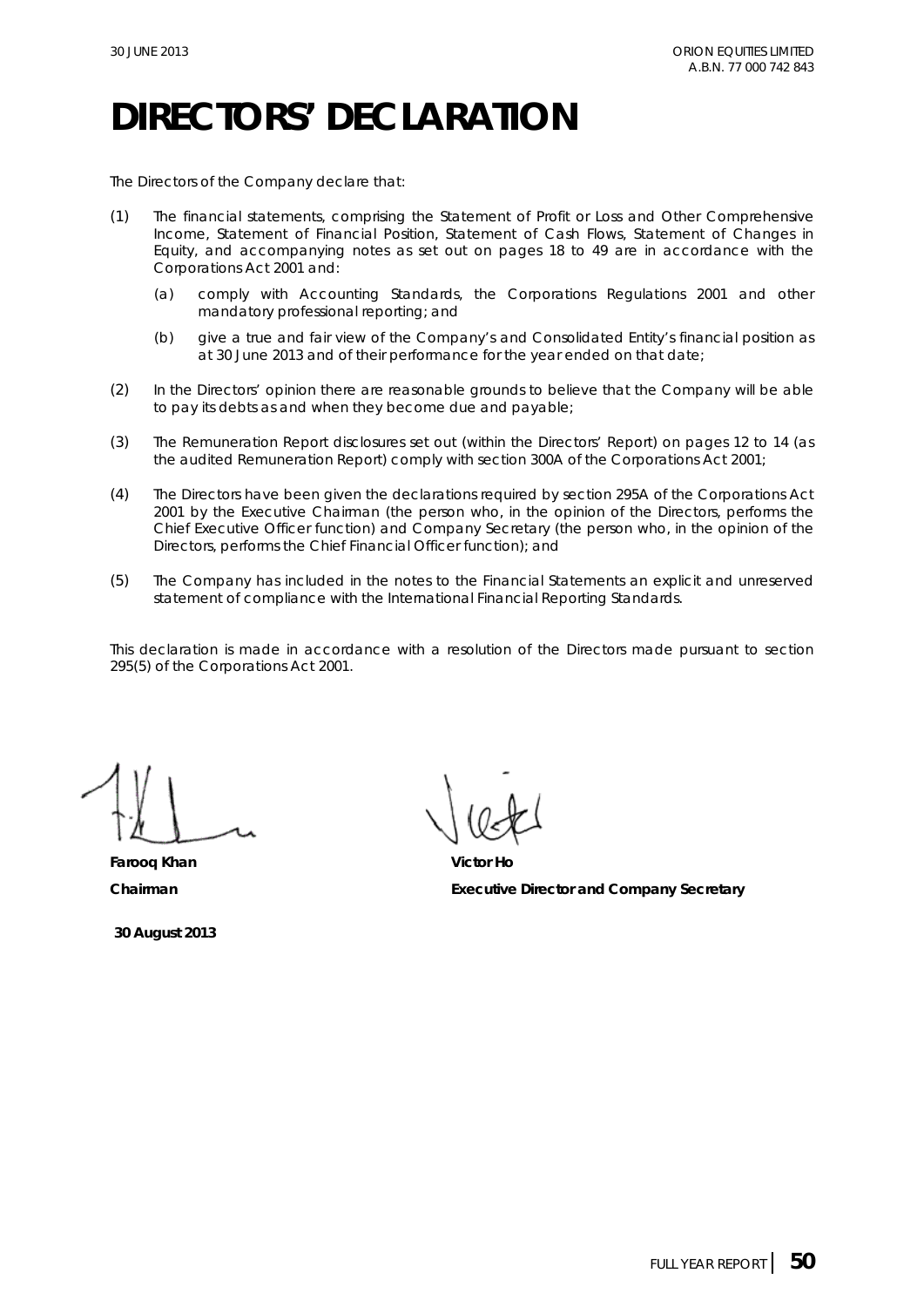

Tel: +8 6382 4600 Fax: +8 6382 4601 **www.bdo.com.au**

38 Station Street Subiaco, WA 6008 PO Box 700 West Perth WA 6872 Australia

# **INDEPENDENT AUDITOR'S REPORT TO THE MEMBERS OF ORION EQUITIES LIMITED**

## **Report on the Financial Report**

We have audited the accompanying financial report of Orion Equities Limited, which comprises the consolidated statement of financial position as at 30 June 2013, the consolidated statement of profit or loss and other comprehensive income, the consolidated statement of changes in equity and the consolidated statement of cash flows for the year then ended, notes comprising a summary of significant accounting policies and other explanatory information, and the directors' declaration of the consolidated entity comprising the company and the entities it controlled at the year's end or from time to time during the financial year.

## **Directors' Responsibility for the Financial Report**

The directors of the company are responsible for the preparation of the financial report that gives a true and fair view in accordance with Australian Accounting Standards and the *Corporations Act 2001* and for such internal control as the directors determine is necessary to enable the preparation of the financial report that gives a true and fair view and is free from material misstatement, whether due to fraud or error. In Note 1, the directors also state, in accordance with Accounting Standard AASB 101 *Presentation of Financial Statements*, that the financial statements comply with *International Financial Reporting Standards*.

## **Auditor's Responsibility**

Our responsibility is to express an opinion on the financial report based on our audit. We conducted our audit in accordance with Australian Auditing Standards. Those standards require that we comply with relevant ethical requirements relating to audit engagements and plan and perform the audit to obtain reasonable assurance about whether the financial report is free from material misstatement.

An audit involves performing procedures to obtain audit evidence about the amounts and disclosures in the financial report. The procedures selected depend on the auditor's judgement, including the assessment of the risks of material misstatement of the financial report, whether due to fraud or error. In making those risk assessments, the auditor considers internal control relevant to the company's preparation of the financial report that gives a true and fair view in order to design audit procedures that are appropriate in the circumstances, but not for the purpose of expressing an opinion on the effectiveness of the company's internal control. An audit also includes evaluating the appropriateness of accounting policies used and the reasonableness of accounting estimates made by the directors, as well as evaluating the overall presentation of the financial report.

We believe that the audit evidence we have obtained is sufficient and appropriate to provide a basis for our audit opinion.

### **Independence**

In conducting our audit, we have complied with the independence requirements of the *Corporations Act 2001*. We confirm that the independence declaration required by the *Corporations Act 2001*, which has been given to the directors of Orion Equities Limited, would be in the same terms if given to the directors as at the time of this auditor's report.

BDO Audit (WA) Pty Ltd ABN 79 112 284 787 is a member of a national association of independent entities which are all members of BDO (Australia) Ltd ABN 77 050 110 275, an Australian company limited by guarantee. BDO Audit (WA) Pty Ltd and BDO (Australia) Ltd are members of BDO International Ltd, a UK company limited<br>by guarantee, and form part of the international BDO network of Legislation (other than for the acts or omissions of financial services licensees) in each State or Territory other than Tasmania.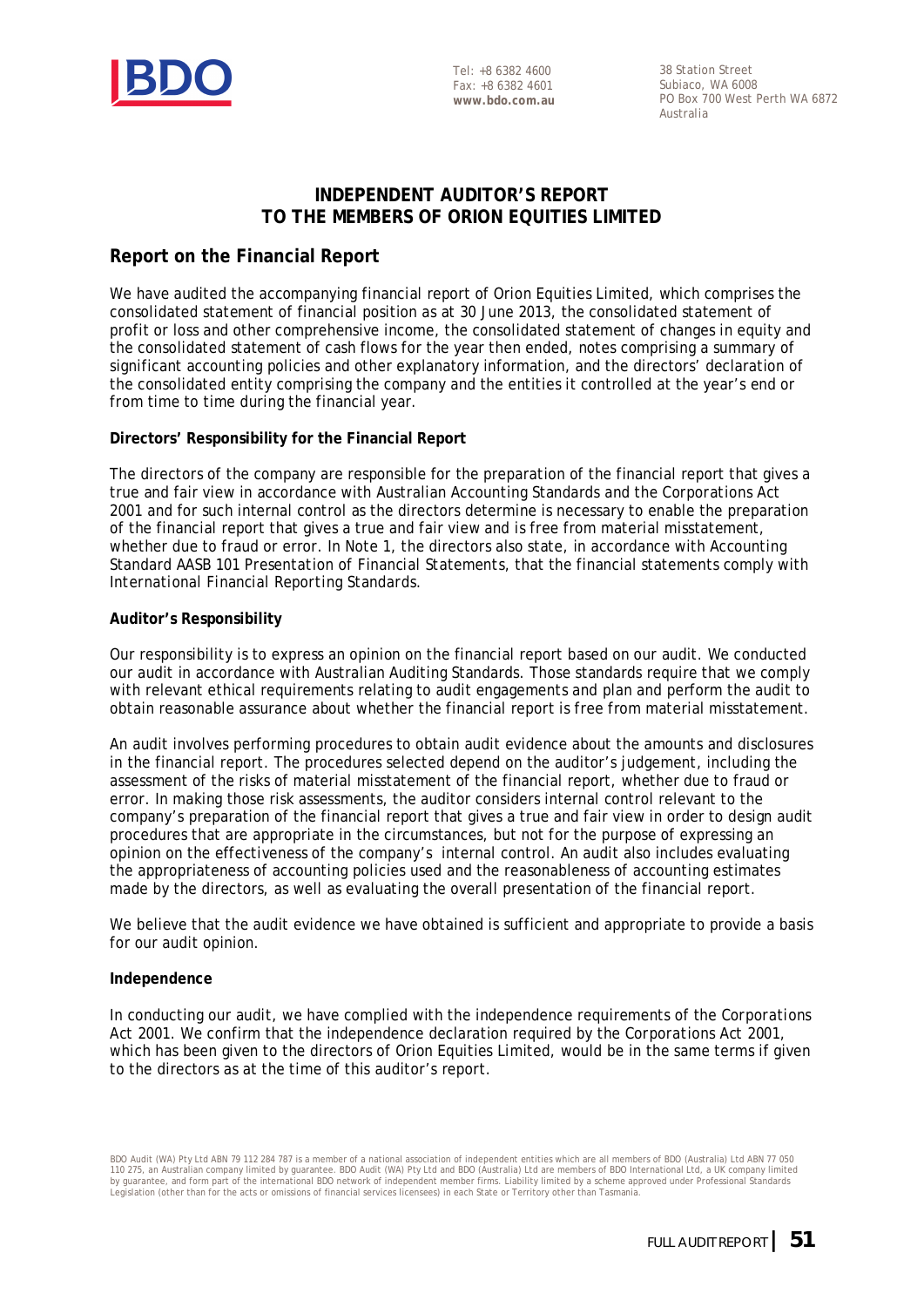

## **Opinion**

In our opinion:

- (a) the financial report of Orion Equities Limited is in accordance with the *Corporations Act 2001*, including:
	- (i) giving a true and fair view of the consolidated entity's financial position as at 30 June 2013 and of its performance for the year ended on that date; and
	- (ii) complying with Australian Accounting Standards and the *Corporations Regulations 2001*; and
- (b) the financial report also complies with *International Financial Reporting Standards* as disclosed in Note 1.

## **Report on the Remuneration Report**

We have audited the Remuneration Report included in pages 12 to 14 of the directors' report for the year ended 30 June 2013. The directors of the company are responsible for the preparation and presentation of the Remuneration Report in accordance with section 300A of the *Corporations Act 2001*. Our responsibility is to express an opinion on the Remuneration Report, based on our audit conducted in accordance with Australian Auditing Standards.

**Opinion**

In our opinion, the Remuneration Report of Orion Equities Limited for the year ended 30 June 2013 complies with section 300A of the *Corporations Act 2001*.

**BDO Audit (WA) Pty Ltd**

 $BDO$ BML,

**Brad McVeigh** Director

Perth, Western Australia Dated this 30<sup>th</sup> day of August 2013